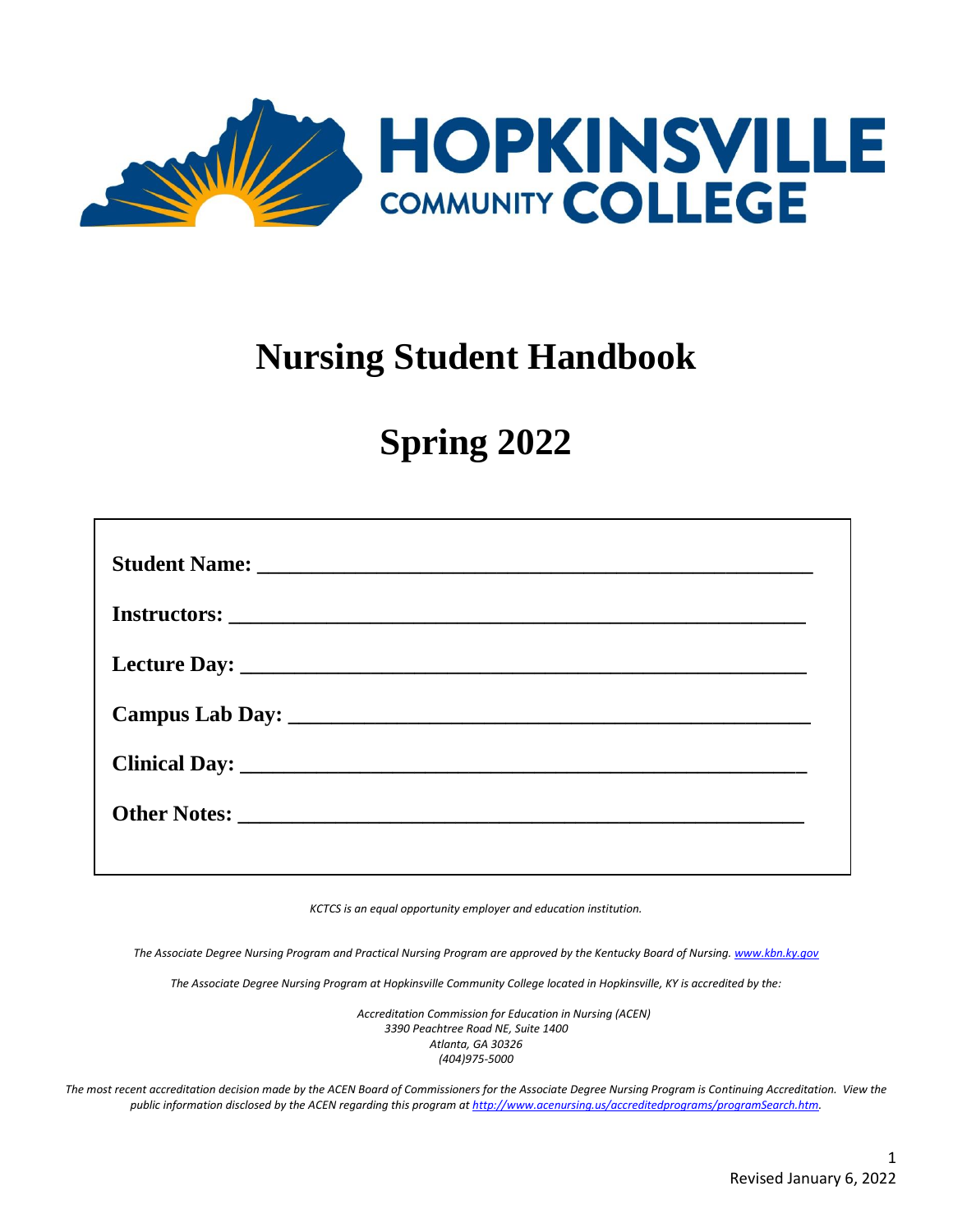# Table of Contents

| KENTUCKY COMMUNITY & TECHNICAL COLLEGE SYSTEM ASSOCIATE DEGREE NURSING PROGRAM7  |  |
|----------------------------------------------------------------------------------|--|
|                                                                                  |  |
|                                                                                  |  |
| KENTUCKY COMMUNITY & TECHNICAL COLLEGE SYSTEM ASSOCIATE DEGREE NURSING PROGRAM 8 |  |
|                                                                                  |  |
|                                                                                  |  |
|                                                                                  |  |
|                                                                                  |  |
|                                                                                  |  |
|                                                                                  |  |
|                                                                                  |  |
|                                                                                  |  |
|                                                                                  |  |
|                                                                                  |  |
|                                                                                  |  |
|                                                                                  |  |
|                                                                                  |  |
|                                                                                  |  |
|                                                                                  |  |
|                                                                                  |  |
|                                                                                  |  |
|                                                                                  |  |
|                                                                                  |  |
|                                                                                  |  |
|                                                                                  |  |
|                                                                                  |  |
|                                                                                  |  |
|                                                                                  |  |
|                                                                                  |  |
|                                                                                  |  |
|                                                                                  |  |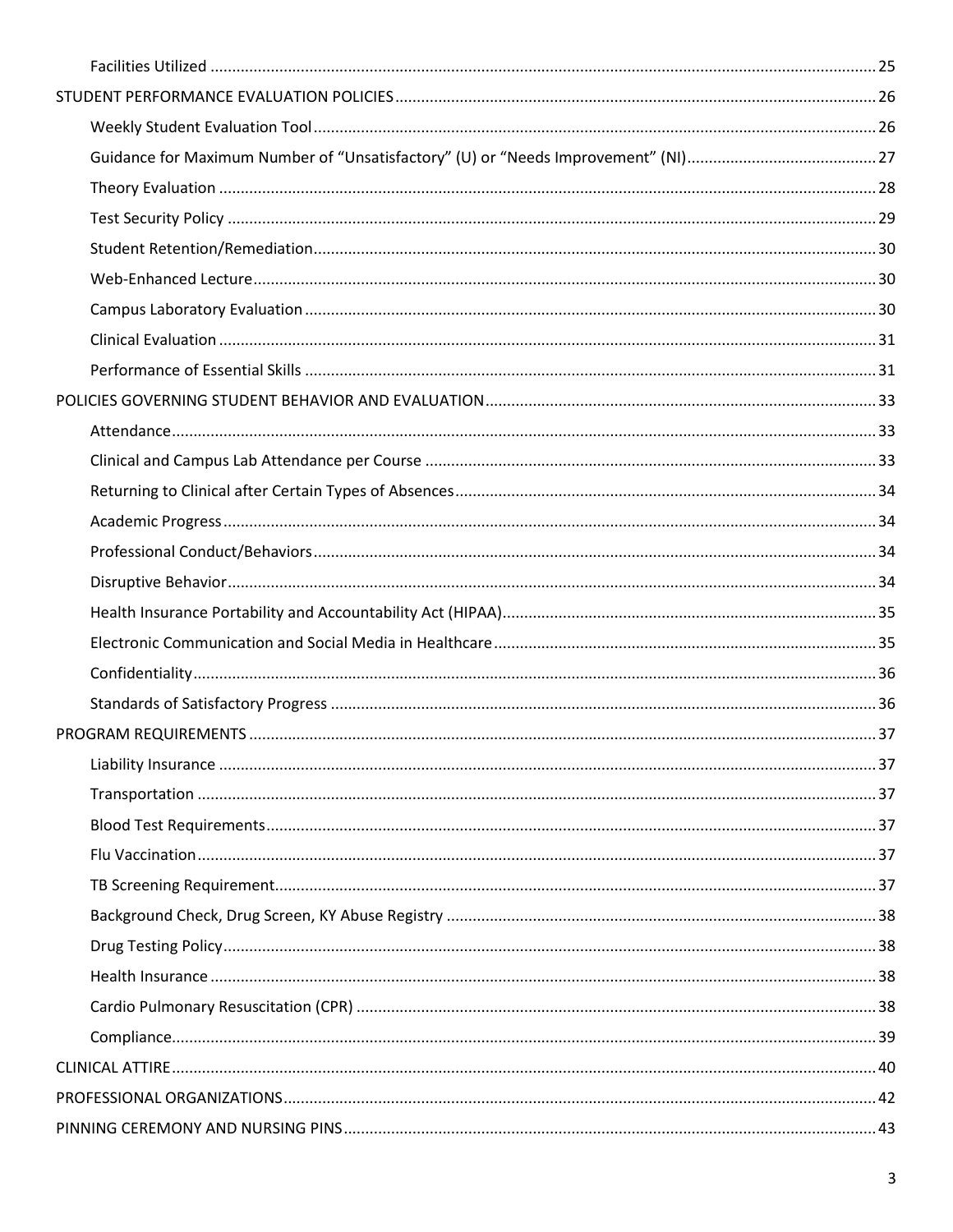| KENTUCKY BOARD OF NURSING GUIDELINES FOR REVIEW OF LICENSURE APPLICANT CONVICTION RECORD  49 |  |
|----------------------------------------------------------------------------------------------|--|
|                                                                                              |  |
|                                                                                              |  |
|                                                                                              |  |
|                                                                                              |  |
|                                                                                              |  |
|                                                                                              |  |
|                                                                                              |  |
|                                                                                              |  |
|                                                                                              |  |
|                                                                                              |  |
|                                                                                              |  |
|                                                                                              |  |
|                                                                                              |  |
|                                                                                              |  |
|                                                                                              |  |
|                                                                                              |  |
|                                                                                              |  |
|                                                                                              |  |
|                                                                                              |  |
|                                                                                              |  |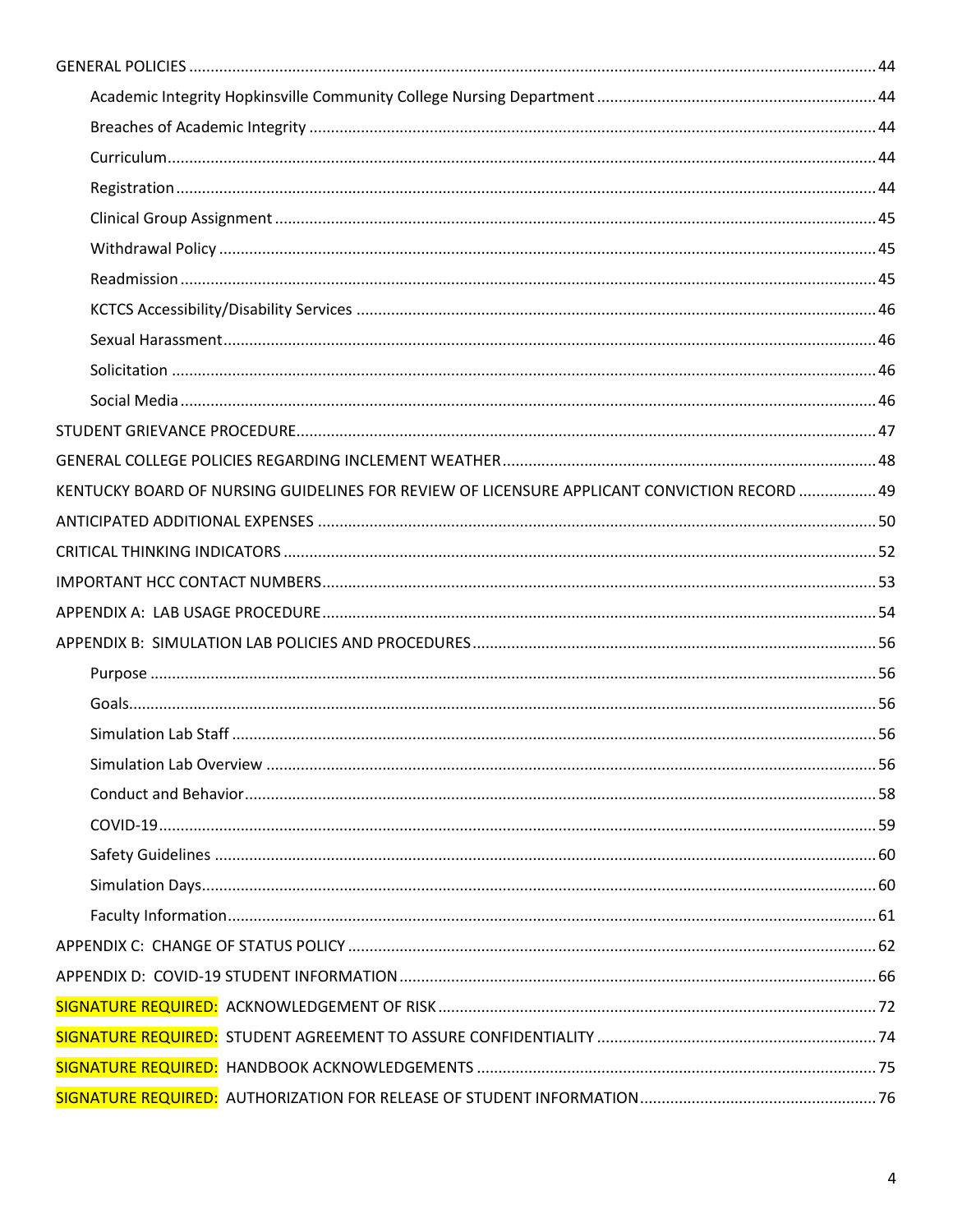# <span id="page-4-0"></span>ASSOCIATE DEGREE NURSING PROGRAM INTRODUCTION

Welcome to the Hopkinsville Community College Associate Degree Nursing Program. This handbook is designed to guide you through your learning experiences and to outline expectations for your conduct. As a nursing student you are expected to perform independently within established guidelines. The handbook provides those guidelines for you. You will be held responsible for the information in the handbook and will be expected to act accordingly.

Hopkinsville Community College does not discriminate on the basis of race, color, national origin, sex, disability or age. Inquiries concerning Hopkinsville Community College's compliance with Title VI, Title IX, Sections 504, ADA, and the Age Discrimination Act should be directed to Ms. Angel Prescott, Chief Student Affairs Officer, Hopkinsville Community College, P.O. Box 2100, Administration Building Room 211, Hopkinsville, KY 42241; (270) 707-3801.

Hopkinsville Community College is accredited with the Southern Association of Colleges and Schools Commission on Colleges to award associate degrees. Contact the Commission on Colleges at 1866 Southern Lane, Decatur, Georgia 30033-4097 or call 404-679- 4500 for questions about the accreditation of Hopkinsville Community College.

Note: The Commission is to be contacted only if there is evidence that appears to support an institution's significant non-compliance with a requirement or standard.

The Associate Degree Nursing Program at Hopkinsville Community College located in Hopkinsville, KY is accredited by the:

Accreditation Commission for Education in Nursing (ACEN) 3390 Peachtree Road NE, Suite 1400 Atlanta, GA 30326 (404)975-5000

The most recent accreditation decision made by the ACEN Board of Commissioners for the Associate Degree Nursing Program is Continuing Accreditation. View the public information disclosed by the ACEN regarding this program at [http://www.acenursing.us/accreditedprograms/programSearch.htm.](https://nam10.safelinks.protection.outlook.com/?url=http%3A%2F%2Fwww.acenursing.us%2Faccreditedprograms%2FprogramSearch.htm&data=02%7C01%7Ckmartin0238%40kctcs.edu%7Ca508dd3ba8d54b6c83c408d8388c43e4%7Cf2e339511ec44c72b2bfa4f4671d64af%7C0%7C0%7C637321522366840692&sdata=rLyyDmdO5gffAVX9moHJnnkPg2lZDwIK0IDwjCTS35g%3D&reserved=0)

All applicants meeting the appropriate academic requirements and technical standards shall be considered equally for admission to a community college or any academic program thereof regardless of race, color, religion, sex, marital status, national origin, age, or disability.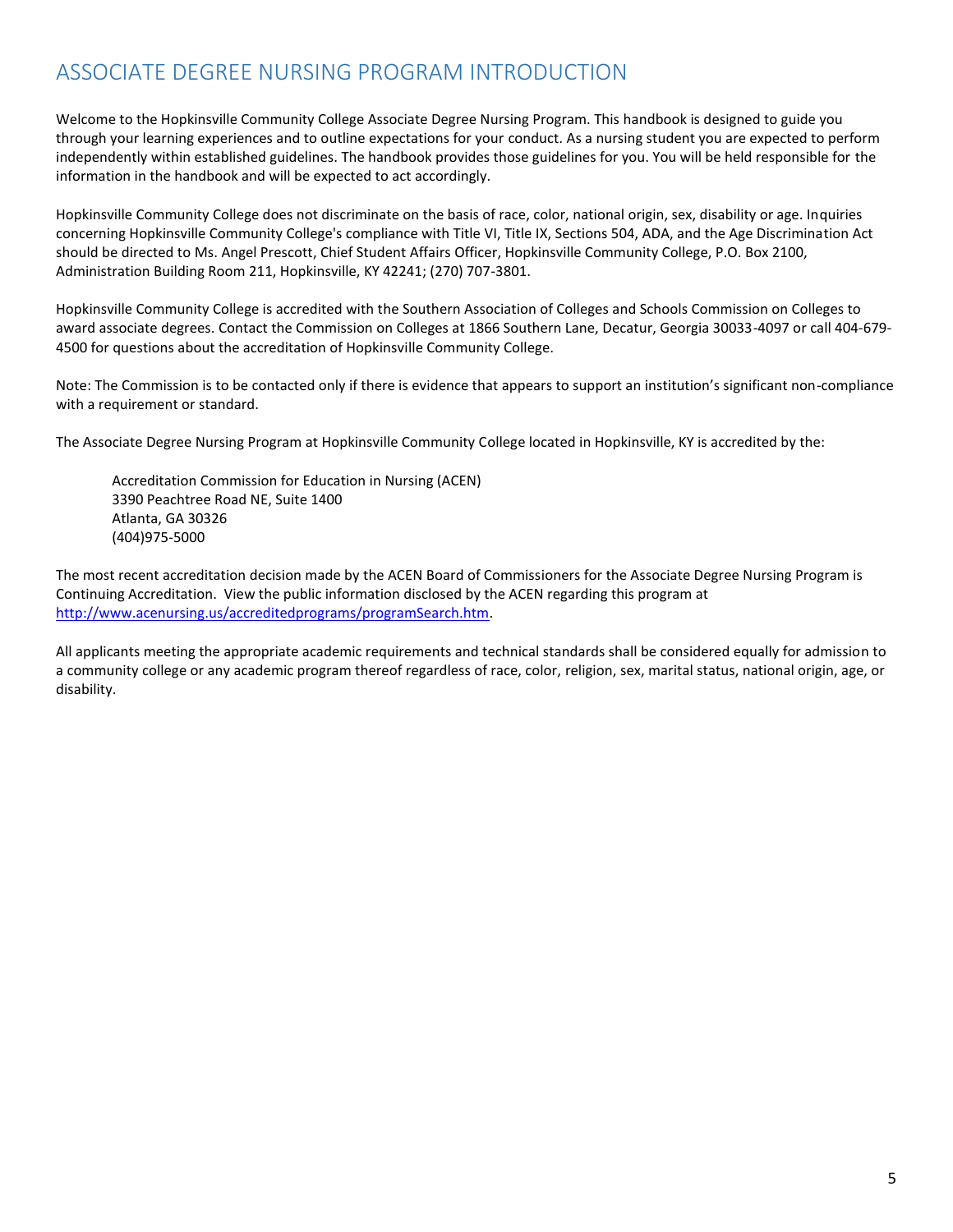# <span id="page-5-0"></span>KCTCS Mission Statement

In everything we do, our mission is to improve the quality of life and employability of the citizens of the Commonwealth by serving as the primary provider of:

- College and Workforce Readiness
- Transfer Education
- Workforce Education and Training

### <span id="page-5-1"></span>Hopkinsville Community College Mission Statement

Hopkinsville Community College leads in academic excellence by preparing students for transfer and the workforce, inspiring lifelong learning.

Last approved by the KCTCS Board of Regents December 2019

#### <span id="page-5-2"></span>Associate Degree Nursing Program Mission Statement

The mission of the nursing program is to prepare graduates for transfer and the workforce, to inspire lifelong learning, and to practice safe, competent, patient-centered care in an increasingly complex and rapidly changing health care system.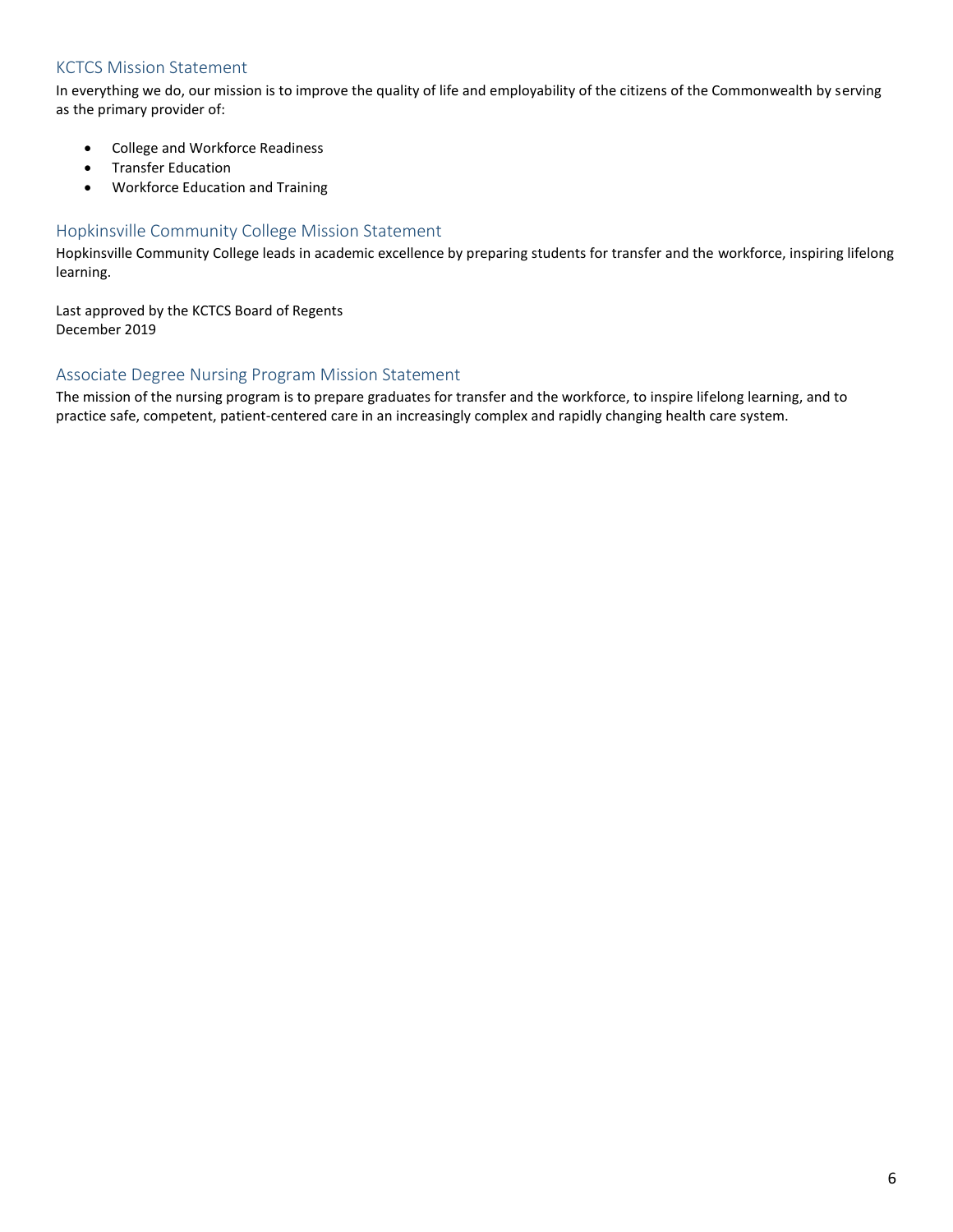# <span id="page-6-0"></span>KENTUCKY COMMUNITY & TECHNICAL COLLEGE SYSTEM ASSOCIATE DEGREE NURSING PROGRAM

## <span id="page-6-1"></span>Philosophy

The philosophy of the Associate Degree Nursing (ADN) program is congruent with the Kentucky Community and Technical College System (KCTCS) mission statement and is supported by the works of the National League for Nursing (NLN) Education Competencies and Quality and Safety Education in Nursing (QSEN).

The nursing faculty believe nursing is holistically evolving, blended with science, and the art of caring. Nursing demonstrates the provision of patient-centered care based on quality standards and evidence-based practice through the inclusion of theoretical concepts.

Learning in an educational setting is enhanced by a teacher-student relationship and clearly defined student learning outcomes. The nurse educator's responsibility is to structure and facilitate optimal conditions for critical thinking from simple to complex. The student brings to this relationship the willingness to learn and is accountable for his/her education.

The ADN graduate, having achieved the graduate outcomes is prepared to practice in a variety of settings with the parameters of individual knowledge and experience according to the standards of practice.

#### References:

National League for Nursing. (2010). *Outcomes and Competencies for Graduates of Practical/Vocations, Diploma, Associate*  Degree, Baccalaureate, Master's, Practice Doctorate, and Research Doctorate Programs in Nursing. New York, NY: National League for Nursing.

Quality and Safety Education for Nurses (QSEN) Institute. (2018). *QSEN Competencies*. Retrieved from: <http://qsen.org/competencies/pre-licensure-ksas/>

*Revised Spring 2018 for Implementation Fall 2019*

#### <span id="page-6-2"></span>The Code of Ethics for Nurses

#### American Nurses Association (2015)

- 1. The nurse practices with compassion and respect for the inherent dignity, worth and unique attributes of every person.
- 2. The nurse's primary commitment is to the patient, whether an individual, family, group, or community, or population.
- 3. The nurse promotes, advocates for, and protects the rights, health, and safety of the patient.
- 4. The nurse has authority, accountability, and responsibility for nursing practice; makes decisions; and takes action consistent with the obligation to promote health and to provide optimal care.
- 5. The nurse owes the same duties to self as to others, including the responsibility to promote health and safety, preserve wholeness of character and integrity, maintain competence, and continue personal and professional growth.
- 6. The nurse, through individual and collective effort, establishes, maintains, and improves the ethical environmental of the work setting and conditions of employment that are conducive to safe, quality health care.
- 7. The nurse, in all roles and settings, advances the profession through research and scholarly inquiry, professional standards development, and the generation of both nursing and health policy.
- 8. The nurse collaborates with other health professionals and the public to protect human rights, promote health diplomacy, and reduce health disparities.
- 9. The profession of nursing, collectively through its professional organizations, must articulate nursing values, maintain the integrity of the profession, and integrate principles of social justice into nursing and health policy.

American Nurses Association. (2015). *Code of Ethics for Nurses with Interpretive Statements.* Silver Spring, Maryland: American Nurses Association.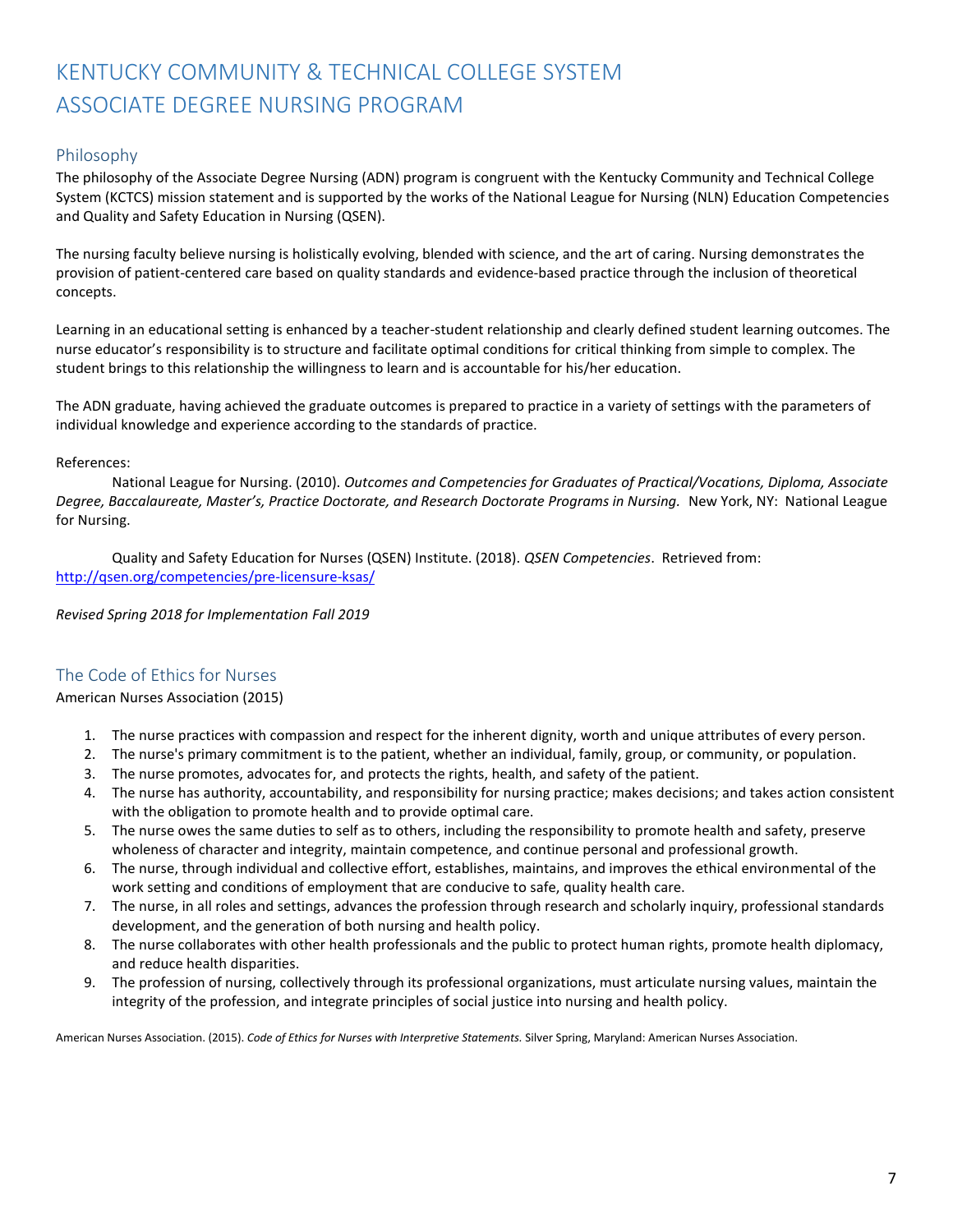# <span id="page-7-0"></span>KENTUCKY COMMUNITY & TECHNICAL COLLEGE SYSTEM ASSOCIATE DEGREE NURSING PROGRAM

# <span id="page-7-1"></span>Conceptual Model

The conceptual model is a visual representation of the relationships among the core competencies essential to entry-level registered nursing practice. This model serves as a guide for curriculum development and instruction, which promotes the attainment of end of program student learning outcomes.



#### References:

National League for Nursing. (2010). *Outcomes and Competencies for Graduates of Practical/Vocations, Diploma, Associate Degree,*  Baccalaureate, Master's, Practice Doctorate, and Research Doctorate Programs in Nursing. New York, NY: National League for Nursing.

Quality and Safety Education for Nurses (QSEN) Institute. (2018). *QSEN Competencies*. Retrieved from: <http://qsen.org/competencies/pre-licensure-ksas/>

*Revised Spring 2018 for Implementation Fall 2019*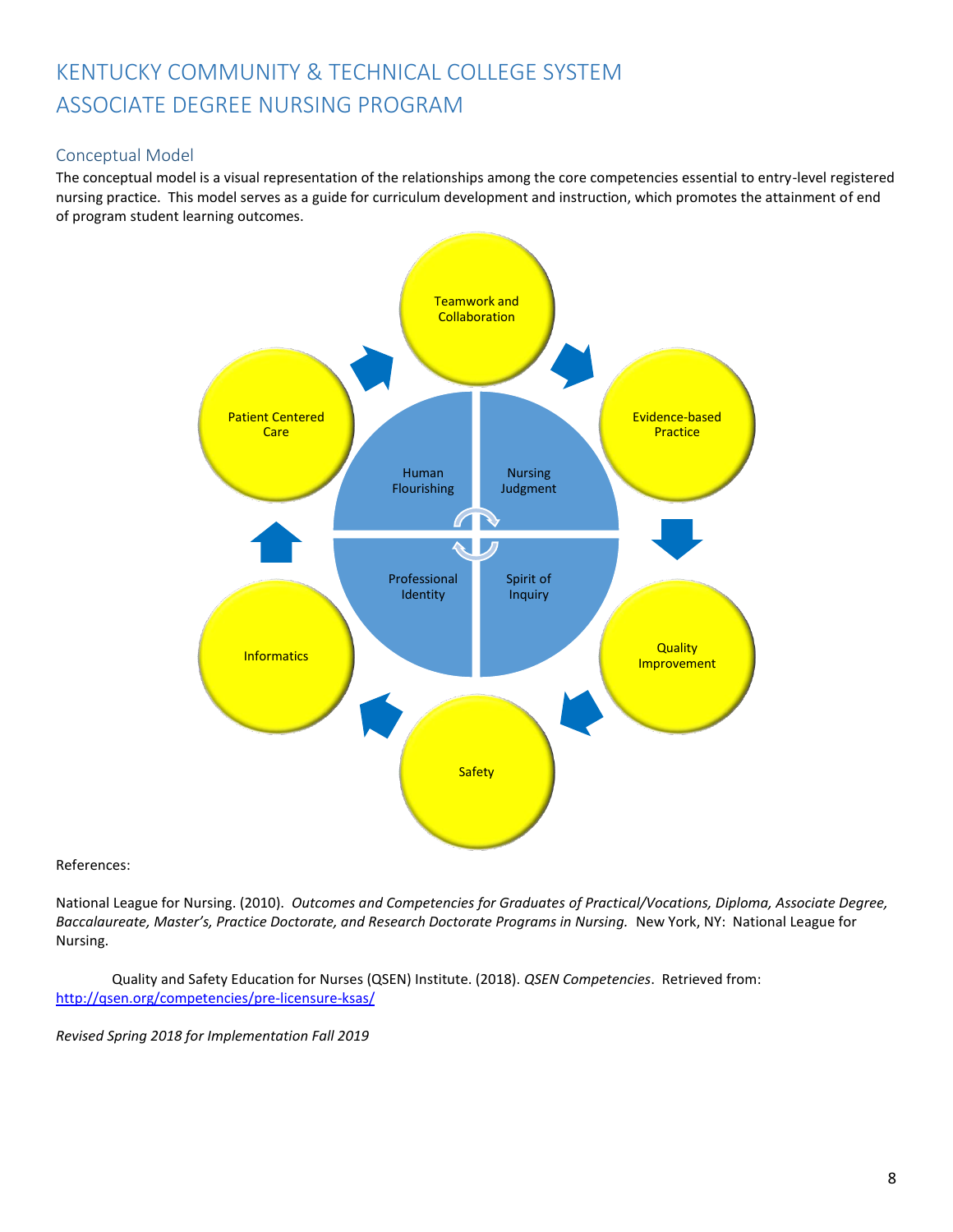# <span id="page-8-0"></span>Operational Definitions

#### *Revised Spring 2018 for Implementation Fall 2019*

Core competencies in nursing education are those elements of Associate Degree Nursing that are essential to entry level registered nursing practice and are inherent of nursing practice. The National League for Nursing (NLN) Outcomes and Competencies for Graduates of Associate Degree Programs in Nursing which serve as goals of nursing education for entry into nursing practice are defined as:

- Human Flourishing: "…an effort to achieve self-actualization and fulfillment within the context of a larger community of individuals, each with the right to pursue his or her own such efforts. ...Human flourishing encompasses the uniqueness, dignity, diversity, freedom, happiness, and holistic well-being of the individual within the larger family, community, and population." (NLN, 2010, p.33)
- Nursing Judgement: encompassing "…critical thinking, clinical judgment, and integration of best evidence into practice. Nurses must employ these processes as they make decisions about clinical care, the development and application of research and the broader dissemination of insights and research findings to the community, and management and resource allocation." (NLN, 2010, p.34) This process is driven by Maslow's hierarchy of needs to assist in the prioritization of patientcentered care.
- Professional Identity: "… the internalization of core values and perspectives recognized as integral to the art and science of nursing. The nurse embraces these fundamental values in every aspect of practice while working to improve patient outcomes and promote the ideal of the nursing profession." (NLN, 2010, p.35)
	- Holistically Evolving: encompasses all mind-body-spirit interactions along the continuum of the human experience while providing care in a dynamic and progressive health care environment
- Spirit of Inquiry: "…a persistent sense of curiosity that informs both learning and practice. A nurse infused by a spirit of inquiry will raise questions, challenge traditional and existing practices, and seek creative approaches to problems." (NLN, 2010, p.36)

Quality and Safety Education in Nursing (QSEN) competencies which were developed to prepare future nurses to have the knowledge, skills and attitudes necessary to continuously improve the quality and safety of healthcare are defined as:

- Patient-Centered Care: "Recognize the patient or designee as the source of control and full partner in providing compassionate and coordinated care based on respect for patient's preferences, values, and needs" (QSEN, 2018).
- Safety: "Minimizes risk of harm to patients and providers through both system effectiveness and individual performance" (QSEN, 2018).
- Informatics: "Use information and technology to communicate, manage knowledge, mitigate error, and support decision making" (QSEN, 2018).
- Teamwork and Collaboration: "Function effectively within nursing and inter-professional teams, fostering open communication, mutual respect, and shared decision-making to achieve quality patient care" (QSEN, 2018).
- Evidence-Based Practice: "Integrate best current evidence with clinical expertise and patient/family preferences and values for delivery of optimal health care" (QSEN, 2018).
- Quality Improvement: "Use data to monitor the outcomes of care processes and use improvement methods to design and test changes to continuously improve the quality and safety of health care systems" (QSEN, 2018).

#### References:

National League for Nursing. (2010). Outcomes *and Competencies for Graduates of Practical/Vocations, Diploma, Associate Degree, Baccalaureate, Master's, Practice Doctorate, and Research Doctorate Programs in Nursing.* New York, NY: National League for Nursing.

Quality and Safety Education for Nurses (QSEN) Institute. (2018). *QSEN Competencies*. Retrieved from[: http://qsen.org/competencies/pre-licensure-ksas/](http://qsen.org/competencies/pre-licensure-ksas/)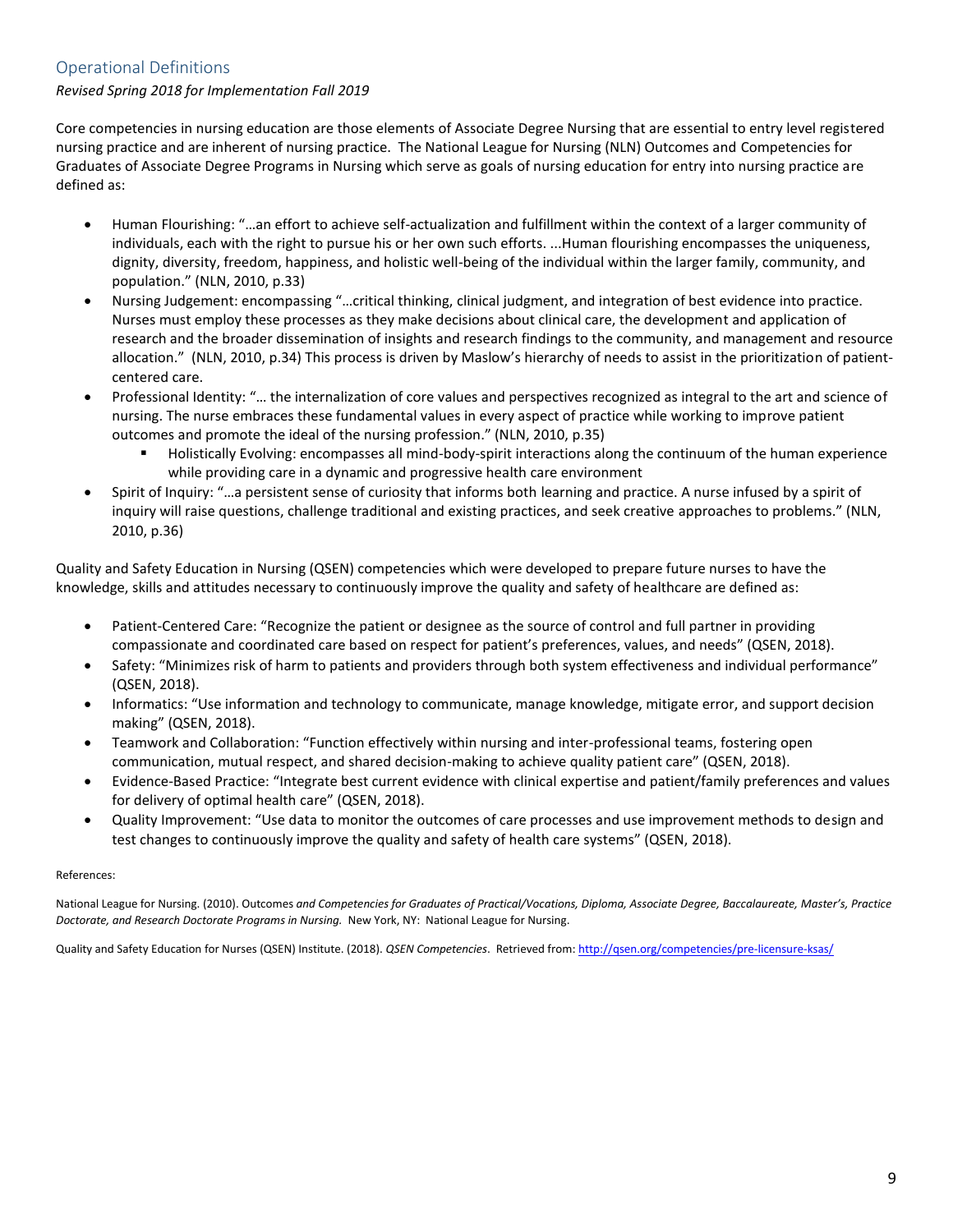# <span id="page-9-0"></span>Graduate/Student Learning Outcomes

#### *Revised Spring 2018 for Implementation Fall 2019*

#### **Technical Competencies: Associate Degree in Nursing**

Upon completion of this program, the graduate can:

- 1. Advocate for patients and families in ways that promote their self-determination, integrity, and ongoing growth as human beings (human flourishing).
	- a. Incorporate culturally competent, individualized plans of care focusing on services and activities that promote independence, maintain or restore health, or support a peaceful death and advocate for access and quality of care for patients.
	- b. Formulate teaching/learning processes to facilitate the patients in informed decision-making to achieve positive outcomes and support the client's functional patterns that demonstrates respect for diverse patients.
- 2. Formulate judgments in practice, substantiated with evidence, that integrate nursing science in the provision of safe, quality-care and promote the health of patients within a family and community context (nursing judgment).
	- a. Utilize the nursing process as a basis for clinical judgment to optimize outcomes of care for the patient, family, and community.
	- b. Establish and maintain effective/therapeutic communication in collaboration with patients, families, significant others, and members of the health care team.
	- c. Manage the direct provision of nursing care through effective organizational skills, appropriate delegation, and supervision within the scope of practice.
- 3. Develop one's role as a nurse in ways that reflect integrity, responsibility, ethical practice, and an evolving identity as a nurse committed to evidence-based practice, caring, advocacy, and safe, quality care for diverse patients within a family and community context (professional identity).
	- a. Employ principles of advocacy, quality and safety, healthcare policy, and cost effectiveness to improve healthcare outcomes.
	- b. Exhibit professional behaviors/practice as defined by the ethical, legal, and regulatory frameworks of nursing.
	- c. Incorporate the ability to ethically and responsibly integrate technology to skillfully locate, evaluate, use, create and communicate information to improve the quality and safety of patient care and the life and employability of graduates.
- 4. Consider the evidence that underlies clinical nursing practice to challenge the status quo, question underlying assumptions, and offer new insights to improve the quality of care for patients, families, and communities (spirit of inquiry).
	- a. Interpret evidence-based literature/research for use in nursing practice.
	- b. Exhibit continuous learning within the nursing profession.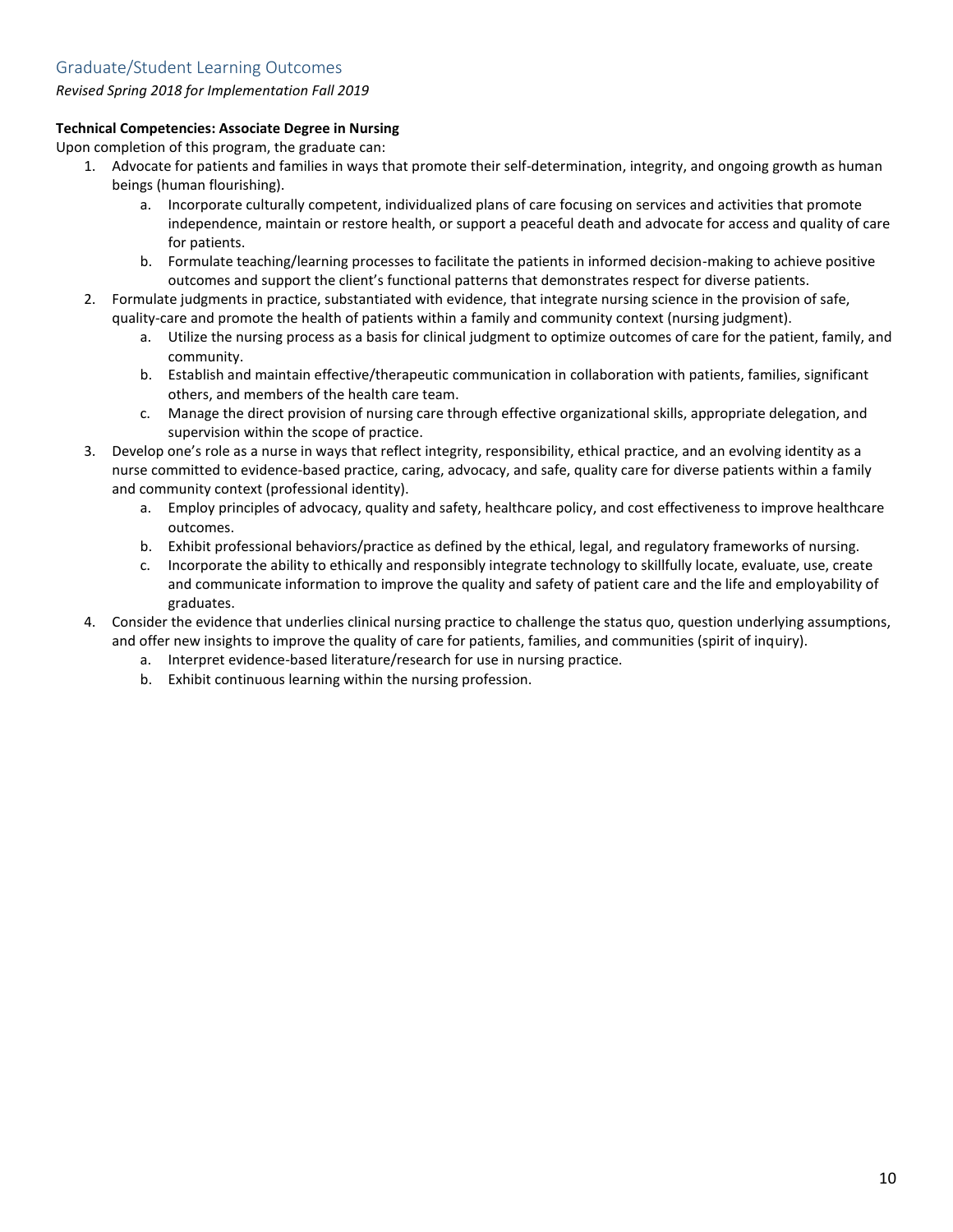# <span id="page-10-0"></span>NURSING – ASSOCIATE IN APPLIED SCIENCE DEGREE

#### **Degrees:**

AAS Nursing Track: Modular 50-66

### <span id="page-10-1"></span>Description:

The Associate Degree Nursing program prepares graduates to use their skill and knowledge to fulfill the role of the nurse and is supported by the works of the National League for Nursing (NLN) Education Competencies and Quality and Safety Education in Nursing (QSEN). The NLN Outcomes and Competencies for Graduates of Associate Degree Programs in Nursing which serve as goals of nursing education for entry into nursing practice are: human flourishing, nursing judgment, professional identity, and spirit of inquiry. QSEN competencies which were developed to prepare future nurses to have the knowledge, skills, and attitudes necessary to continuously improve the quality and safety of healthcare are: patient centered care, safety, informatics, teamwork and collaboration, evidenced based practice, and quality improvement. These core components are introduced, developed, and built upon through the curriculum. Graduates are eligible to take the National Council Licensure Examination for Registered Nurses (NCLEX-RN). The Associate Degree Nursing curriculum is organized around a clearly defined conceptual framework and combines general education and nursing courses. The nursing courses correlate classroom and clinical instruction in a variety of community agencies.

Acceptance into the Associate Degree Nursing program is based on a selective admissions process. In order to be considered for admission, applicants must comply with college and program admission requirements.

Progression in the Associate Degree Nursing program is contingent upon achievement of a grade of "C" or better in each biological science, nursing and mathematics course and maintenance of a 2.0 cumulative grade point average or better (on a 4.0 scale). Completion of the nursing program will meet the KCTCS graduate requirement of digital literacy.

Note: The Kentucky Board of Nursing may deny a nursing graduate admission to the NCLEX-RN Exam if an individual has been convicted of a misdemeanor or felony which involves acts that bear directly on the qualifications of the graduate to practice nursing.

The following Associate Degree Nursing programs are accredited by the Accreditation Commission for Nursing in Education, 3343 Peachtree Rd. NE, Suite 1400, Atlanta, GA 30326, www.acenursing.org, telephone: (404) 975-5000: Ashland Community and Technical College, Bluegrass Community and Technical College, Elizabethtown Community and Technical College, Henderson Community College, Hopkinsville Community College, Jefferson Community and Technical College, Madisonville Community College, Somerset Community College, Southeast Kentucky Community and Technical College, West Kentucky Community and Technical College.

The following Associate Degree Nursing program is accredited by the National League of Nursing Commission for Nursing Education Accreditation (CNEA), 2600 Virginia Avenue, NW, The Watergate, Washington, DC 20037, www.nln.org/cnea, telephone: (202)909- 2487: Owensboro Community and Technical College.

#### **Implementation:** Fall 2019

#### <span id="page-10-2"></span>Competencies:

#### **Nursing – Associate Degree – Modular Track**

Upon completion of this program, the graduate can:

- 1. Advocate for patients and families in ways that promote their self-determination, integrity, and ongoing growth as human beings (human flourishing).
	- a. Incorporate culturally competent, individualized plans of care focusing on services and activities that promote independence, maintain or restore health, or support a peaceful death and advocate for access and quality of care for patients.
	- b. Formulate teaching/learning processes to facilitate the patients in informed decision-making to achieve positive outcomes and support the client's functional patterns that demonstrates respect for diverse patients.
- 2. Formulate judgments in practice, substantiated with evidence, that integrate nursing science in the provision of safe, quality-care and promote the health of patients within a family and community context (nursing judgment).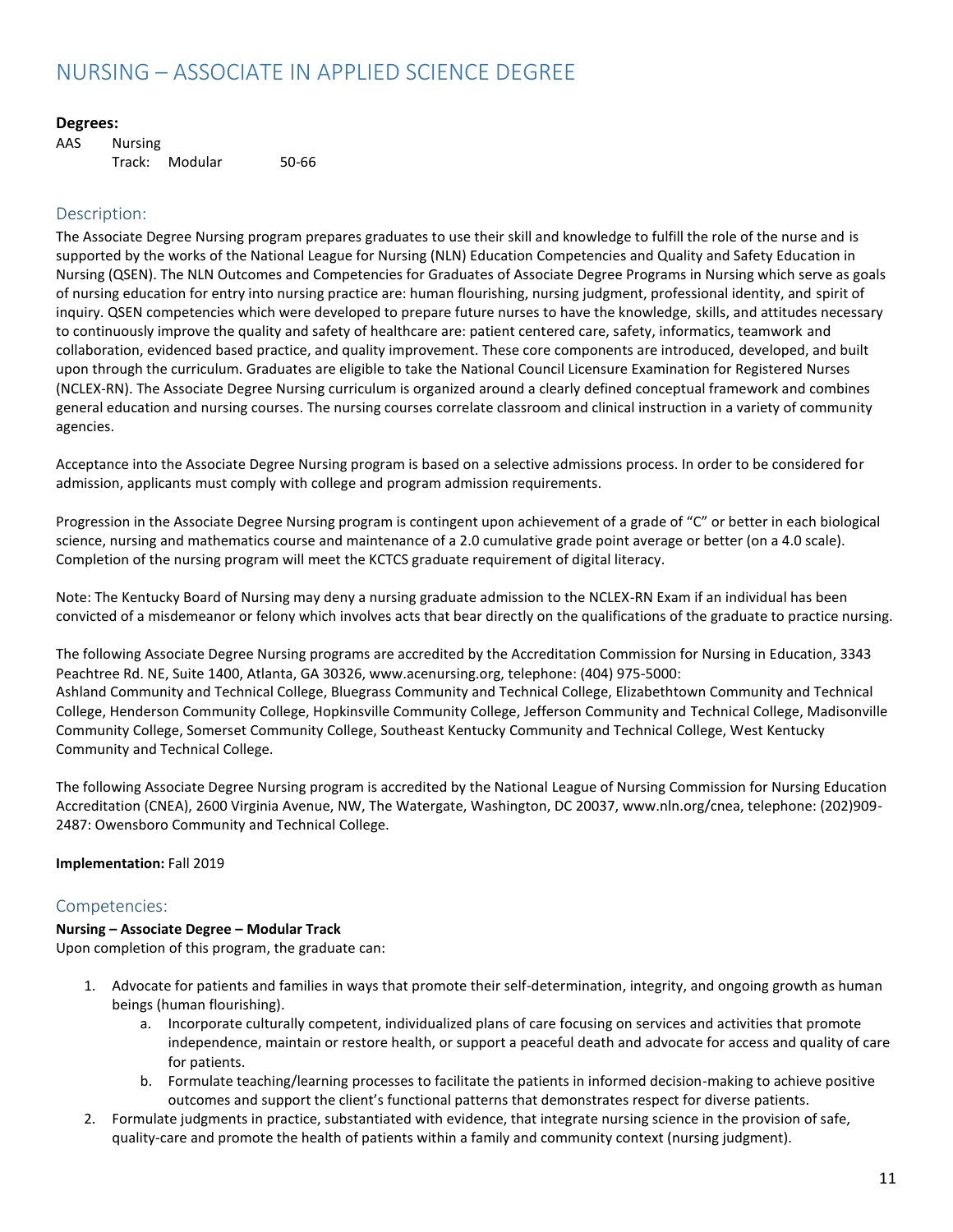- a. Utilize the nursing process as a basis for clinical judgment to optimize outcomes of care for the patient, family, and community.
- b. Establish and maintain effective/therapeutic communication in collaboration with patients, families, significant others, and members of the health care team.
- c. Manage the direct provision of nursing care through effective organizational skills, appropriate delegation, and supervision within the scope of practice.
- 3. Develop one's role as a nurse in ways that reflect integrity, responsibility, ethical practice, and an evolving identity as a nurse committed to evidence-based practice, caring, advocacy, and safe, quality care for diverse patients within a family and community context (professional identity).
	- a. Employ principles of advocacy, quality and safety, healthcare policy, and cost effectiveness to improve healthcare outcomes.
	- b. Exhibit professional behaviors/practice as defined by the ethical, legal, and regulatory frameworks of nursing.
	- c. Incorporate the ability to ethically and responsibly integrate technology to skillfully locate, evaluate, use, create, and communicate information to improve the quality and safety of patient care and the life and employability of graduates.
- 4. Consider the evidence that underlies clinical nursing practice to challenge the status quo, question underlying assumptions, and offer new insights to improve the quality of care for patients, families, and communities (spirit of inquiry).
	- a. Interpret evidence-based literature/research for use in nursing practice.
	- b. Exhibit continuous learning within the nursing profession.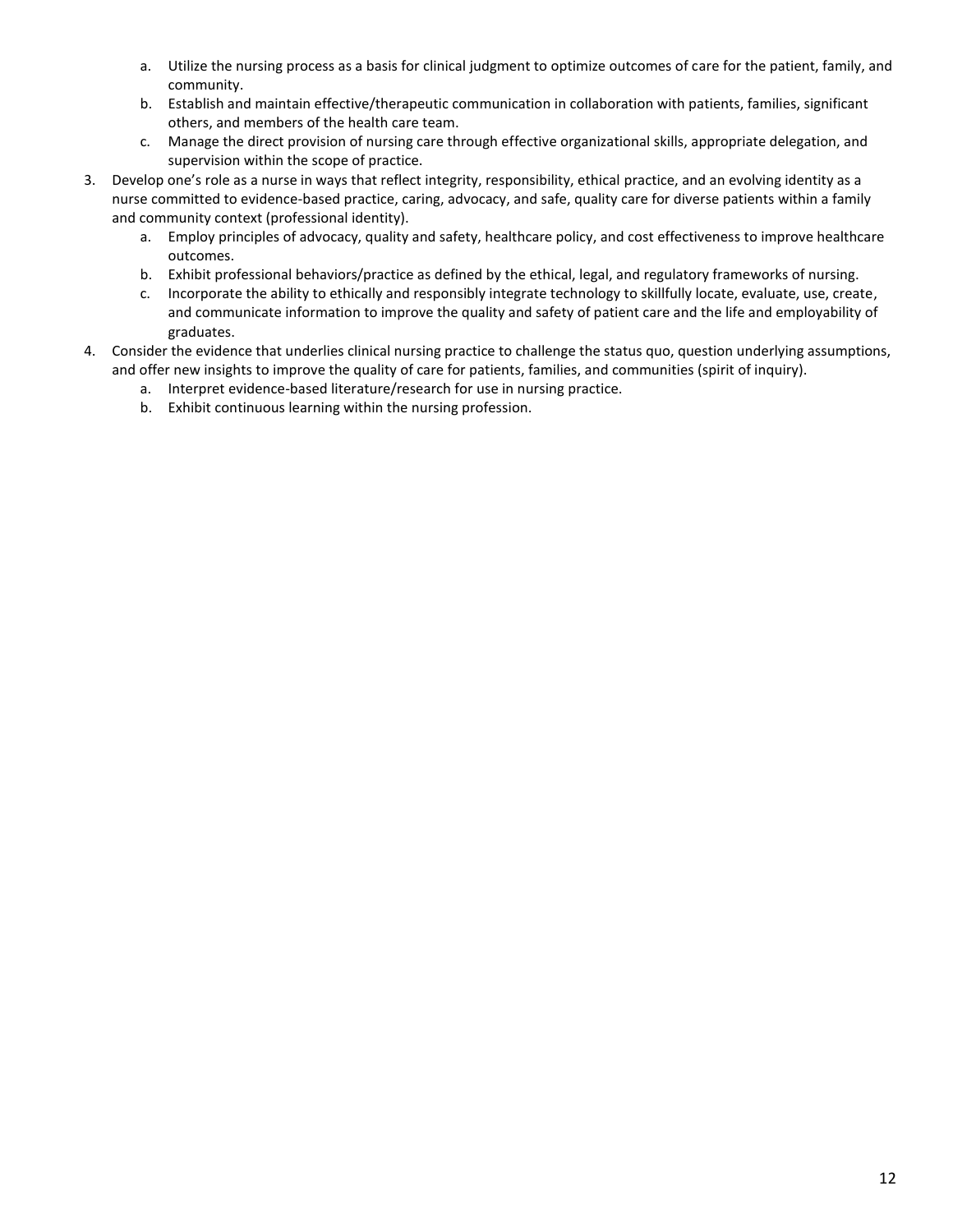#### <span id="page-12-0"></span>Curriculum Outline:

#### **Program Title:** AAS in Nursing – Modular Track

#### **Course Prefix Course Number Course Title Credit Hours General** BIO BIO BIO PSY ENG **Course** 137 139 225 110 101 Human Anatomy & Physiology I Human Anatomy & Physiology II Medical Microbiology General Psychology Writing I Quantitative Reasoning course at AA/AS Level Heritage/Humanities Course **Subtotal** 4 4 4 3 3 3 3 **24**

| <b>Technical</b> | Courses: |                                                                 |         |
|------------------|----------|-----------------------------------------------------------------|---------|
| <b>NAA</b>       | 100      | Nursing Assistant Skills I and passing state nurse aide exam OR | $0 - 3$ |
|                  |          | Active status on a state nurse aide registry                    |         |
| <b>CPR</b>       | 100      | <b>CPR for Healthcare Professionals</b>                         | $0 - 1$ |
| NSG              | 101      | ***Nursing Practice I OR                                        | 9       |
| NSG.             | 109      | ****Transition: Medic to ADN I                                  | (6)     |
| NSG              | 219      | ***Medical/Surgical Nursing I OR                                | 7       |
| NSG              | 195      | **Transition to ADN OR                                          | (4)     |
| NSG.             | 209      | Transition: Medic to ADN II                                     | (5)     |
| NSG.             | 211      | <b>Maternal Newborn Nursing</b>                                 | 3       |
| NSG              | 212      | <b>Behavioral Health Nursing</b>                                | 3       |
| NSG.             | 213      | <b>Pediatric Nursing</b>                                        | 3       |
| NSG.             | 229      | Medical/Surgical Nursing II                                     | 7       |
| NSG              | 239      | <b>Medical/Surgical Nursing III</b>                             | 6       |
|                  |          | <b>Subtotal</b>                                                 | 26-42   |
|                  |          | TOTAL CREDITS                                                   | 50-66   |

\*\*Taken by Licensed Practical Nurses who meet specific program requirements.

\*\*\*Credit may be awarded to Licensed Practical Nurses who meet specific program requirements.

\*\*\*\*Credit may be awarded to military medics who meet specific program requirements.

Completion of the nursing program will meet the KCTCS graduate requirement of digital literacy.

NOTE: CPR requirements must be successfully completed prior to enrolling in the first nursing course and must be kept current throughout the program.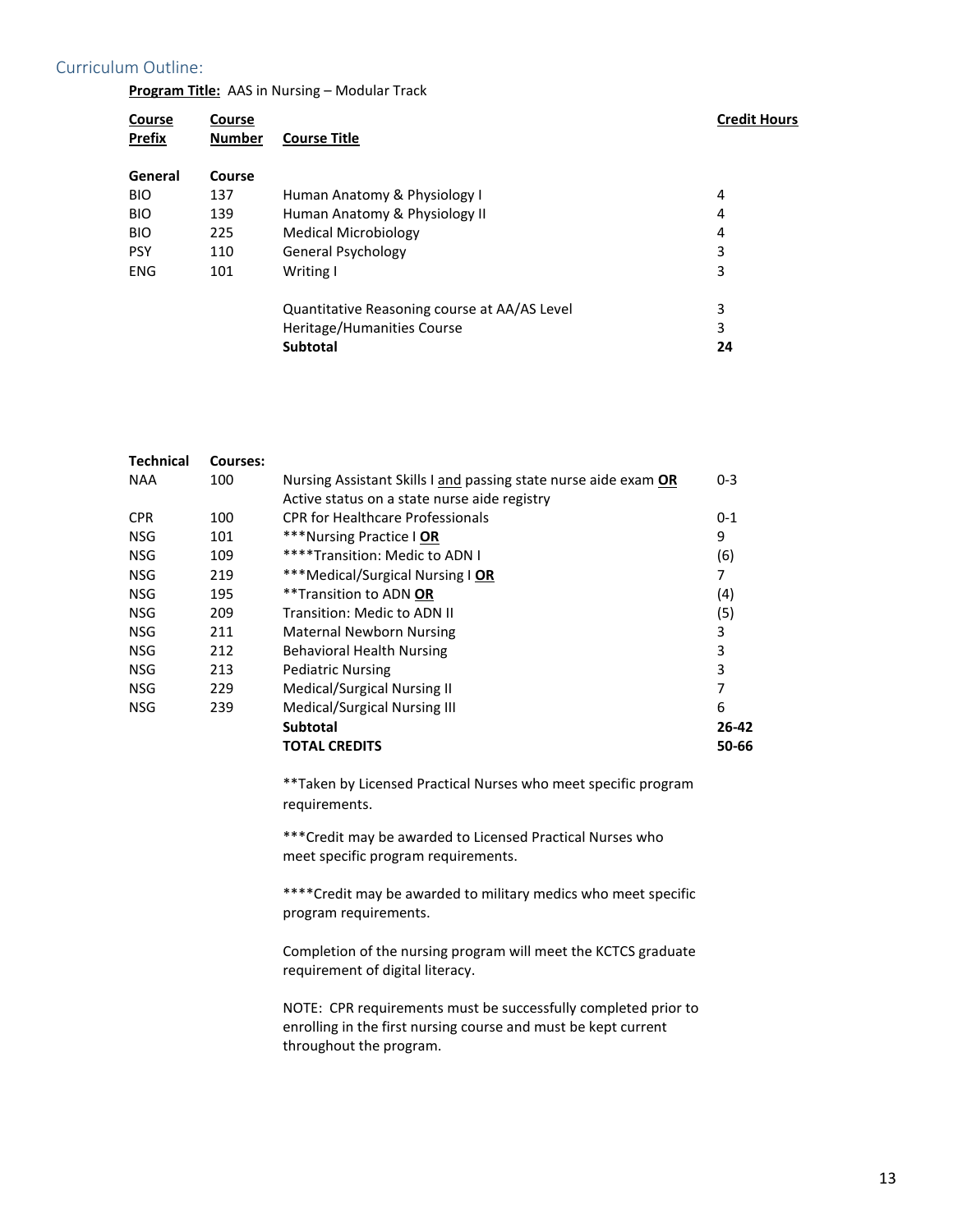# <span id="page-13-0"></span>ASSOCIATE DEGREE NURSING – COURSE DESCRIPTIONS

#### **NSG101 – Nursing Practice I**

Focuses on nursing practice within the context of the contemporary health care delivery system by introducing the nursing process and basic nursing concepts as a framework for organizing care delivery. Emphasizes foundational knowledge of nursing practice, skills acquisition, and the basic care of diverse patient populations. Introduces the four competencies of nursing practice including human flourishing, nursing judgment, professional identity, and spirit of inquiry and Quality and Safety Education for Nurses (QSEN). Pre-requisite: Admission to the Associate Degree Nursing program. (BIO 137 and Quantitative Reasoning Course at AA/AS level) with a grade of "C" or better, PSY 110, and 75-hour nursing assistant course or its equivalent. Pre-requisite or Corequisite: BIO 139 with a grade of "C" or better. Lecture: 5 credits (75 contact hours). Clinical: 4 credits (180 contact hours).

#### **NSG 109- Transition: Medic to ADN I**

Builds upon the basic nursing skills and concepts learned as a military medic. Assists the medic in making the beginning transition to the RN role. Introduces four competencies of nursing practice including human flourishing, nursing judgment, professional identity, and spirit of inquiry and Quality and Safety Education for Nurses (QSEN). Upon successful completion of all components of the course the student will be admitted to NSG209 and will have earned three (3) credit hours of advanced standing for a total of nine (9) credits. Pre-requisite: Admission to the Associate Degree Nursing program. (BIO 137 and Quantitative Reasoning Course at AA/AS level) with a grade of "C" or better, PSY 110, 75 hour nursing assistant course or its equivalent, and documentation of completing Level 10 Military Medic certification. Pre-requisite or Corequisite: BIO 139 with a grade of "C" or better. Lecture: 5 credits (75 contact hours). Clinical: 1 credit (45 contact hours).

#### **NSG 195 – Transition to ADN**

Builds upon the basic nursing skills and concepts learned in the LVN/LPN experience. Assists the Practical Nurse to make the beginning transition to the RN role. Strengthens the four competencies of nursing practice including human flourishing, nursing judgment, professional identity, and spirit of inquiry and Quality and Safety Education for Nurses (QSEN). Emphasizes the concepts of nutrition, metabolism, endocrine, elimination, and integumentary. Upon successful completion of all components of the course, the student will be admitted to NSG 229 and will have earned by advanced standing, 16 credit hours in nursing. Pre-requisite: Admission to the Associate Degree nursing Program and (BIO 137, BIO 139, and Quantitative Reasoning Course at AA/AS Level) with a grade of "C" or better, PSY 110, and ENG 101. Co-requisite: NSG 212 with a grade of "C" or better. Lecture: 3.5 credits (52.5 contact hours). Clinical: 0.5 credit (22.5 contact hours).

#### **NSG 209- Transition: Medic to ADN II**

Builds upon the level 10 military medic experiences in application of core components of nursing. Focuses on the continued development of critical thinking, emphasizing the concepts of nutrition, metabolism, endocrine, elimination, and integumentary systems. Strengthens the four competencies of nursing practice including human flourishing, nursing judgement, professional identity, and spirit of inquiry, and Quality and Safety Education for Nurses (QSEN). Upon successful completion of all components of the course the student will be admitted to NSG 229 and will have earned two (2) credit hours of advanced standing for a total of seven (7) credits. Pre-requisite: NSG109 and BIO139 with a grade of "C" or better. Pre-requisite or Co-requisite: NSG 212 with a grade of "C" or better and ENG 101. Lecture: 4 credits (60 contact hours). Clinical: 1 credit (45 contact hours).

#### **NSG219 – Medical Surgical Nursing I**

Focuses on the application of the core components of nursing practice to adult patients experiencing actual or potential alterations in health. Strengthens the four competencies of nursing practice including human flourishing, nursing judgment, professional identity, and spirit of inquiry and Quality and Safety Education for Nurses (QSEN). Emphasizes the concepts of nutrition, metabolism, endocrine, elimination, and integumentary. Pre-requisite: NSG 101 and BIO 139 with a grade of "C" or better. Pre-requisite or Corequisite: NSG 212 with a grade of "C" or better and ENG 101. Lecture: 4 credits (60 contact hours). Clinical: 3 credits (135 contact hours).

#### **NSG212 – Behavioral Health Nursing**

Focuses on the application of the core components of nursing practice to adult patients experiencing actual or potential alterations in mental health. Strengthens the four competencies of nursing practice including human flourishing, nursing judgment, professional identity, and spirit of inquiry and Quality and Safety Education for Nurses (QSEN). Pre-requisite: NSG 101 and BIO 139 with a grade of "C" or higher. Pre-requisite or Co-requisite: NSG 219 with a grade of "C" or higher, and ENG 101. Lecture: 2 credits (30 contact hours). Clinical: 1 credit (45 contact hours).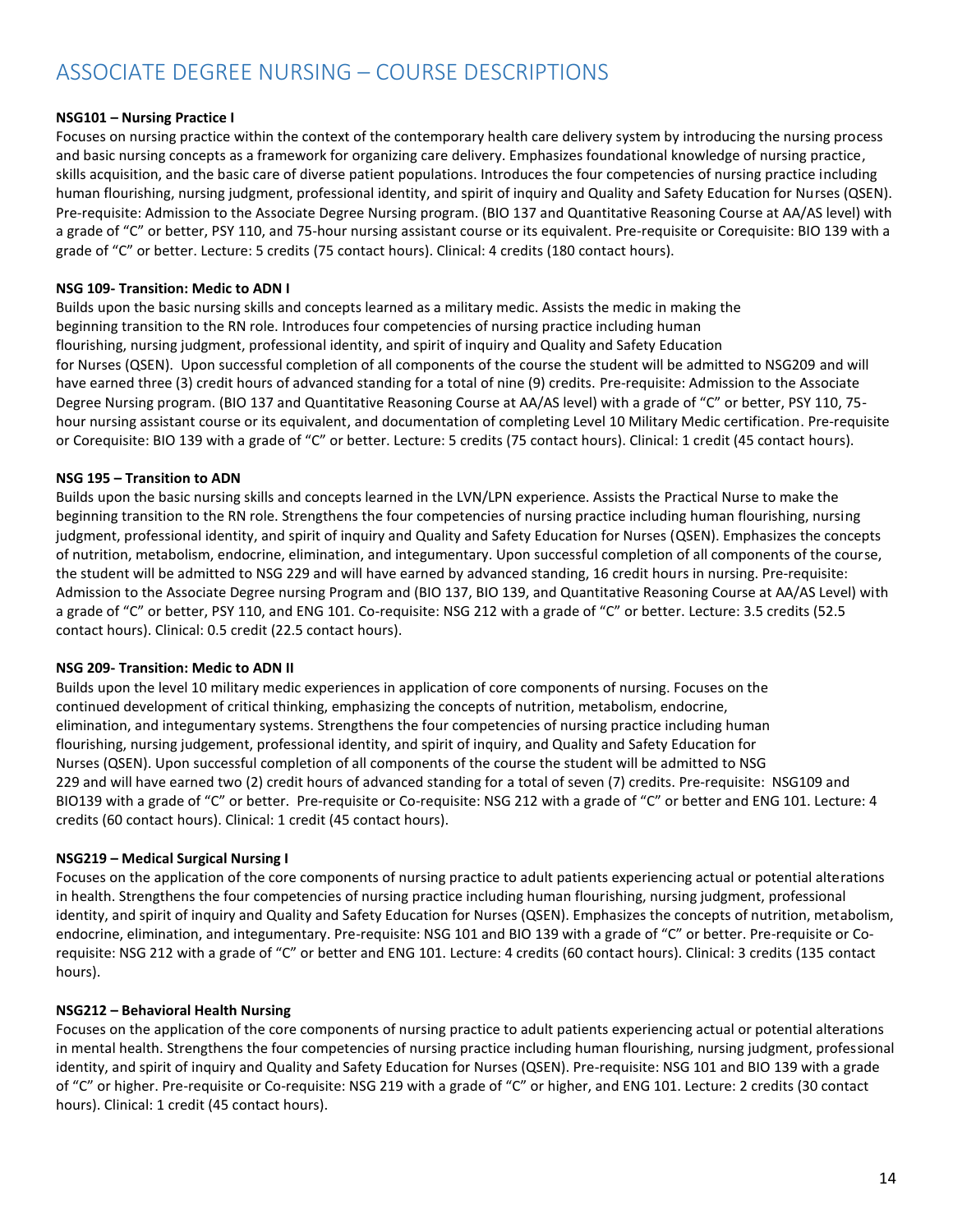#### **NSG229 – Medical/Surgical Nursing II**

Focuses on the application of the core components of nursing practice to adult patients experiencing actual or the potential for alterations in health. Illustrates the four competencies of nursing practice including human flourishing, nursing judgment, professional identity, and spirit of inquiry and Quality and Safety Education for Nurses (QSEN). Emphasizes the concepts of oxygenation, circulation, perfusion, and activity/exercise. Pre-requisite: NSG 219 and NSG 212 with a grade of "C" or higher and ENG 101. Pre-requisite or Co-requisite: NSG 211 and BIO 225 with a grade of "C" or higher. Lecture: 4 credits (60 contact hours). Clinical: 3 credits (135 contact hours).

#### **NSG211 – Maternal Newborn Nursing**

Focuses on the application of the core components of nursing practice to the care of childbearing families. Illustrates the four competencies of nursing practice including human flourishing, nursing judgment, professional identity, and spirit of inquiry and Quality and Safety Education for Nurses (QSEN). Pre-requisite: (NSG 219 and NSG 212) with a grade of "C" or higher, and ENG 101. Pre-requisite or Co-requisite: NSG 229 and BIO 225 with a grade of "C" or higher. Lecture: 2 credits (30 contact hours). Clinical: 1 credit (45 contact hours).

#### **NSG239 – Medical/Surgical Nursing III**

Focuses on the application of the core components of nursing practice to adult patients experiencing actual or the potential for alterations in health. Validates the four competencies of nursing practice including human flourishing, nursing judgment, professional identity, and spirit of inquiry and Quality and Safety Education for Nurses (QSEN). Emphasizes the concepts of: neurological, eyes/ears, immune/cancer, multiple systems organ failure, and disaster planning. Role transition is addressed and emphasizes leadership, management of care, skill development and professionalism. NSG 239 is the capstone course and must be successfully completed in the final semester of the associate degree nursing program enrollment. (201 KAR 20: 320). Pre-requisite: NSG 229 and NSG 211 and BIO 225 with a grade of "C" or better. Pre-requisite or Co-requisite: NSG 213 with grade of "C" or better and Heritage/Humanities. Lecture: 3 credits (45 contact hours). Clinical: 3 credits (135 contact hours).

#### **NSG213 – Pediatric Nursing**

Focuses on the application of the core components of nursing practice to the care of the child and family. Validates the four competencies of nursing practice including human flourishing, nursing judgment, professional identity, and spirit of inquiry and Quality and Safety Education for Nurses (QSEN). (Unsuccessful completion of NSG 213 will require mandatory withdrawal from NSG 239; 201 KAR 20:320). Pre-requisite: NSG 229 and NSG 211 and BIO 225 with a grade of "C" or better. Co-requisite: NSG 239 with grade of "C" or better or Consent of Instructor. Pre-requisite or Co-requisite: Heritage/Humanities. Lecture: 2 credits (30 contact hours). Clinical: 1 credit (45 contact hours).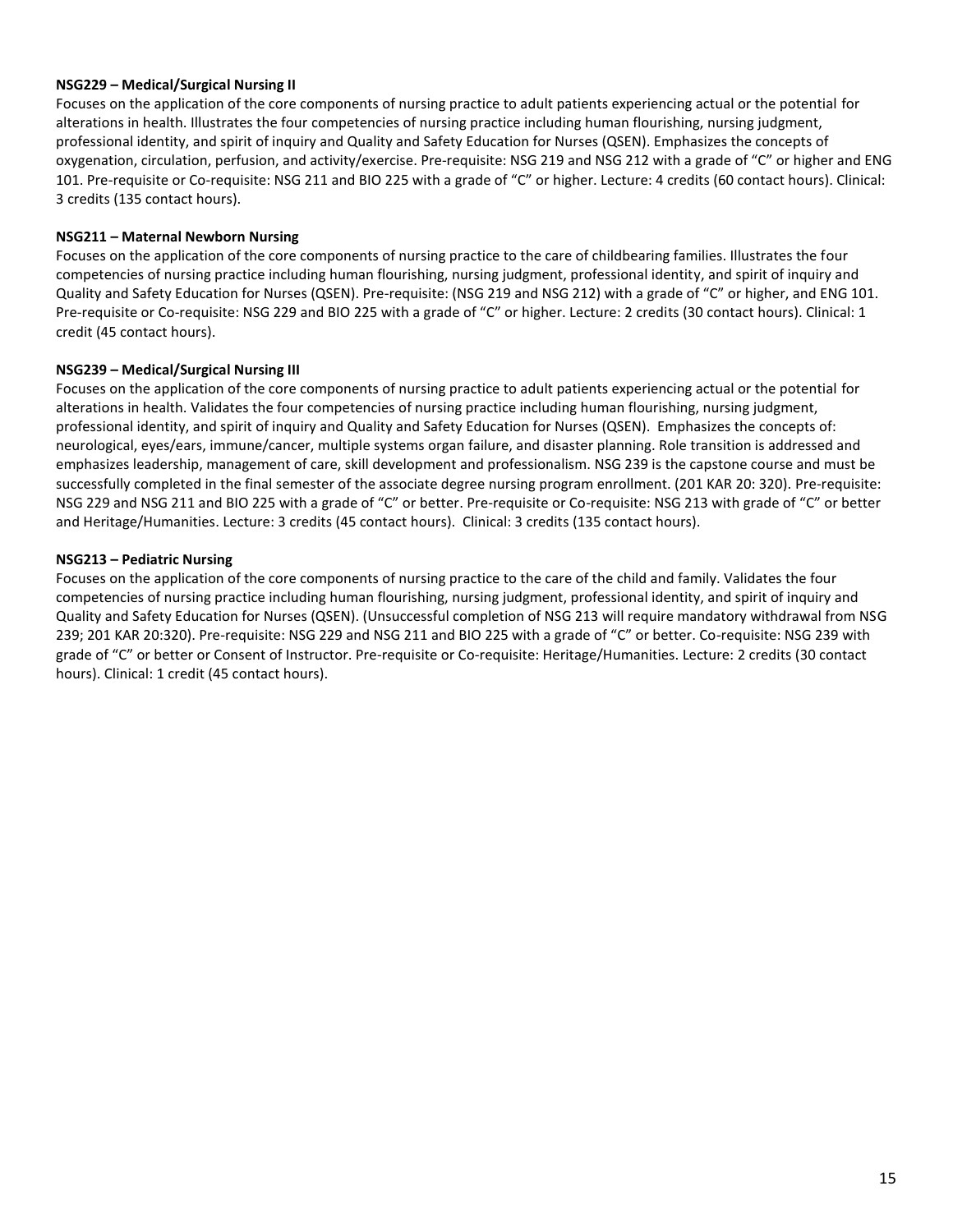# <span id="page-15-0"></span>PRACTICAL NURSING PROGRAM INTRODUCTION

Welcome to the Hopkinsville Community College Practical Nursing Program. This handbook is designed to guide you through your learning experiences and to outline expectations for your conduct. As a nursing student you are expected to perform independently within established guidelines. The handbook provides those guidelines for you. You will be held responsible for the information in the handbook and will be expected to act accordingly.

Hopkinsville Community College does not discriminate on the basis of race, color, national origin, sex, disability, or age. Inquiries concerning Hopkinsville Community College's compliance with Title VI, Title IX, Sections 504, ADA, and the Age Discrimination Act should be directed to Ms. Angel Prescott, Chief Student Affairs Officer, Hopkinsville Community College, P.O. Box 2100, Administration Building Room 211, Hopkinsville, KY 42241; (270) 707-3801.

Hopkinsville Community College is accredited with the Southern Association of Colleges and Schools Commission on Colleges to award associate degrees. Contact the Commission on Colleges at 1866 Southern Lane, Decatur, Georgia 30033-4097 or call 404-679- 4500 for questions about the accreditation of Hopkinsville Community College.

Note: The Commission is to be contacted only if there is evidence that appears to support an institution's significant non-compliance with a requirement or standard.

All applicants meeting the appropriate academic requirements and technical standards shall be considered equally for admission to a community college or any academic program thereof regardless of race, color, religion, sex, marital status, national origin, age, or disability.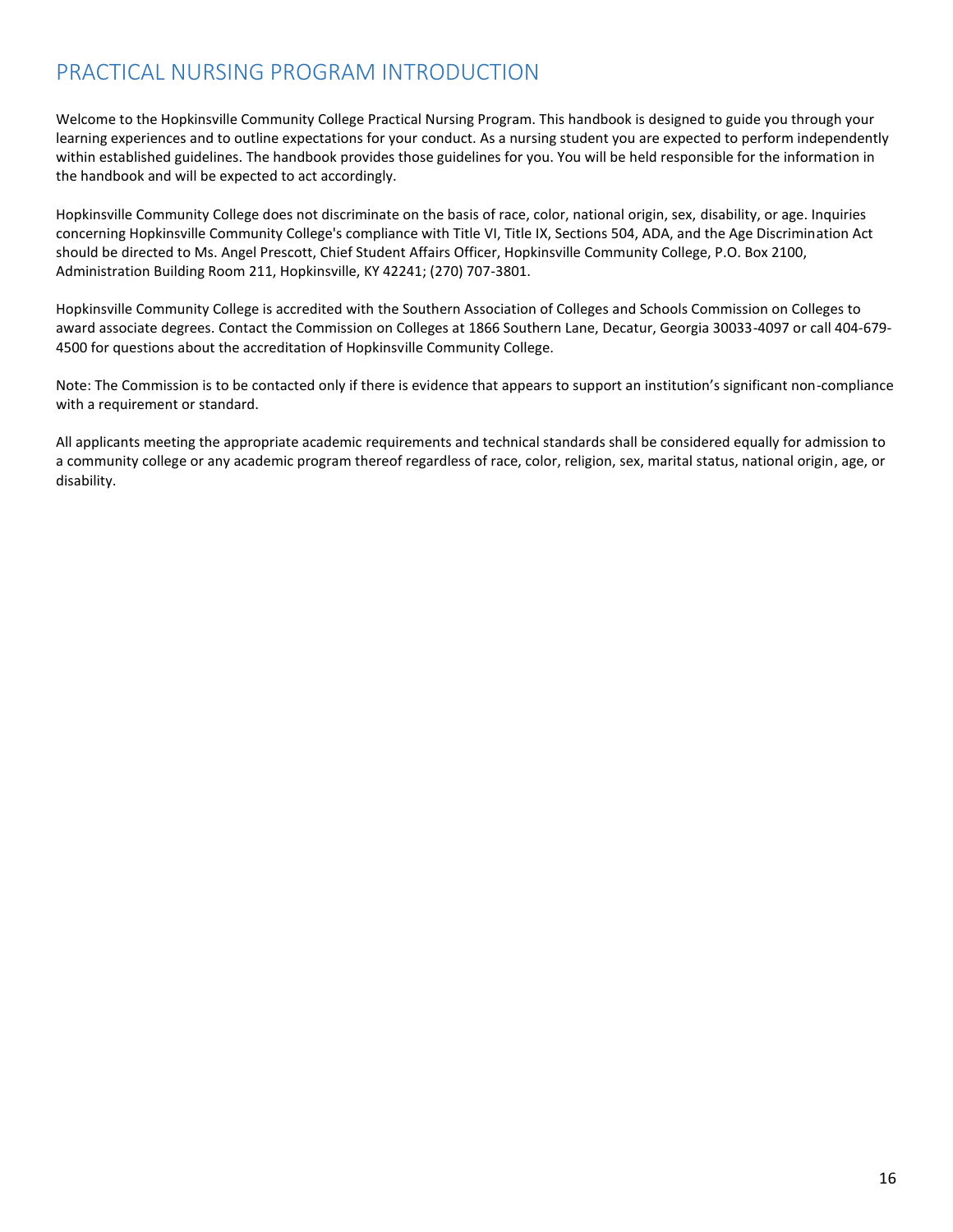# <span id="page-16-0"></span>KCTCS Mission Statement

In everything we do, our mission is to improve the quality of life and employability of the citizens of the Commonwealth by serving as the primary provider of:

- College and Workforce Readiness
- Transfer Education
- Workforce Education and Training

### <span id="page-16-1"></span>Hopkinsville Community College Mission Statement

Hopkinsville Community College leads in academic excellence by preparing students for transfer and the workforce, inspiring lifelong learning.

Last approved by the KCTCS Board of Regents December 2019

#### <span id="page-16-2"></span>Practical Nursing Program Mission Statement

The mission of the nursing program is to prepare graduates for transfer and the workforce, to inspire lifelong learning, and to practice safe, competent, patient-centered care in an increasingly complex and rapidly changing health care system.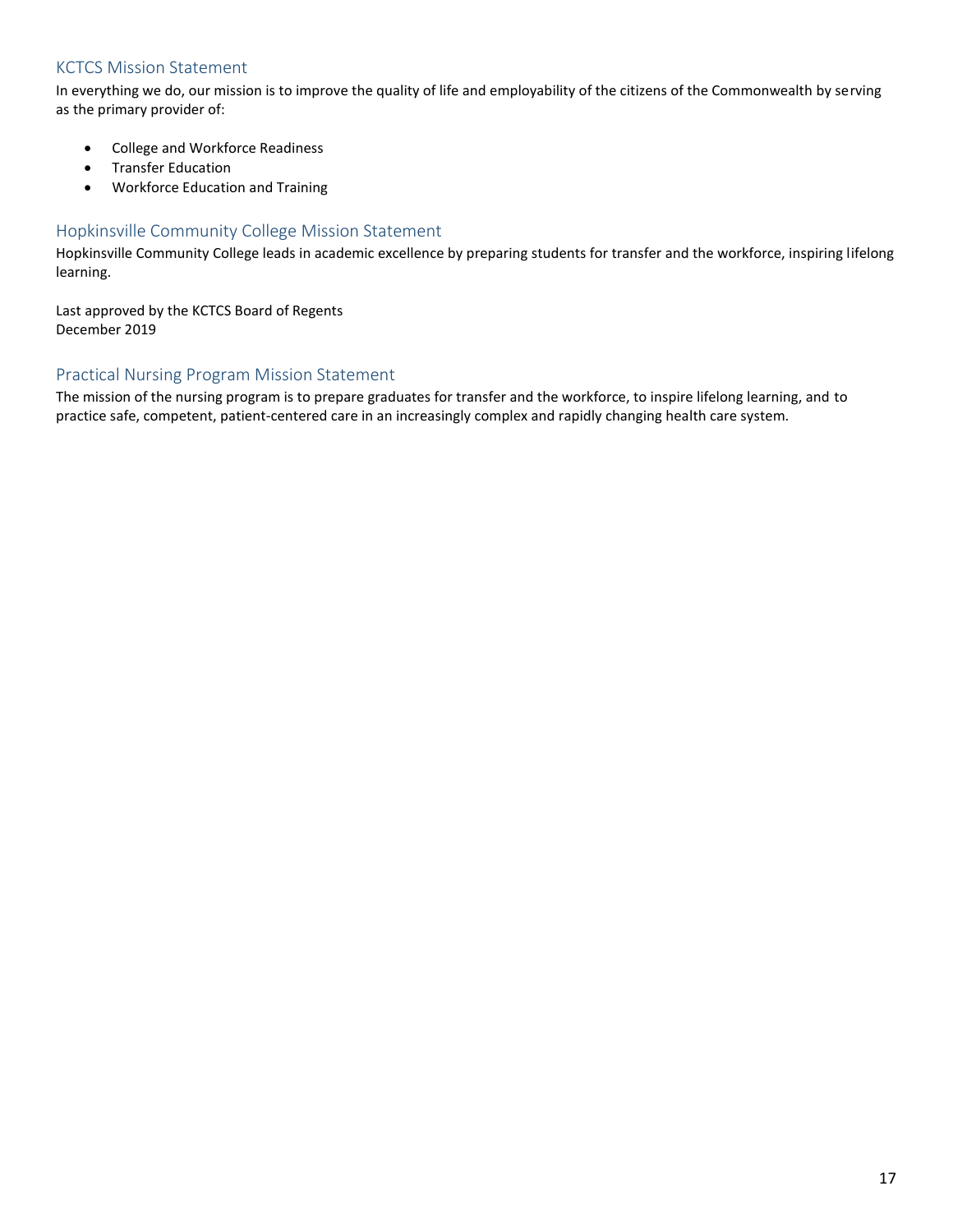# <span id="page-17-0"></span>KENTUCKY COMMUNITY & TECHNICAL COLLEGE SYSTEM PRACTICAL NURSING PROGRAM

### <span id="page-17-1"></span>Philosophy

Practical nurses are integral members of the health care system, prepared to provide nursing care and health promotion activities to individuals across the life span in various health care settings under the direction of the registered nurse, physician, and /or dentist.

The statement of philosophy and the objectives of the program are consistent with the philosophy and objectives of the governing institution.

The faculty believes:

**NURSING** is an art and science that assists individuals across the life span with health promotion activities. Inherent to nursing are continued practice, education, and growth.

Practical nursing is administered by **KCTCS** with joint emphasis on didactic and clinical instruction. The practical nurse is prepared to assist with health promotion and to provide nursing care to individuals across the life span utilizing interpersonal communication skills and the nursing process. Practical Nursing Education emphasizes the need for ongoing development of nursing knowledge and skills.

**LEARNING** is a lifelong process that produces change in behavior. This process enables the individual to become a productive, responsible member of an ever-changing society. We believe that learning proceeds from simple to complex and is enhanced through stimulation of the senses.

The **INDIVIDUAL** is a unique, holistic being worthy of dignity with right to self-determination. The individual has functional health patterns, based on basic human needs across the life span, with rights and responsibilities in relation to self, family, and social groups.

**HEALTH** is a fundamental right of the individual.

**ENVIRONMENT** encompasses the interaction of biological, social, and physical components which influence health.

#### <span id="page-17-2"></span>The Code of Ethics for Nurses

American Nurses Association (2015)

- 1. The nurse practices with compassion and respect for the inherent dignity, worth and unique attributes of every person.
- 2. The nurse's primary commitment is to the patient, whether an individual, family, group, or community, or population.
- 3. The nurse promotes, advocates for, and protects the rights, health, and safety of the patient.
- 4. The nurse has authority, accountability, and responsibility for nursing practice; makes decisions; and takes action consistent with the obligation to promote health and to provide optimal care.
- 5. The nurse owes the same duties to self as to others, including the responsibility to promote health and safety, preserve wholeness of character and integrity, maintain competence, and continue personal and professional growth.
- 6. The nurse, through individual and collective effort, establishes, maintains, and improves the ethical environmental of the work setting and conditions of employment that are conducive to safe, quality health care.
- 7. The nurse, in all roles and settings, advances the profession through research and scholarly inquiry, professional standards development, and the generation of both nursing and health policy.
- 8. The nurse collaborates with other health professionals and the public to protect human rights, promote health diplomacy, and reduce health disparities.
- 9. The profession of nursing, collectively through its professional organizations, must articulate nursing values, maintain the integrity of the profession, and integrate principles of social justice into nursing and health policy.

American Nurses Association. (2015). *Code of Ethics for Nurses with Interpretive Statements.* Silver Spring, Maryland: American Nurses Association.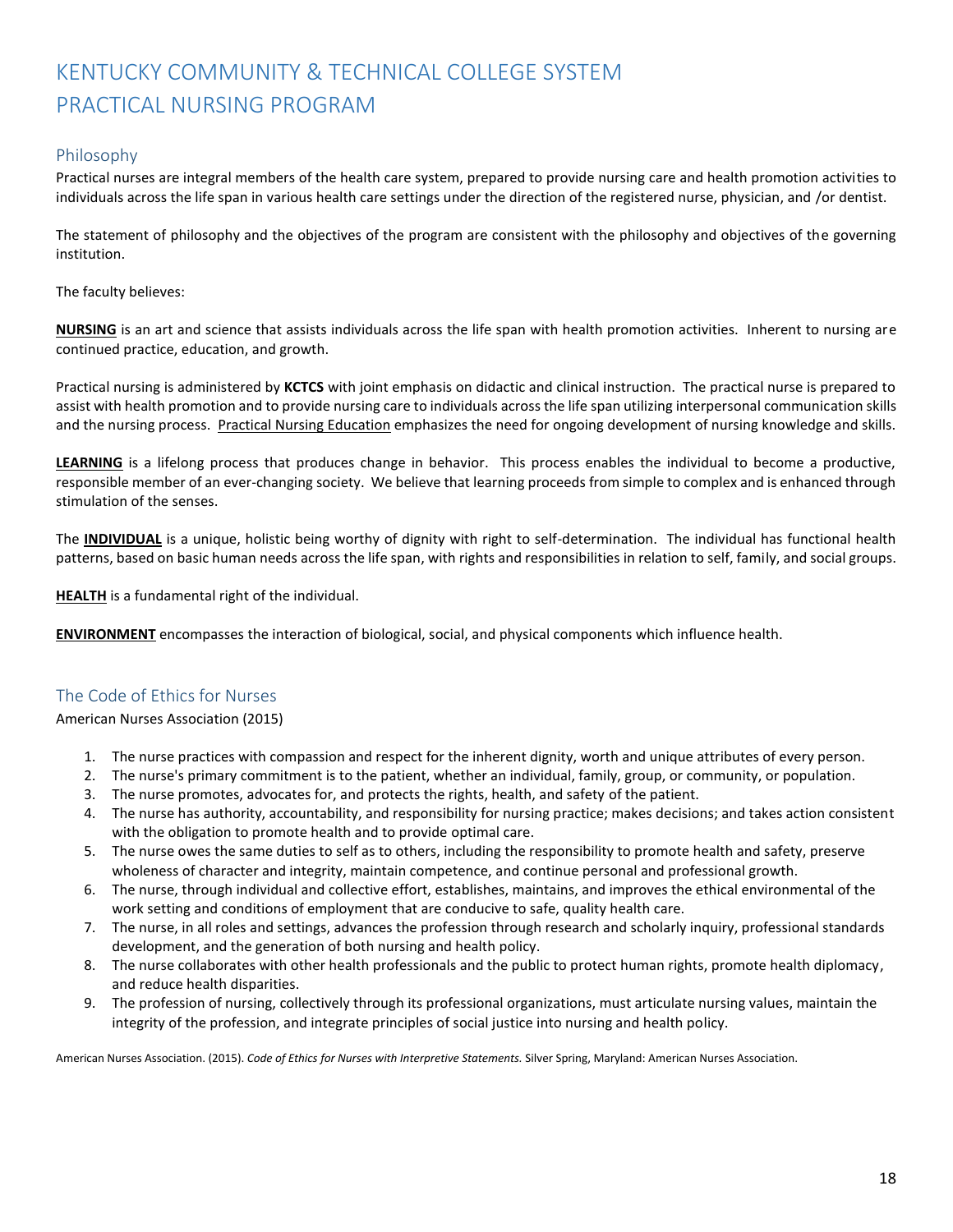# <span id="page-18-0"></span>NURSING – PRACTICAL NURSING DIPLOMA

#### **Diploma: Practical Nursing Pathway 3 54**

#### <span id="page-18-1"></span>Description

The Practical Nursing program prepares individuals to practice within the legal scope of practical nursing under the supervision of a registered nurse or physician. The use of the nursing process at the practical nursing level toward the maintenance of health and prevention of illness, the observation and nursing care of persons experiencing changes in their health processes, and the evaluation of health practices of patients are emphasized.

Classroom instruction in theory and basic nursing skills is provided on campus. Under the guidance of program faculty, students gain valuable experience in the care of all ages in a variety of health care settings and/or community agencies - hospitals, long-term care facilities, clinics and child care centers. (Transportation to the community agencies is the responsibility of each student.)

Acceptance in the Practical Nursing program is based on a selective admission process.

Progression in the Practical Nursing program is contingent upon achievement of a grade of "C" or better in each course and maintenance of a 2.0 cumulative grade point average or better (on a 4.0 scale). Documentation of digital literacy as defined by KCTCS is required prior to completing the practical nursing program.

CPR requirements must be successfully completed prior to enrolling in the first nursing course and must be kept current throughout the program. Documentation of active status on the Medicaid Nurse Aide Registry is required prior to enrolling in the first nursing course.

Note: The Kentucky Board of Nursing (KBN) may deny a nursing graduate admission to the NCLEX-PN Exam if an individual has been convicted of a misdemeanor or felony that involves acts that bear directly on the qualifications of the graduate to practice nursing.

#### **Implementation:** Fall 2019

#### <span id="page-18-2"></span>Competencies

#### **Nursing – Practical Nursing Program**

#### **General Education Competencies**

Students should prepare for twenty-first century challenges by gaining:

- A. Knowledge of human cultures and the physical and natural worlds through study in the sciences and mathematics, social sciences, humanities, histories, languages, and the arts.
- B. Intellectual and practical skills, including
	- inquiry and analysis
	- critical and creative thinking
	- written and oral communication
	- quantitative literacy
	- information literacy
	- teamwork and problem solving
- C. Personal and social responsibility, including
	- civic knowledge and engagement (local and global)
	- intercultural knowledge and competence
	- ethical reasoning and action
	- foundations and skills for lifelong learning
- D. Integrative and applied learning, including synthesis and advanced accomplishment across general and specialized skills.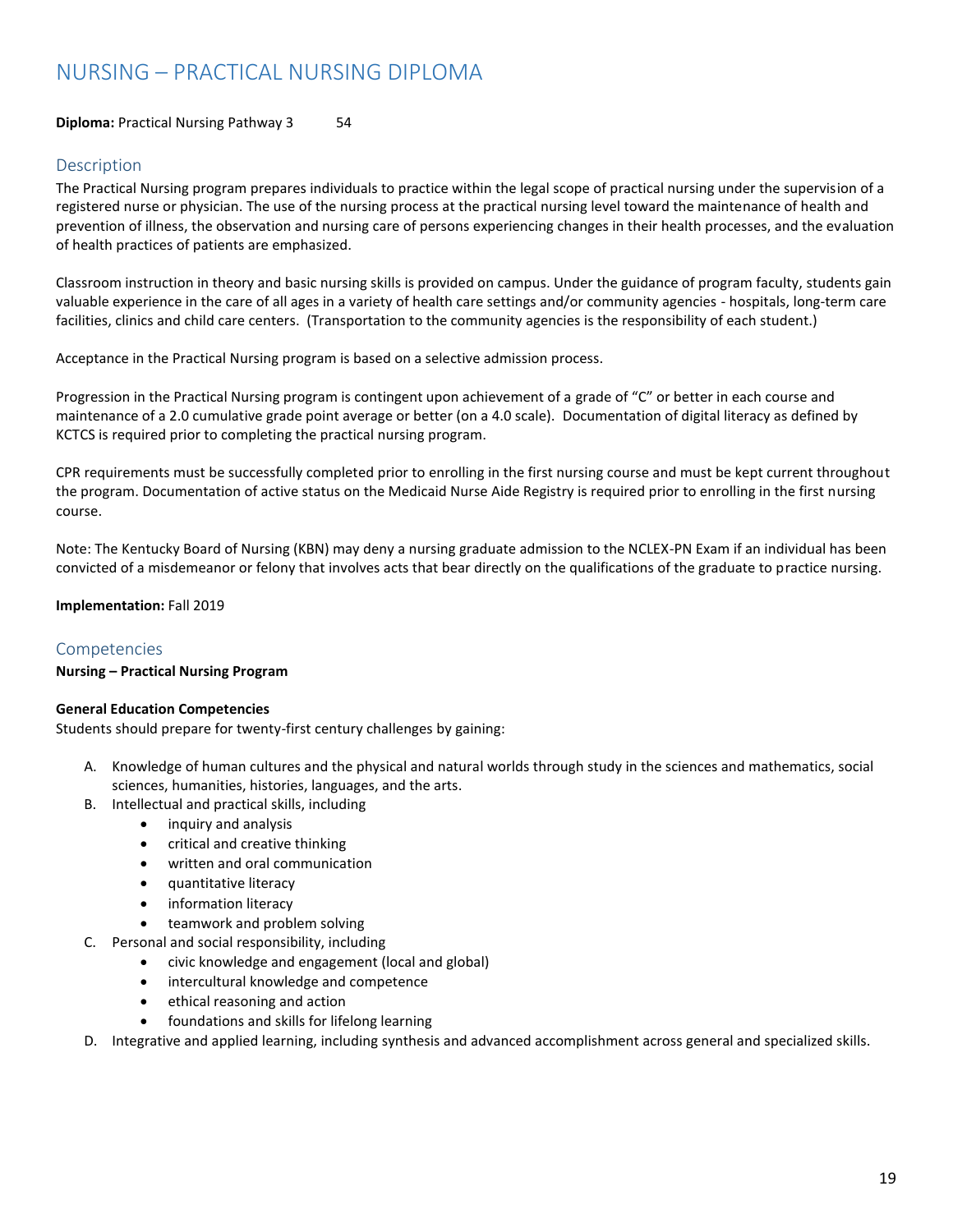# <span id="page-19-0"></span>KENTUCKY COMMUNITY & TECHNICAL COLLEGE SYSTEM PRACTICAL NURSING PROGRAM

# <span id="page-19-1"></span>Graduate/Student Learning Outcomes

Upon completion of the program, the graduate can:

- 1. Assume the role of a competent, caring practical nurse in a variety of health care settings under the direct supervision of a registered nurse, licensed physician, or dentist.
- 2. Use the human caring phenomena, the nursing process, and safe practice in providing nursing care.
- 3. Demonstrate self-direction and responsibility for maintaining nursing competence by pursuing personal and professional development.
- 4. Communicate effectively with all members of the health care team.
- 5. Demonstrate accountability of practice with adherence to ethical and legal standards of the profession.
- 6. Employ ethical and responsible use of technology to skillfully locate, evaluate, use, create, and communicate information to improve the quality and safety of patient care and the life and employability of graduates.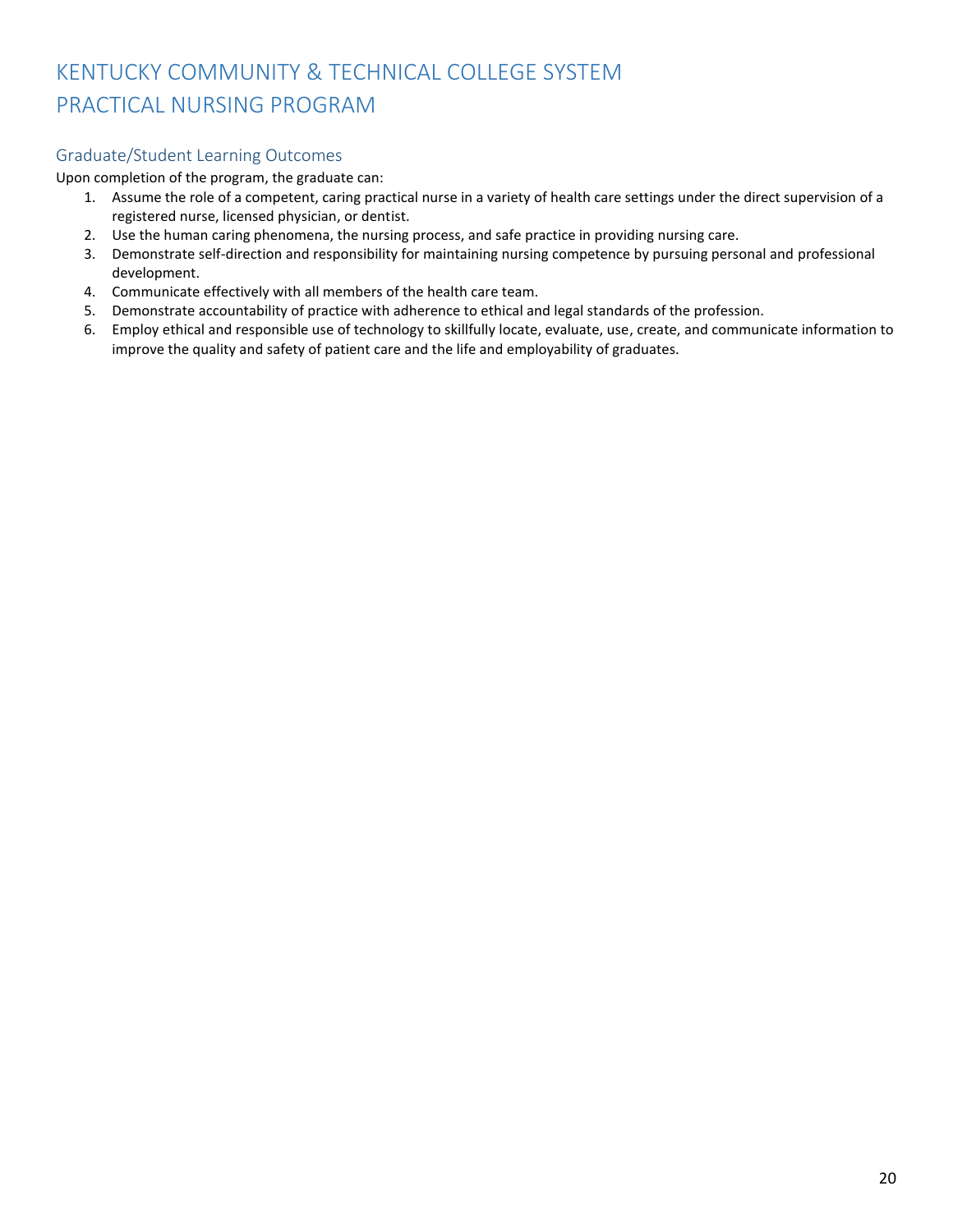# <span id="page-20-0"></span>Curriculum Outline:

# **Program Title:** Practical Nurse-Pathway 3

| Course<br>Prefix | Course<br><b>Number</b> | <b>Course Title</b>                             | <b>Credit Hours</b> |
|------------------|-------------------------|-------------------------------------------------|---------------------|
| General          | Course                  |                                                 |                     |
| ENG              | 101                     | Writing I                                       | 3                   |
| <b>BIO</b>       | 135                     | Basic Anatomy and Physiology with Laboratory OR | 4                   |
| <b>BIO</b>       | 137                     | Human Anatomy and Physiology I AND              | (4)                 |
| <b>BIO</b>       | 139                     | Human Anatomy and Physiology II                 | (4)                 |
| <b>PSY</b>       | 110                     | General Psychology                              | 3                   |
|                  |                         | <b>Subtotal</b>                                 | 10-14               |
|                  |                         |                                                 |                     |

| <b>Courses:</b> |                                                                                                                 |              |
|-----------------|-----------------------------------------------------------------------------------------------------------------|--------------|
| 100             | Nursing Assistant Skills I and passing state nurse aide exam OR<br>Active Status on a state nurse aide registry | $0 - 3$      |
| 100             | <b>CPR for Health Care Professionals</b>                                                                        | $0 - 1$      |
| 115             | Medical Terminology OR                                                                                          | 3            |
| 131             | Medical Terminology from Greek and Latin                                                                        | (3)          |
| 106             | Fundamentals of Nursing Care (full semester)                                                                    | 6            |
| 108             | Pharmacology in Nursing $(1st 8$ weeks)                                                                         | 3            |
| 125             | Mental Health (2 <sup>nd</sup> 8 weeks)                                                                         | 3            |
| 140             | Nursing Care I ( $1st$ 8 weeks)                                                                                 | 3            |
| 201             | Childbearing Family (2 <sup>nd</sup> 8 weeks)                                                                   | 3            |
| 208             | Nursing Care II (full semester)                                                                                 | 10           |
| 210             | <b>Clinical Practicum</b>                                                                                       | 4            |
| 215             | <b>Nursing Trends and Issues</b>                                                                                | $\mathbf{1}$ |
|                 | <b>Subtotal</b>                                                                                                 | 36-40        |
|                 | <b>TOTAL CREDITS</b>                                                                                            | 46-54        |
|                 |                                                                                                                 |              |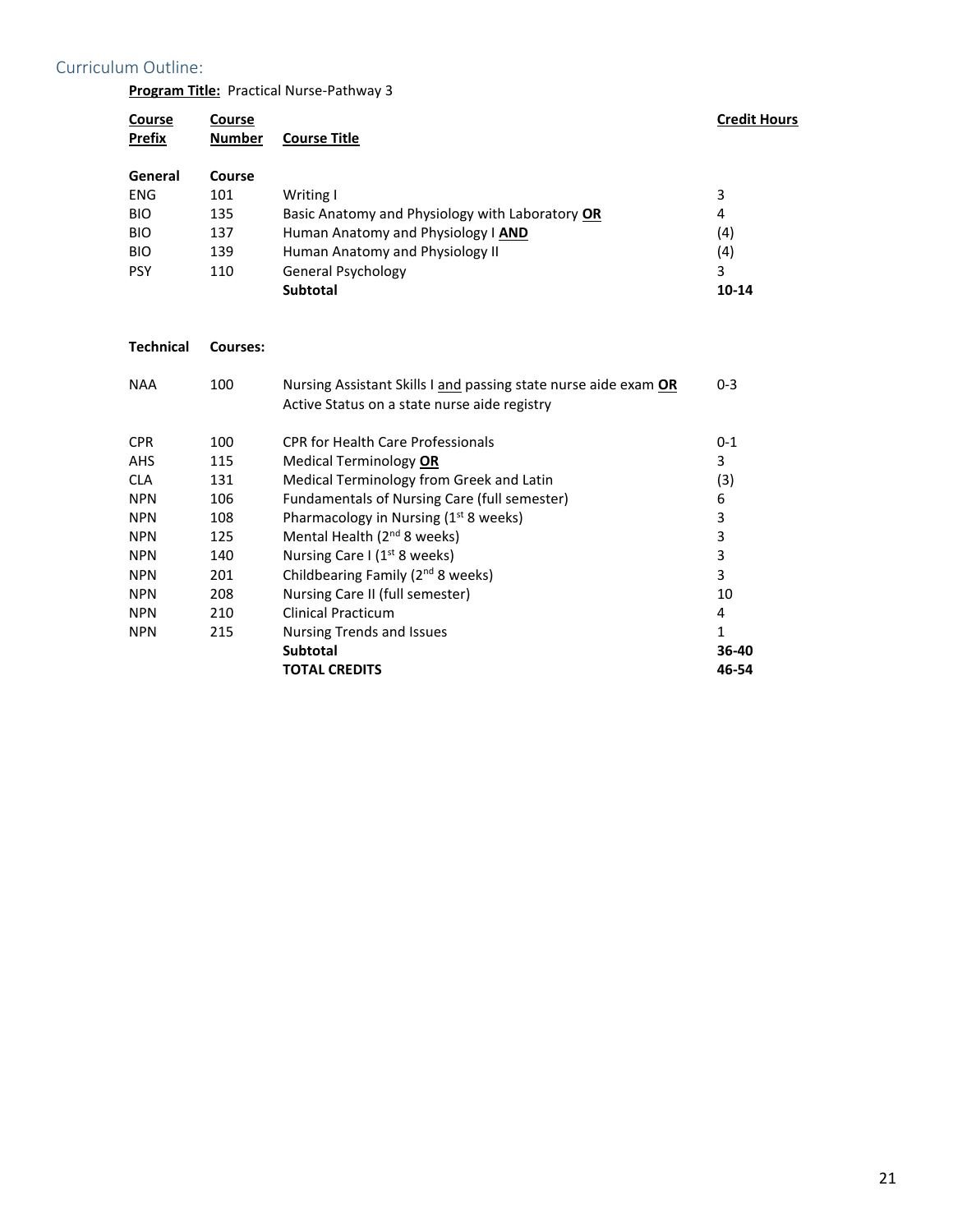# <span id="page-21-0"></span>PRACTICAL NURSING – COURSE DESCRIPTIONS

#### **NPN 106 Fundamentals of Nursing Care**

Provides a historical overview of health care system and roles and responsibilities of members of the healthcare team. Emphasizes practical nursing and the nursing process in the context of Maslow's hierarchy of needs as related to client daily living across the life span. Covers fundamental nursing skills including therapeutic communication techniques; nursing assessment; nursing process and care planning; charting; legal and ethical parameters of health care; rest and sleep; body mechanics and introductory content on the surgical experience. Pre-requisite: Admission to Practical Nursing program AND CPR for Health Care Providers certification to be maintained throughout enrollment in the program AND active status on the Medicaid Nurse Aide Registry AND ENG 101 and "College-Ready Math" and (AHS 115 or CLA 131) with a minimum C grade. Pre-requisite or Co-requisite: (BIO 139), Minimum C grade. Lecture: 4 credits (60 contact hours). Lab: 2 credits (90 contact hours).

#### **NPN 108 Pharmacology in Nursing**

Introduces dosage calculations and medication administration of commonly used medications. Includes an overview of common drugs, drug classifications, and effects administered in the following modes: oral, sublingual, rectal, topical, intradermal, intramuscular, subcutaneous, intravenous including IV fluid administration skills. Emphasizes nursing responsibility, accountability, and application of nursing process to drug therapy. Pre-requisite: Admission to the Practical Nursing program AND CPR for Health Care Providers certification to be maintained throughout enrollment in the program AND active status on the Medicaid Nurse Aide Registry] AND "College-Ready Math" AND (AHS 115 or CLA 131) AND ENG 101, with a minimum grade of C in each course. Prerequisite or Co-requisite: (BIO 139), Minimum C grade. Lecture: 2 credits (30 contact hours), Lab: 1 credit (45 contact hours).

#### **NPN 125 Mental Health**

Applies nursing process to clients experiencing common mental health problems with emphasis on assisting clients to cope with psychological problems throughout the life span i.e., chemical dependency, violence and other stress and developmental problems related to mental health. Pre-requisite: Admission to the Practical Nursing program AND CPR for Health Care Providers certification to be maintained throughout enrollment in the program AND active status on the Medicaid Nurse Aide Registry] "College-Ready Math" AND (AHS 115 or CLA 131) AND ENG 101, with a minimum grade of C in each course. Pre-requisite or Co-requisite: Pathway 3: ((NPN106 and NPN 108 and BIO 139) Minimum C grade). Lecture: 2.0 credits (30 contact hours). Lab/Clinical: 1.0 credit (45 contact hours).

#### **NPN 140 Nursing Care I**

Applies nursing process to selected child/adult clients experiencing common health deviations related to interferences with activities of daily living and/ or interruption of body structure and function related to surgical interference. Pre-requisite: ((NPN 106, NPN 108, NPN125, and BIO 139), Minimum "C" grade). Co-requisite: ((NPN208 and NPN 201), Minimum "C" grade). Lecture: 2.0 credits (30 contact hours). Lab/Clinical: 1.0 credit (45 contact hours).

#### **NPN 201 Child Bearing Family**

Applies nursing process to childbearing families with focus on health promotion and common health alterations in the reproductive process. Pre-requisite: Pathway 3: (NPN 106, NPN 108, NPN125, and BIO139), Minimum "C" grade. Co-requisite: Pathway 3: NPN140, NPN208, Minimum "C" grade. Lecture: 2.0 credits (30 contact hours). Lab: 1.0 credit (45 contact hours).

#### **NPN 208 Nursing Care II**

Applies nursing process to selected child/adult clients experiencing common health deviations related to metabolic dysfunctions, complex cardiovascular dysfunctions, cellular deviations and complex health issues related to multi-system failure, neurological disorders, coordination dysfunctions, and elimination problems that interfere with activities of daily. Pre-requisite: [(NPN106, NPN108, NPN125) with a grade of "C" or greater]. Co-requisite: NPN140 and NPN201. Lecture: 6 credits (90 contact hours). Lab/Clinical: 4 credits (180 contact hours).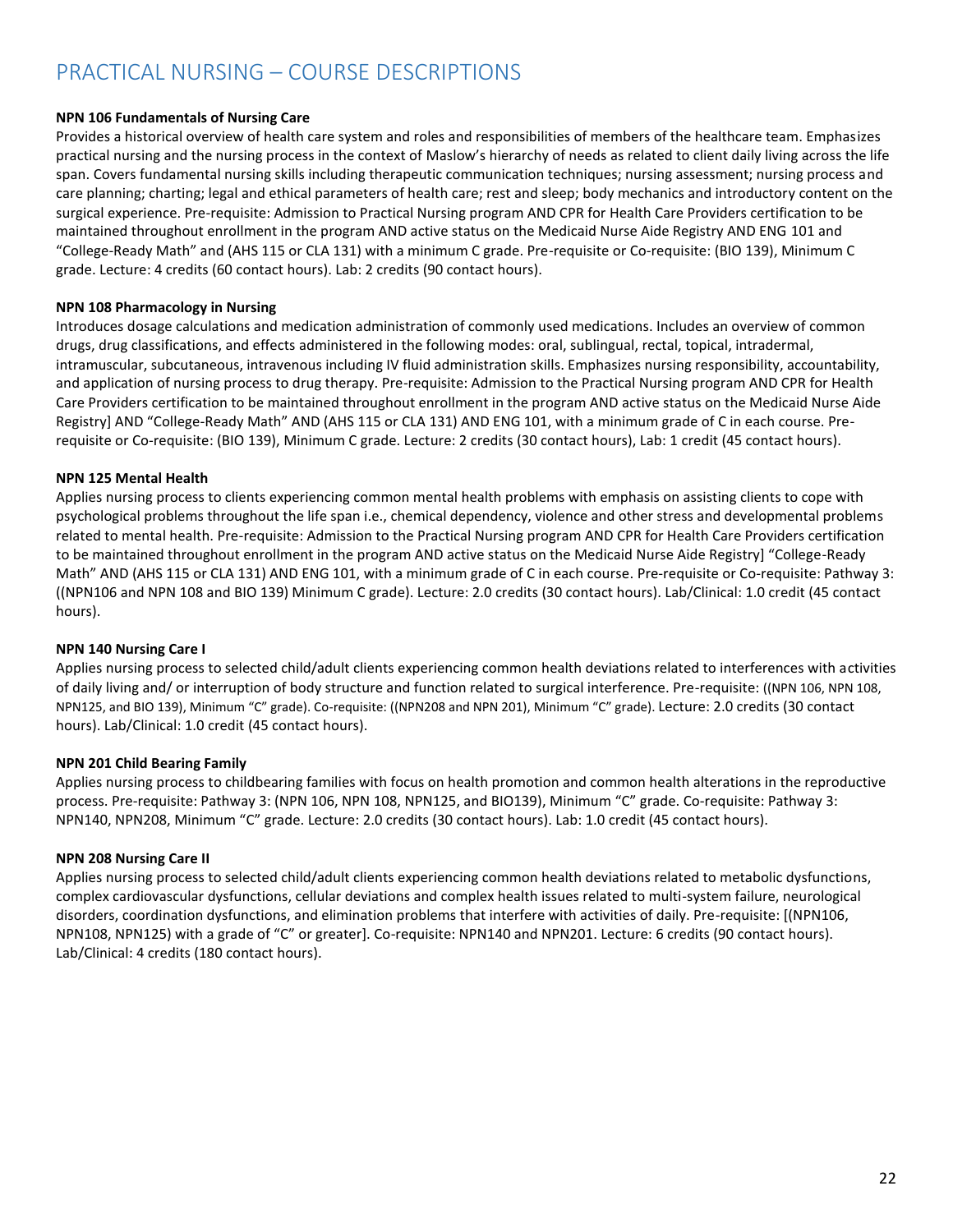#### **NPN 210 Clinical Practicum**

Integrates the theoretical concepts learned throughout the program in application of this knowledge during the direct care of clients. Promotes critical thinking and problem-solving skills during the nursing role performances of provider of care, manager of care, and member within the discipline. Pre-requisite: Pathway 3: NPN106, NPN108, NPN125, NPN140, NPN201, and NPN208, Minimum "C" grade. Co-requisite: Pathway 3: NPN 215 or Consent of PN Coordinator, Minimum "C" grade. Lecture: 1.0 credit (15 contact hours); Practicum: 3.0 credits (45:1 ratio/ 135 contact hours).

#### **NPN 215 Nursing Trends and Issues**

Prepares the student for the role of the practical nurse. Pre-requisite: Pathway 3: NPN106, NPN108, NPN125, NPN140, NPN201, and NPN208, Minimum "C" grade. Co-requisite: Pathway 3: NPN 210, Minimum "C" grade. Lecture: 1.0 credit (15 contact hours).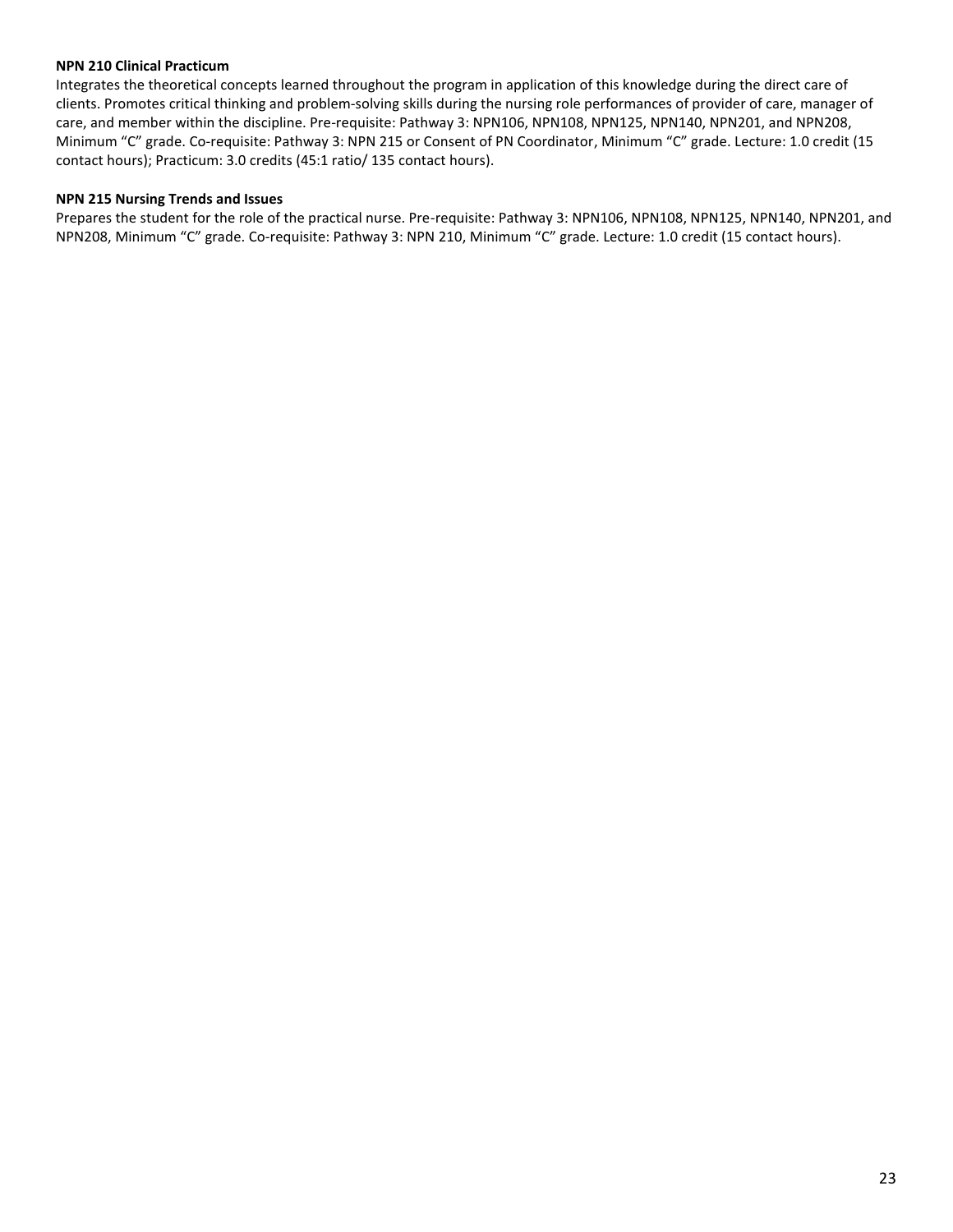# <span id="page-23-0"></span>STUDENT LEARNING EXPERIENCES

### <span id="page-23-1"></span>Lecture/Small Group Experiences

Experiences are formal classroom presentations, group discussions, and individual learning activities designed to introduce and clarify the theoretical basis for nursing practice. Examinations are given at intervals to assess student progress. Case studies and student-led activities are important active learning modalities and are supported by educational research. These activities may include games, e-Instruction, collaborative presentations, guest speakers, and simulations.

## <span id="page-23-2"></span>Campus Laboratory Experiences

The campus laboratory provides simulations for both the practice of nursing skills and application of the nursing process. The lab is designed to facilitate learning with appropriate supervision. Essential skills are identified by the current KCTCS curriculum as minimum requirements for successful progress and completion of the clinical component of the nursing program. Skills must be satisfactorily performed **within two (2) weeks** of the initial campus lab in which the skill was presented unless otherwise scheduled. The campus lab experience utilizes group instruction to facilitate learning. Students are responsible to prepare and successfully perform essential skills in the campus lab before performing these skills in the healthcare setting. **Students will wear scrubs for lab check-off experiences. Expectations are that uniform attire will be the same as expected at the clinical facility, including guidelines for tattoos, earrings, shoes, etc.**

### <span id="page-23-3"></span>Lab Usage Procedure

Students who would like to practice in the nursing lab or complete recorded skills check offs in the nursing lab must request use of lab space by emailing the Lab Instructional Specialist, Ms. Baker. Students will receive confirmation from Ms. Baker of the approved reservation. Students must comply with the lab usage policy.

Please see Appendix A for guidelines regarding use of the nursing labs as well as the Lab Request Criteria that must be submitted to Ms. Baker for any use of a nursing lab outside of time reserved by your instructor.

# <span id="page-23-4"></span>Clinical Laboratory Experiences

The clinical laboratory provides practical application of nursing theory in the patient setting. The clinical experience is divided into pre-conference, patient care activities, and post-conference.

#### **Pre Conference**

The pre-conference is a discussion and planning session immediately preceding an assigned clinical experience. The goals are to:

- provide direction for learning.
- establish the ground work for analysis of patient care activities.
- recognize the scope and limitations of the student nurse's role.
- promote critical thinking.
- discuss National Patient Safety Goals (NPSG), Quality and Safety Education in Nursing (QSEN), and Evidence-Based Practice (EBP).

#### **Patient Care Activities**

Patient care activities are planned interactions involving patients and other members of the health care team. The goals are to:

- apply theoretical knowledge.
- practice skills.
- implement the nursing process incorporating critical thinking, NPSG, QSEN, and EBP.

#### **Post Conference**

Post-conference is the discussion following assigned patient care activities. The goals are to:

- analyze the clinical experience.
- identify the relationships between theory and practice.
- clarify both thinking and feeling.
- focus on patients as individuals.
- develop personalized guidelines for future nursing care.
- evaluate the use of the nursing process and implementation of NPSG, QSEN, and EBP.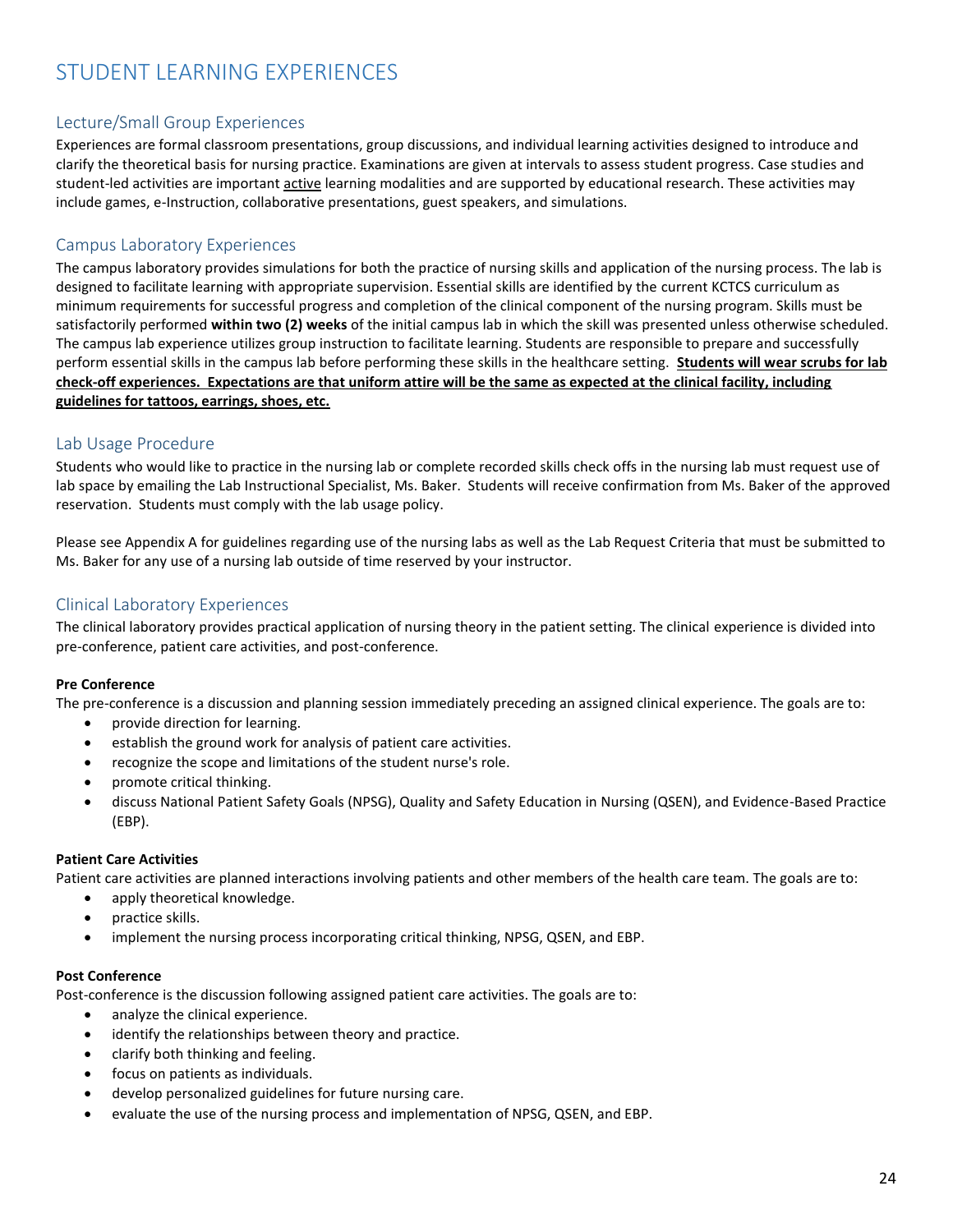# <span id="page-24-0"></span>Facilities Utilized

Facilities for clinical experiences may include:

- Ahava Healthcare (formerly Grace Healthcare) of Clarksville, Clarksville, TN
- Baptist Health, Madisonville, KY/Paducah, KY
- Baptist Health Medical Group, various locations in KY
- Blanchfield Army Community Hospital, Fort Campbell, KY
- Caldwell Medical Center, Princeton, KY
- Christian County School System, Hopkinsville, KY
- Christian Care Center of Kuttawa, Kuttawa, KY
- Christian Care Communities (including Cornell Memory Center), Hopkinsville, KY
- Christian County Health Department, Hopkinsville, KY
- Clarksville-Montgomery County School System, Clarksville, TN
- Clarksville Nursing and Rehabilitation Center, Clarksville, TN
- Commonwealth Health Corporation (Medical Center of Bowling Green), Bowling Green, KY
- County Health Departments, Surrounding counties
- Covington's Convalescent Center and Rehab, Hopkinsville, KY
- Cumberland Hall, Hopkinsville, KY
- Davita, Hopkinsville/Christian County, KY
- Jennie Stuart Health, Hopkinsville, KY
- Logan Memorial Hospital, Russellville, KY
- LP Erin LLC dba Signature HealthCare of Erin, Clarksville, TN
- Marshall County Hospital, Benton, KY
- NorthCrest Medical Center, Springfield, TN
- Owensboro Health Muhlenberg Community Hospital, Greenville, KY
- Pennyroyal Center, Hopkinsville, KY
- Princeton Health & Rehabilitation Center, Princeton, KY
- Results Physiotherapy, Clarksville, TN
- Sanctuary, Inc., Hopkinsville, KY
- Tennova Clarksville (formerly Gateway Medical Center), Clarksville, TN
- Trigg County Hospital, Cadiz, KY
- Vanderbilt Monroe Carell, Jr. Children's Hospital, Nashville, TN
- Vanderbilt University Medical Center, Nashville, TN
- Western State Hospital, Hopkinsville, KY
- Western State Nursing Facility, Hopkinsville, KY
- Other facilities as needed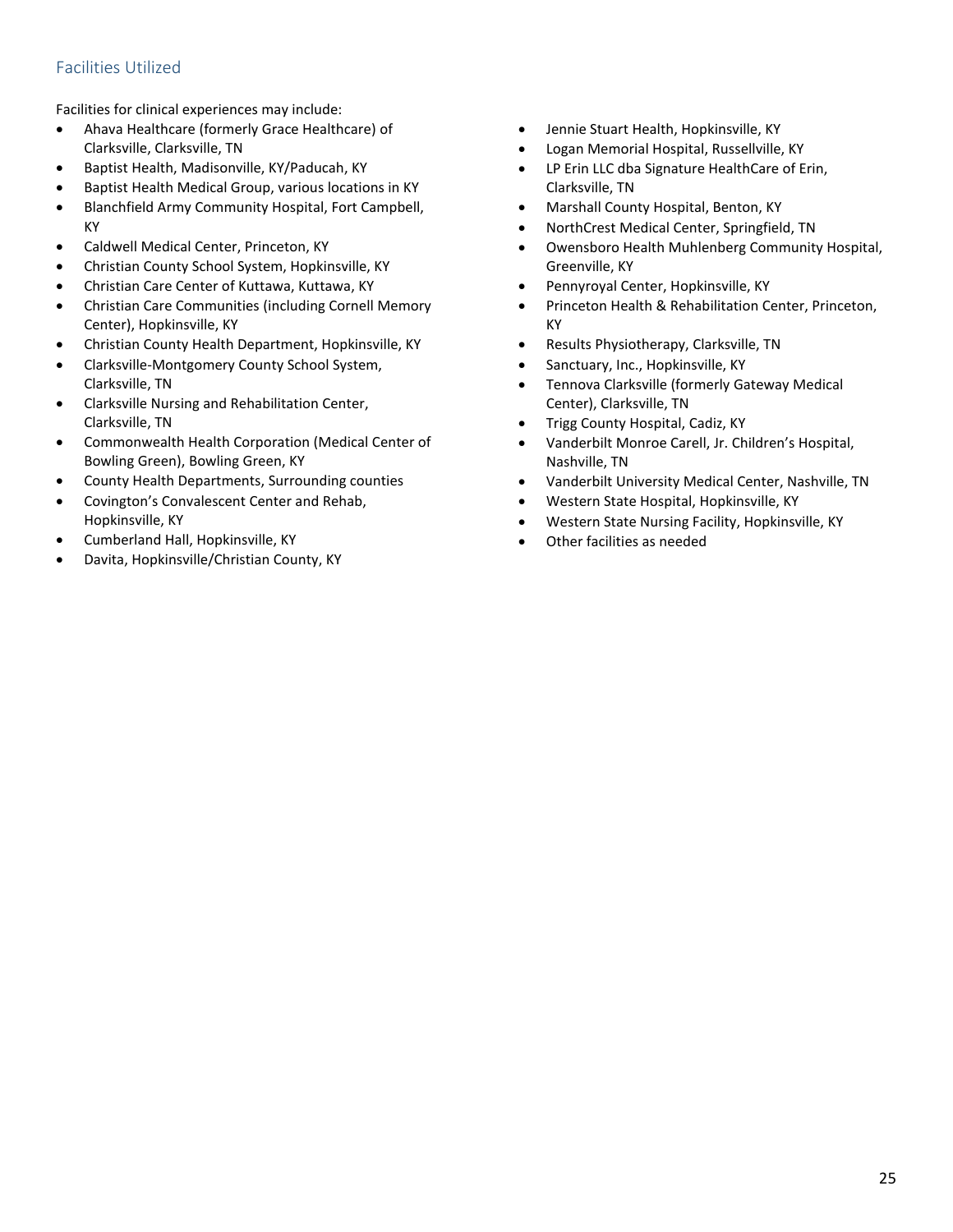# <span id="page-25-0"></span>STUDENT PERFORMANCE EVALUATION POLICIES

# <span id="page-25-1"></span>Weekly Student Evaluation Tool

#### **The Student Evaluation Tool is utilized to reflect student performance in all program activities.**

Preparation for all learning experiences is expected and is an integral part of the learning process. Safe nursing practice is based on satisfactory preparation. Preparation is essential for satisfactory performance.

Evaluation of performance is conducted in theory, clinical labs, and campus labs. Faculty and students jointly evaluate performance. The instructor's evaluation of the student through the weekly/final evaluation form is a legal document and must be on file. It must be on file prior to issuing a semester grade.

Clinical performance evaluation is derived from direct patient care, written assignments, and clinical and campus laboratory experiences. Clinical performance is evaluated as Satisfactory, Needs Improvement, or Unsatisfactory on a weekly basis in accordance with established criteria stated in each course.

The following are examples of grading criteria including *but not limited to*:

#### **Satisfactory:**

- Abides by Student Handbook for dress code and professional behaviors.
- Demonstrates adequate preparation for learning activity.
- Participates in learning activities through participation and attentiveness.
- Performs essential skill safely and efficiently incorporating all of the critical components. Integrates theory with practice utilizing critical thinking skills.

#### **Needs Improvement:**

- Minimal participation and attention in learning activities. Periodically not prepared for learning activity.
- Periodically disruptive during learning activities.
- Performs essential skill safely. Unable to efficiently incorporate all of the critical components. Has difficulty integrating theory with practice utilizing critical thinking skills.

#### **Unsatisfactory:**

- Comes to learning activity unprepared.
- Disruptive during learning activities.
- Arrives late for learning activity.
- Does not perform essential skill safely and efficiently incorporating all of the critical components. Unable to integrate theory with practice utilizing critical thinking skills.

#### **Not Applicable:**

• Does not apply.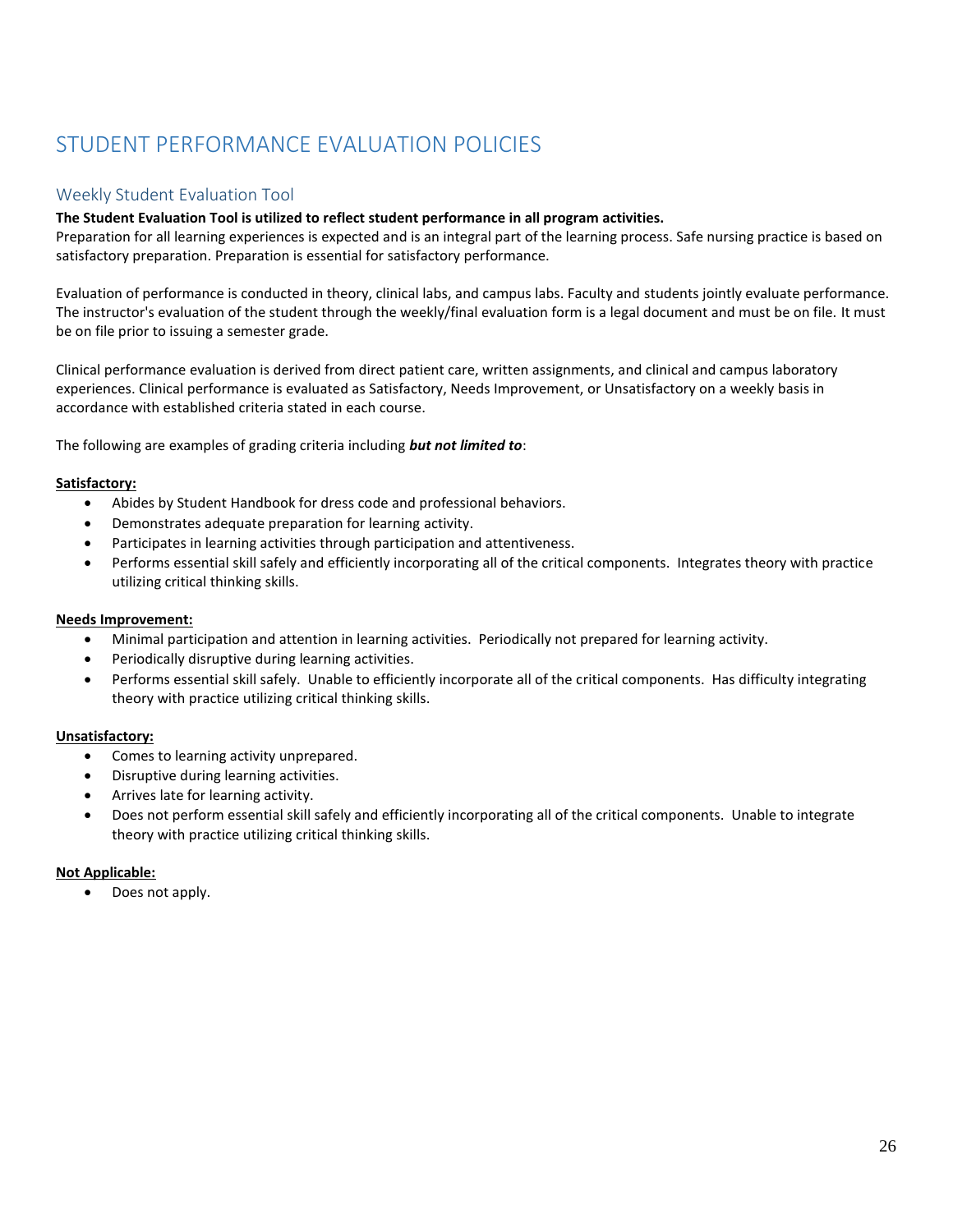# <span id="page-26-0"></span>Guidance for Maximum Number of "Unsatisfactory" (U) or "Needs Improvement" (NI)

If a student receives a "U" evaluation, it is the student's responsibility to contact the clinical instructor for assistance. If the student is unable to satisfactorily perform in the clinical setting a previously passed skill, the student will be given a "U" on the clinical evaluation and will be sent back to lab to practice. The student will not be allowed to return to the clinical unit until the skill is performed satisfactorily in the lab.

#### **Associate Degree Nursing Program**

- Under this curriculum, a student in Nursing 101, 109, 195, 209, 219, and 212 may not receive more than 3 "Unsatisfactory," or 4 "Needs Improvement" competency evaluations per week **or** for the same competency per semester.
- A student in Nursing 229, 211, 239, and 213 may not receive more than 2 "Unsatisfactory" or 3 "Needs Improvement" competency evaluations per week **or** for the same competency per semester.

#### **Practical Nursing Program**

- A student in any PN nursing course that is comprised of clinical experiences **MAY NOT** receive more than **3 (U) Unsatisfactory or 4 (NI) Needs Improvement** competency evaluations per week**.**
- A student **MAY NOT** receive more than **3 (U) Unsatisfactory or 4 (NI) Needs Improvement** for the same competency.
- If this occurs, the student **will not** have fulfilled the expectations of the clinical component of the semester and may have **failed** the course. Each case will be reviewed by the Practical Nursing faculty as needed.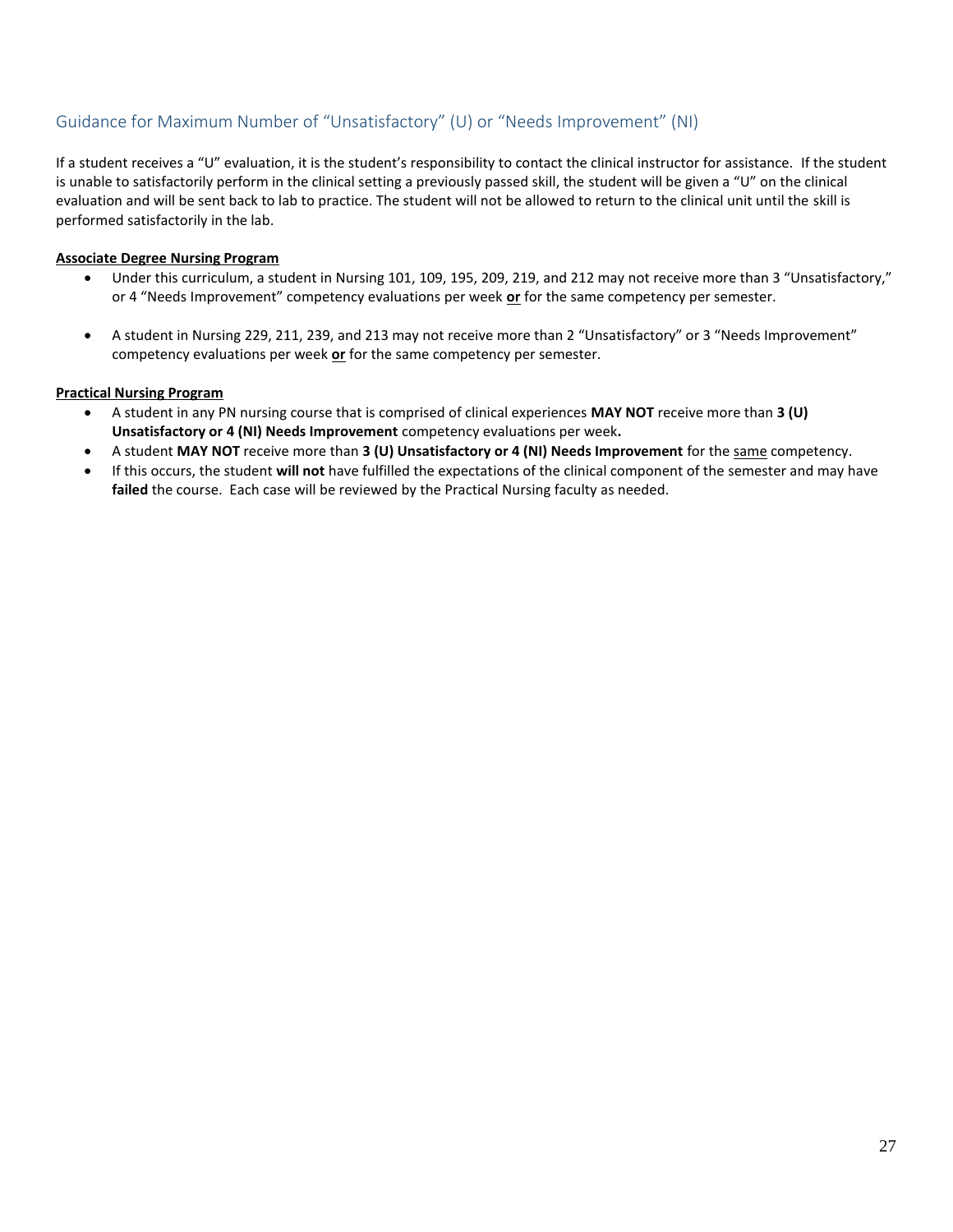### <span id="page-27-0"></span>Theory Evaluation

The student is expected to be prepared, participate, and maintain professional behavior within the classroom setting.

The final course grade is based on the grade earned in theory and the grade earned in clinical performance. A clinical evaluation grade of satisfactory must be achieved in order to pass the course. If the clinical performance grade is unsatisfactory, the final earned course grade will be an "E", regardless of the theory grade. A letter grade of "C" must be earned in order to continue in the Associate Degree Nursing Program.

In order to determine the course grade, the following formula will be used. The total number of points earned will be divided by the total number of possible points for the course. **Grades will not be rounded up**!

> Total # Points Earned  $=$   $GRADE$ Total # Possible Points

**A = 92 - 100 B = 84 - 91 C = 75 - 83 D = 65 - 74 E = 0 - 64**

Test results will not be returned to students until all students have taken the test (including make-up tests). Because of the privacy act, grades cannot be posted on paper, released over the telephone, or given to another person. Final course grades will be posted within 48 hours according to policy.

Time allotment for exams/final should be:

- 1 hour for 50-question unit exam with the number of math problems stated in course syllabus.
- 75 minutes for 60-question unit exam with the number of math problems stated in course syllabus.
- 2 hours for 100-question comprehensive final with the number of math problems stated in course syllabus.

In addition, one math assessment of 20 questions will be given in the first few weeks of each semester. Students who score below 80% on the assessment will be assigned to math remediation. Students will not be allowed to administer medications in the clinical facility until the math remediation is completed.

Students are expected to take theory tests and final examinations as scheduled. If an exam is missed, a make-up written exam may be administered in the event of an emergent or catastrophic event as determined by all faculty within that semester. If the student disagrees with the faculty decision, they may submit a request to the Nursing Division Chair / Program Coordinator.

- 1. The make-up exam, if approved, must be taken within two (2) academic days of the originally scheduled test date. Make-up exams will not include multiple choice questions and true/false questions. It will consist of essay and/or alternative format questions.
- 2. If the student cannot take the make-up exam, if approved, within two (2) academic days due to an emergency or catastrophic occurrence, the faculty may reschedule the exam.
- 3. If a second exam is missed, approval must be obtained from all level faculty and the Director of the program before a make-up test can be given.

If at any point in the semester a student cannot numerically pass the theory component of the nursing class, the student will not be allowed to attend the clinical/practicum component and will be required to drop the course.

Two (2) bonus points can be earned by obtaining a score above the course-specific score on the Kaplan end-of-course exam.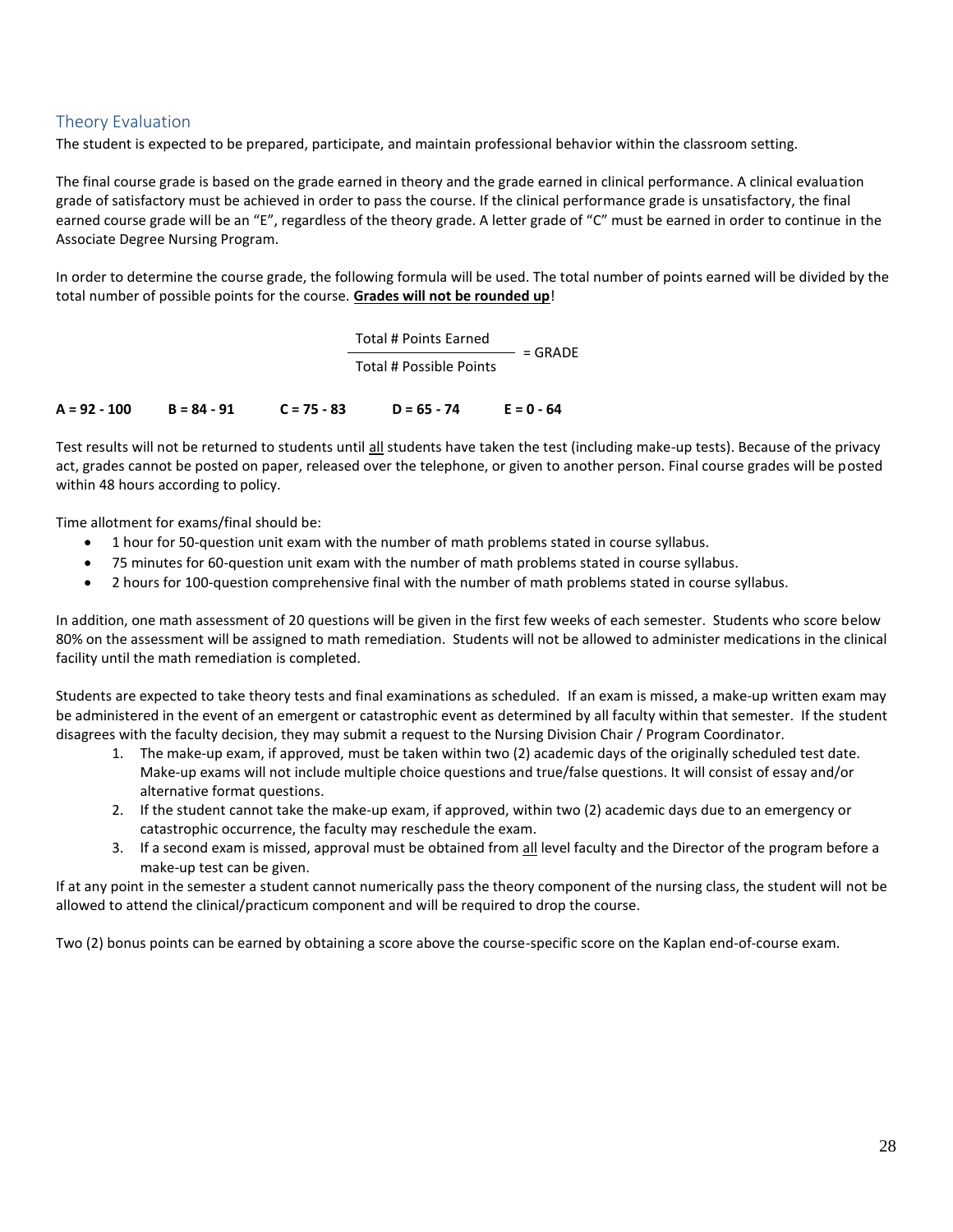#### **NCLEX Next Gen Questions**

To better assess the level of clinical judgement of nursing applicants, important changes are coming to the NCLEX (National Council Licensure Examination) exam in April 2023. The National Council of State Boards of Nursing (NCSBN) has approved several new question types to assess nursing clinical judgement more appropriately. The HCC nursing faculty will be incorporating these new question types in lecture as well as on nursing exams. First semester nursing students will be exposed to the new question types in lecture until midterm when these questions will be added to exams.

ADN program percentages:

1<sup>st</sup> semester students will see 10% of exam questions are next generation NCLEX (NGN) after midterm.

2<sup>nd</sup> semester students will see 15% NGN questions.

3<sup>rd</sup> semester students will see 20% NGN questions.

4<sup>th</sup> semester students will see 25% NGN questions.

PN program percentages (Next Gen question types to begin in Fall 2022): Fall Term 2022:

2nd 8 weeks will see 10% NGN questions Spring Term 2023:

> 1st 8 weeks will see 15% NGN questions 2nd 8 weeks will see 20-25% NGN questions

#### <span id="page-28-0"></span>Test Security Policy

- 1. All students are expected to be on time for unit and final examinations in all nursing courses.
- 2. All personal items (smart watches, cell phones, hats, toboggan hats, food, drink) will be placed in a designated area during the entire testing time. All electronic devices must be turned off and stored prior to start of exam.
- 3. Computerized testing via Blackboard or ExamSoft will be utilized for most nursing courses. An answer sheet will be provided to complete during the exam, in case of computer failure and for math calculations. An exam review will be available immediately after the exam has been completed. However, the answer sheet must be submitted to the instructor prior to viewing the feedback/rationales. The answer sheet cannot be in the students' possession after the feedback/rationales have been viewed, otherwise it will not be used in the event of computer failure. Some instructors may choose to allow students to see their exam grade upon completion of the exam.
- 4. Paper/pencil testing may be utilized in some courses and in case of computer failure/lack of room accessibility. KCTCS student ID numbers will be required on all Scantron sheets. A piece of scratch paper and calculator will be provided for the calculation questions. The exam test booklet, Scantron, and scratch paper are to be submitted to the instructor after the exam has been completed and prior to the student exiting the classroom. Once everyone has completed the exam, everyone will return to the classroom for exam review. Exam booklets will be returned and answers to each question will be given without student discussion.
- 5. Exams will not be available for review after the in-class review period or after the final exam.
- 6. Any evidence of a student breaching the integrity of an exam will result in a zero for that exam and expulsion from the program.
- 7. Only pencils may be used in testing. No pens allowed in the testing environment.
- 8. Dry-erase boards and markers may be provided for students to use as scratch paper to simulate NCLEX testing procedures.
- 9. No notetaking or copy and pasting of the test questions in any form on any material.
- 10. Only one browser can be open during the exam.
- 11. To protect exam validity and integrity, backtracking will not be allowed AND questions will be randomized for each exam. Multiple exam versions may be randomly selected/assigned for students for actual proctored exam experience.

#### *\*Note: Additional information may be available in the specific course syllabi. Students are responsible for being knowledgeable of the specific policies for the individual class in which they are enrolled.*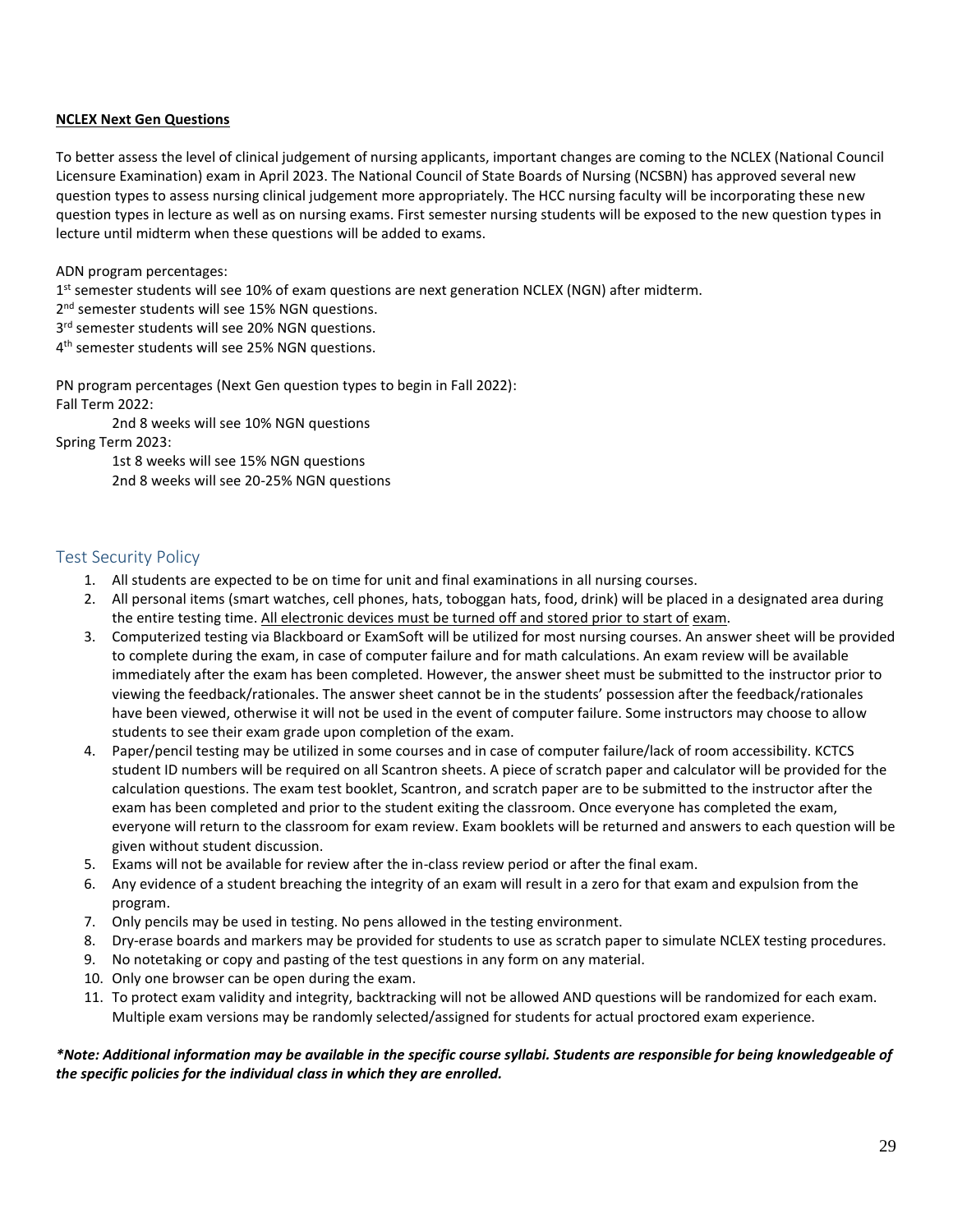# <span id="page-29-0"></span>Student Retention/Remediation

As a retention activity to enhance student success, students are *encouraged* to complete the learning outcomes as they progress through each nursing course. These learning outcomes are based on the nursing program curriculum.

Coming to class with the textbook knowledge is the foundation for thinking critically and applying nursing theory in the classroom. In order to accomplish this expectation, students must answer each learning outcome of content to be covered, in their own handwriting. This multisensory modality approach has proven to increase student success on test scores, student retention, and comprehension of the content. The learning outcomes are due at the discretion of the instructor, no later than on exam day. The student should retain a copy of the written work for study purposes as the originals will be kept on file. The student is responsible for making copies.

If the student scores less than 75% on an exam, they will meet with their instructor for exam follow-up and to receive the required retention assignment and due date.

At the end of the course, if the student has a passing theory grade of 75% or greater, the student may be awarded points earned on completed learning outcomes submitted according to the course syllabi.

This policy has been developed to promote your success in the Hopkinsville Community College Nursing Program. There may be other retention activities conducted or assigned by your instructor as outlined in the individual course syllabi.

Students are encouraged to use retention and tutoring services available throughout other areas of the HCC campus, such as Student Support Services, Academic Success Center, etc.

#### <span id="page-29-1"></span>Web-Enhanced Lecture

Faculty may use Blackboard for web-enhanced lecture presentations. Each student will be expected to listen to and be responsible for the content within the web-enhanced lecture. Faculty will be responsible for announcing when web-enhanced lecture content will be posted. Students should understand that listening to web-enhanced lectures are mandatory and support student success. Opportunities to ask questions about the web-enhanced lecture content will be provided.

# <span id="page-29-2"></span>Campus Laboratory Evaluation

Lab provides simulations for both the practice of nursing skills and application of the nursing process. It is designed for studentdirected study and learning with appropriate supervision. You will become involved during each lab through the use of your physical senses and a variety of auditory and visual aids. Selected skills must be satisfactorily performed within a specified time frame. Students are responsible to prepare and present essential skills in lab.

Skills are identified by the current KCTCS Curriculum for entry into nursing practice. **Each student is allowed three attempts to satisfactorily complete the skill. If the student cannot satisfactorily complete the skill in three attempts, the student will have failed the clinical component of the course and the student will have failed the nursing program.** If the student does not keep an appointment or call to cancel the appointment for skills check-off, it counts as one check-off. Each skill consists of critical criteria that are required for safe performance of the skills. In addition to the critical criteria identified for the specific skills, there are seven criteria that must be included with the performance of each skill as outlined in the next section for "Clinical Evaluation".

- The student will be evaluated in the campus lab according to the Essential Skills components and Student Evaluation Tool.
- The student is expected to prepare for the lab as noted in the campus lab guide prior to the campus lab.
- The skill is presented in a variety of methods.
- Once presented, the student will practice with guidance and supervision.
- The student will be expected to be prepared for the check off prior to presenting to the faculty member.
- Any students not completing the check off during the campus lab session will be responsible for arranging an alternate check off date.
- Unsuccessful completion of the essential skill on the first attempt, the student will be expected to remediate the skill.
- Unsuccessful completion of the essential skill on the second attempt, the student will be given a Needs Improvement (NI) on their Student Evaluation Tool.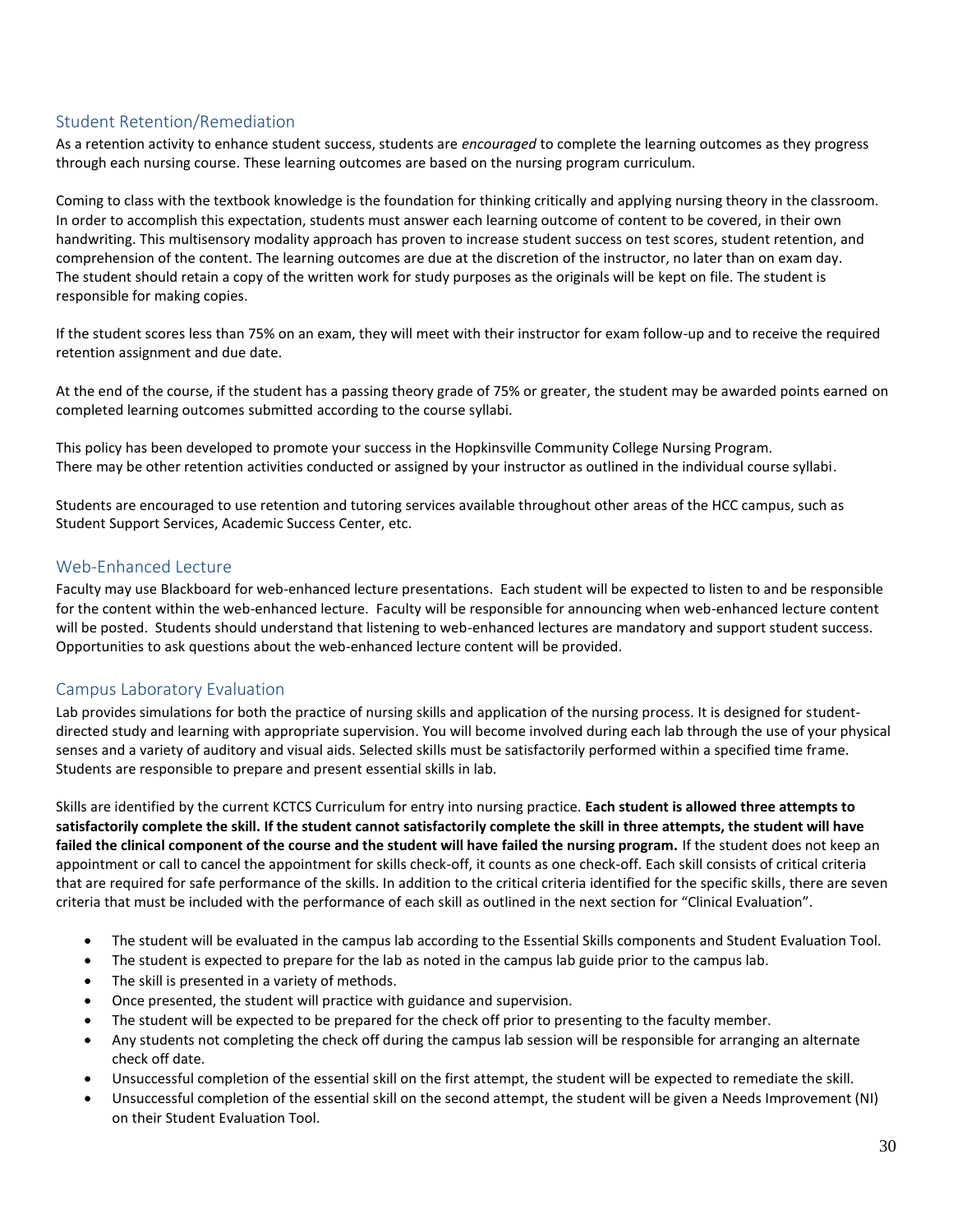- The final  $(3^{rd})$  attempt will be performed in the presence of 2 faculty members.
- Documentation of unsatisfactory skill performance will be noted on the Student Evaluation Tool.
- The Student Evaluation Tool constitutes a legal document and is maintained in the student's permanent nursing file.
- Supportive documentation will be maintained in the student's file for any unsuccessful skill performance attempts.
- Satisfactory performance will be documented on the student's skill sheet.

## <span id="page-30-0"></span>Clinical Evaluation

Evidence of preparation for clinical laboratory experiences must be shown in order to provide patient care activities. When the performance does not illustrate adequate preparation, the student will receive an Unsatisfactory for the clinical day and this will be documented on the Student Evaluation tool. The student may be instructed to leave the clinical facility and a remediation assignment may be scheduled.

HCC Critical Criteria are additional nursing skills/actions identified by the HCC nursing faculty as imperative for safe and efficient delivery of nursing care. The Critical Criteria include the following statements.

- 1. Standard precautions must be utilized, and appropriate asepsis must be maintained.
- 2. Correct supplies/equipment must be assembled and organized.
- 3. The nursing process must be used.
- 4. Patient instruction must be provided.
- 5. The patient must not be placed in either potential or actual physical jeopardy (ex: administering IV push without HCC faculty present).
- 6. The patient must not be placed in emotional jeopardy.
- 7. Pertinent information must be reported and/or documented using accepted terminology.
- 8. The students must adhere to HIPAA standards.

The Critical Criteria should be employed in the delivery of high-quality nursing care. They are applied to the student's performance on the Student Evaluation Tool.

If the clinical performance grade is unsatisfactory according to the stated number of infractions on the student evaluation tool, the final earned course grade will be an "E", regardless of the theory grade.

#### **Safe Clinical Performance**

Safe clinical performance will be demonstrated in all areas of the clinical setting. If the student's performance is characterized at any time by dangerous, inappropriate, or irresponsible behavior which actually or potentially places the patient or family in physical or emotional jeopardy, the student will be instructed to leave the clinical setting and will be given an **Unsatisfactory** in clinical evaluation for all criteria jeopardized. The Director and faculty will determine the student's ability to progress in the program.

Any student suspected of arriving or performing activities impaired will be dismissed from the experience. The student will be expected to adhere to the facilities assessment for impairment. If the facility does not require an assessment screening or the incident occurs while the student is on campus for lecture/lab, the HCC Nursing Department may require the student to complete a drug screen at the vendor utilized by the program. The student will be expected to report directly to the vendor to complete the drug screen. Any expenses incurred for the assessment will be at the student's expense. Any student exhibiting dangerous, inappropriate, or irresponsible behavior may be dismissed from the nursing program.

In the event of unsatisfactory performance in clinical area, the student may be asked to leave the clinical site. Remediation activities will be assigned and the student will have one attempt to checkoff successfully in the presence of 2 faculty members in order to return to the clinical setting.

# <span id="page-30-1"></span>Performance of Essential Skills

All nursing students should have sufficient:

1. visual acuity, such as is needed in the accurate preparation and administration of medication, and for the observation necessary for patient assessment and nursing care.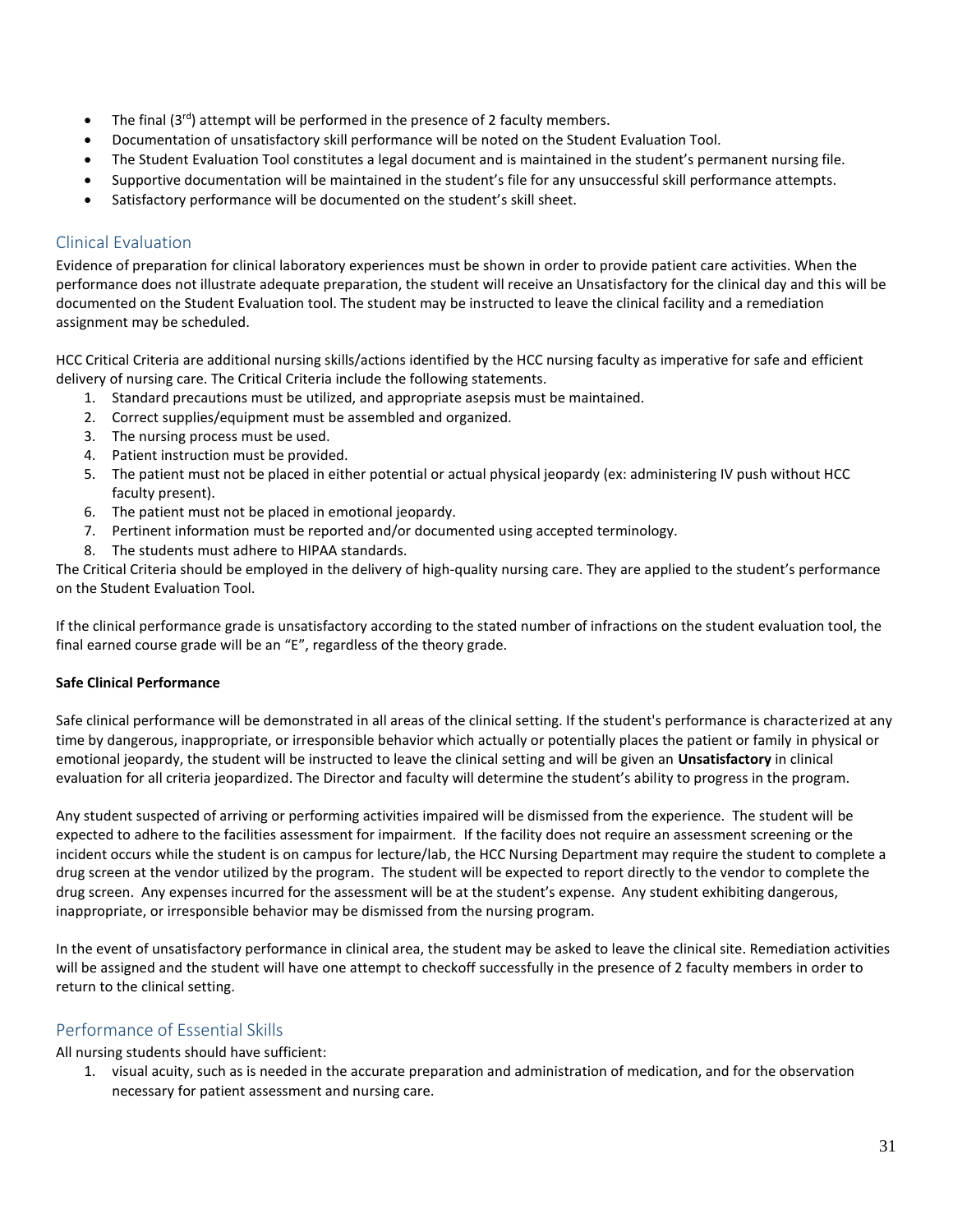- 2. auditory perception to receive verbal communication from patient and members of the health team as well as to assess health needs of people through the use of monitoring devices such as cardiac monitors, stethoscopes, IV infusion pumps, dopplers, fire alarms, etc.;
- 3. gross and fine motor coordination to respond promptly and to implement the skills, including the manipulation of equipment, required in meeting health needs;
- 4. communication skills (speech, reading, writing) to interact with individuals and to communicate their needs promptly and effectively as may be necessary in the individual's interest;
- 5. intellectual and emotional functions to plan and implement care for individuals;
- 6. ability to lift and/or move up to 50 pounds and;
- 7. ability to be up on feet for  $8 12$  hour clinical.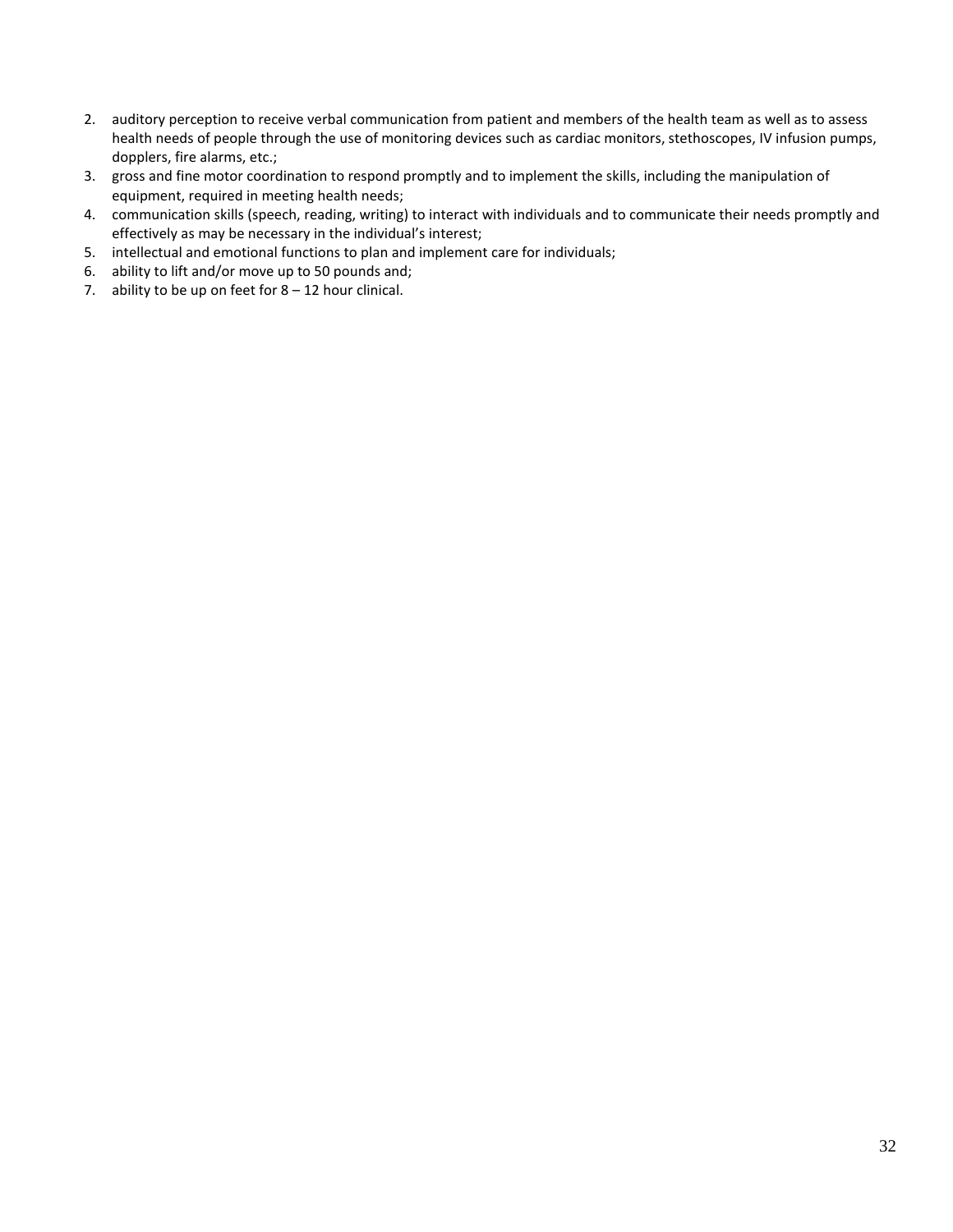# <span id="page-32-0"></span>POLICIES GOVERNING STUDENT BEHAVIOR AND EVALUATION

### <span id="page-32-1"></span>Attendance

Attendance is essential. Participation in all learning experiences is necessary for success in the Hopkinsville Community College Nursing Program. Punctuality is required in all learning activities and is a form of accountability. Lecture attendance is expected. Attendance will be monitored by completing an attendance roster. Please see the course syllabus for specific Attendance Policy.

The faculty reserves the right to make exception in the event of a catastrophe, including but not limited to death or hospitalization in the immediate family. Each situation will be reviewed on a case-by-case basis by the faculty.

Students are expected to take theory tests and final examinations as scheduled.

#### **Make-up Work**

When an absence occurs, all make-up work is due within 5 business days from the first  $(1<sup>st</sup>)$  day of return to school. It is the student's responsibility to complete the appropriate make-up work on time. An unsatisfactory grade will be assigned when work is not completed as specified.

#### **Make-up Exams**

Please refer to the section "Theory Evaluation" found earlier in this handbook.

#### **Evaluation of Student Performance**

Evaluation of performance is conducted in theory, clinicals, and labs. Faculty and students jointly evaluate performance. The instructor's evaluation of the student is a legal document and must be on file. It must be on file prior to issuing a semester grade.

#### **Preparation**

Preparation for all learning experiences is expected and is an integral part of the learning process and of safe nursing practice. Preparation is essential for satisfactory performance.

#### <span id="page-32-2"></span>Clinical and Campus Lab Attendance per Course

Clinical and Campus Lab attendance is mandatory. Each student is required to complete a specific number of hours for campus lab and clinical per semester.

- Associate Degree Nursing Program:
	- o 180 hours in NSG101
	- o 135 hours in each of NSG219, NSG229, and NSG239
	- o 45 hours in each of NSG109, NSG209, NSG211, NSG212, and NSG213
	- o 22.5 hours in NSG195
- Practical Nursing Program:
	- o 90 hours in NPN106
	- o 45 hours in each of NPN108, NPN125, NPN140, and NPN201
	- o 180 hours in NPN208
	- o 135 hours in NPN210

In the event of a campus lab absence, the student must:

- notify the instructor of the intended absence a minimum of one (1) hour prior to the beginning of the campus lab.
- complete the appropriate make-up work as determined by the instructor.

In the event of a clinical absence, the student must:

- notify the instructor of the intended absence a minimum of one (1) hour prior to the beginning of the clinical.
- complete the appropriate make-up work as determined by the instructor.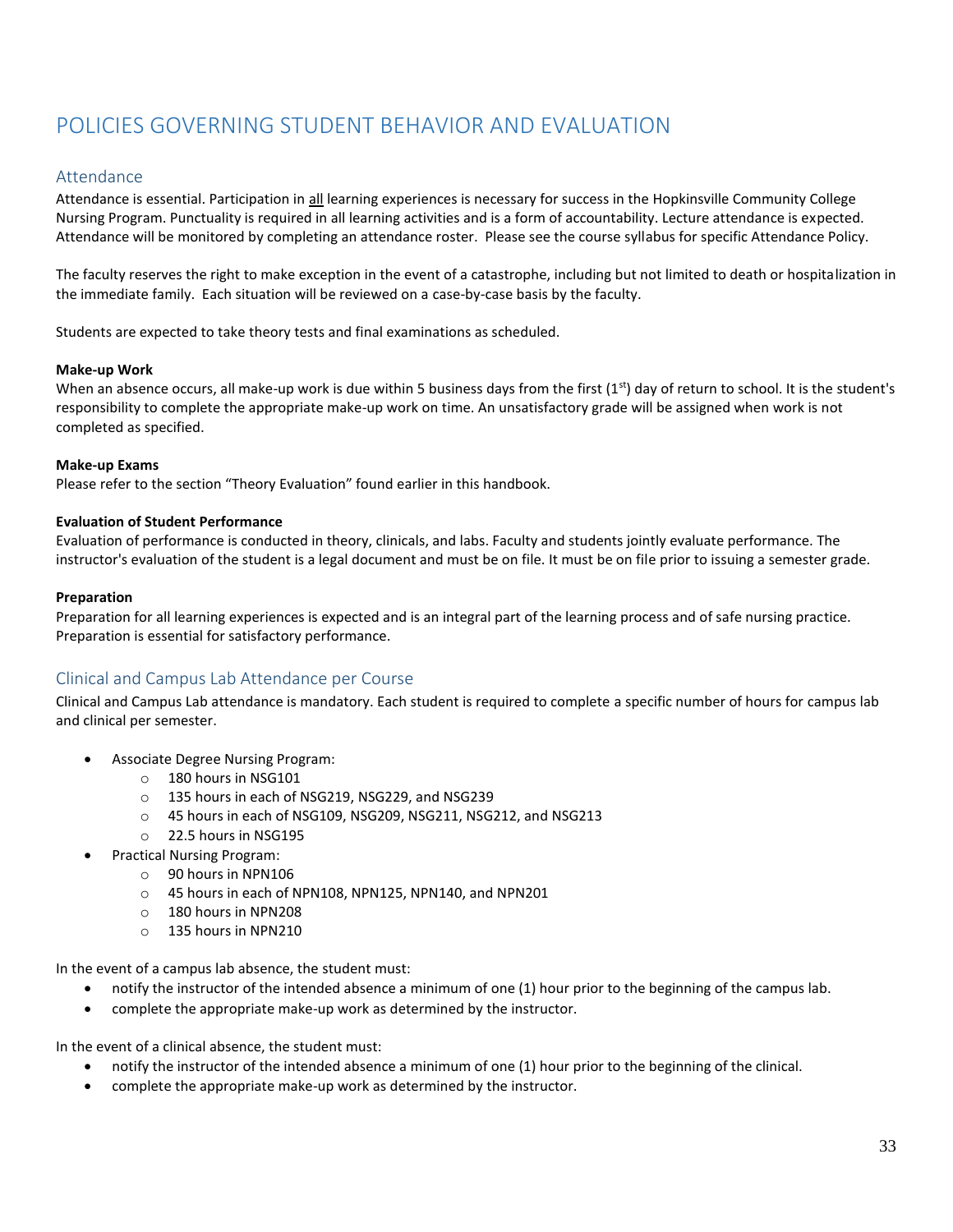The student who demonstrates habitual tardiness will be subject to disciplinary action up to and including dismissal from the program.

If a student is absent from lab or clinical, the student, instructor, and coordinator will sign the *Student Acknowledgment of Clinical Absence*. The form will be placed in the student's file.

A second absence from lab or clinical is considered excessive and the student will be brought before the coordinator and level faculty to determine if the student will be allowed to continue in the program.

# <span id="page-33-0"></span>Returning to Clinical after Certain Types of Absences

The faculty and coordinator retain the authority to determine the student's status in the nursing program on an individual basis. The faculty and coordinator may request that the student provide a completed "Change of Status" form before returning to clinical. The "Change of Status" policy and form may be found in Appendix C. Please see Americans with Disabilities Act (ADA) Guidelines for assistance.

### <span id="page-33-1"></span>Academic Progress

Students shall maintain satisfactory progress toward completion of the prescribed competencies in all requirements for a degree, diploma, or certificate. Evaluation of the quality of a student's performance shall include: the grades for laboratory work, technical knowledge, occupational work experience such as clinical, work habits and attitudes, and completion of assigned tasks and learning activities. The Associate Degree Nursing Program and Practical Nursing Program have clearly identified courses required for completion and courses identified as prerequisites. Students shall complete each required nursing, math, science, and prerequisite course with a "C" or above.

Satisfactory progress for the purpose of financial aid is based on academic progress.

## <span id="page-33-2"></span>Professional Conduct/Behaviors

Professional conduct is expected in all activities (clinical lab, campus lab, lecture, observational experiences, etc). Respectful, courteous, considerate, friendly, participatory, and discrete behaviors characterize professional conduct. If at any time a student shows conduct outside this realm, the student will be asked to leave the activity/area.

The faculty and/or staff will document any incident of unprofessional behavior. The faculty and/or staff and student will sign documentation of the behavior. In the event of an occurrence of unprofessional behavior, the student will come before the Director and faculty. Documentation of behavior and action to be taken will be provided to the student and filed in the student's permanent record in the nursing department. Depending on the nature of the student's misconduct, disciplinary action may be taken up to and including dismissal from the program.

Students may be financially liable for equipment lost or damaged in the lab/clinical setting.

All electronic devices must be turned to silent during lecture, testing, and campus lab. Electronic devices may be in the student's possession during clinical only as directed by faculty. The electronic device is not to be used in clinical for any purpose other than research. **The taking of photos in any clinical areas is strictly prohibited.**

All Clinical facility guidelines and policies must be followed at all times.

#### <span id="page-33-3"></span>Disruptive Behavior

Any student who disrupts lecture, campus lab, or clinical will be asked to leave. No children or pets are permitted in the classroom.

Students are not permitted to audio or video record any part of lecture or campus lab without explicit consent from the instructor. Students will not audio or video record any part of the clinical day (to include pre-and post- conferences) at the clinical facility or observation site for any reason. Recording at a clinical facility or observation site can be a violation of HIPPA patient rights.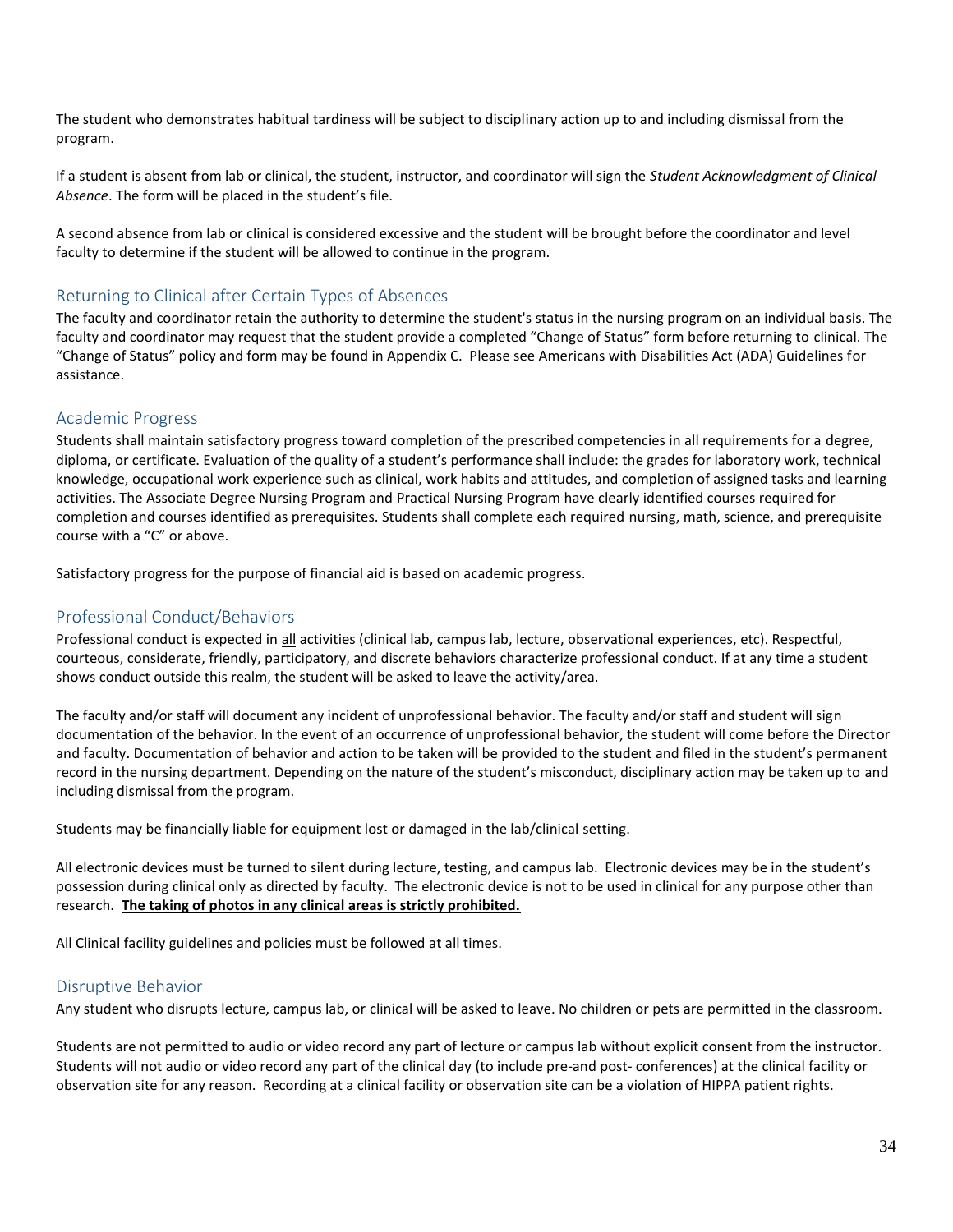#### In order to view the KCTCS Code of Student Conduct, please visit [https://kctcs.edu/current-students/media/Student-Code-of-](https://kctcs.edu/current-students/media/Student-Code-of-Conduct-8-20.pdf)[Conduct-8-20.pdf](https://kctcs.edu/current-students/media/Student-Code-of-Conduct-8-20.pdf)

Cell phones, smart phones and pagers are allowed in the classroom or the clinical/lab areas at instructor's discretion. Any unauthorized cell phone activity will result in a "NI" or "U" on your clinical evaluation form under the heading of Professional Behaviors. Each time your instructor identifies unauthorized cell phone activity in lecture, lab, and clinical, a "NI" or "U" will be assigned. If the student does not come forward and take responsibility for the cell phone activity, faculty will uphold the right to cease lecture, clinical, or lab and all students are responsible for the content on their own. The content missed is valid for testing purposes.

### <span id="page-34-0"></span>Health Insurance Portability and Accountability Act (HIPAA)

Health Insurance Portability and Accountability Act (HIPAA) provides the first comprehensive federal protection for the privacy of health information. All segments of the health care industry have expressed support of enhanced patient privacy in the health care system. HIPAA is carefully balanced to provide strong privacy protections that do not interfere with patient access to, or the quality of, health care delivery. Students are introduced to HIPAA guidelines in lecture content. More specifically, HIPAA is addressed during the clinical orientation(s) in each facility. The student who fails to comply with HIPAA policies may be subject to disciplinary action up to or including dismissal from the program.

# <span id="page-34-1"></span>Electronic Communication and Social Media in Healthcare

Nursing students need to be aware of the dangers associated with the use of social media in any way that can compromise patient confidentiality and be in violation to HIPAA. The American Nurses Association (ANA), National Council of State Boards of Nursing (NCSBN) and the Kentucky Board of Nursing (KBN) have all released statements concerning the use of social media by nurses.

NCSBN's white paper "A Nurse's Guide to the Use of Social Media" can be downloaded free at [https://www.ncsbn.org/Social\\_Media.pdf.](https://www.ncsbn.org/Social_Media.pdf) A YouTube video on social media is also available and accessible vi[a www.ncsbn.org](http://www.ncsbn.org/) free of charge.

| Additional NCSBN resource: | https://www.ncsbn.org/NCSBN SocialMedia.pdf                                                        |
|----------------------------|----------------------------------------------------------------------------------------------------|
| ANA resource:              | https://www.nursingworld.org/social/                                                               |
| <b>KBN</b> resources:      | https://kbn.ky.gov/practice/Documents/aos40.pdf<br>https://kbn.ky.gov/practice/Documents/aos34.pdf |

Please be sure to review this very important issue to assure your understanding and compliance to these standards.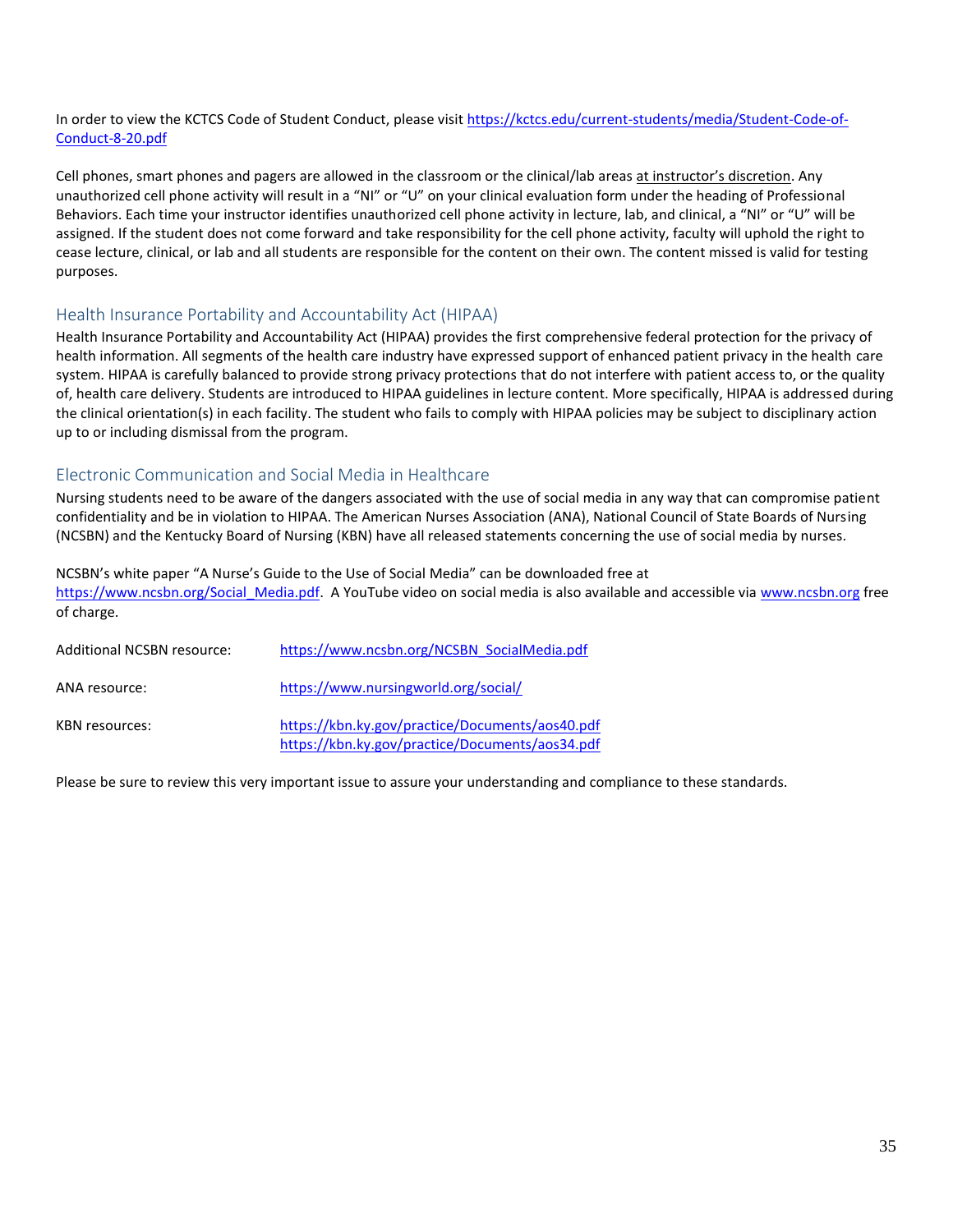# <span id="page-35-0"></span>Confidentiality

Patient information will only be discussed with other members of the health care team who have a "need to know." The student will:

- 1. Not discuss patient information with anyone else, including fellow students and family members.
- 2. Not tell unauthorized persons (authorized persons include those members of the healthcare team who have a legitimate "need to know") that they saw or have knowledge of a patient being admitted or being seen as an outpatient.
- 3. Not access client information unless authorized by the student role and only information that is necessary to perform that role will be accessed.
- 4. Speak quietly and discreetly so that clients, visitors, and others will not overhear conversations with or about patients (to include telephone conversations).
- 5. Ask the assigned nurse if there is a question regarding which family members the student is authorized to speak with concerning the client's medical information.
- 6. Not provide any patient information via telephone conversation unless it is a student-initiated call to an authorized person.
- 7. Not leave papers containing patient information in open view of non-authorized persons. If viewing patient information via a computer, the student should turn the screen away from open view and never leave the computer screen unattended.
- 8. Ask patients their preference regarding the presence of visitors when the student needs to discuss information with the patient.
- 9. Alert the clinical instructor if they have been assigned a role that would require the student to have confidential information regarding a friend or acquaintance.
- 10. Not ask fellow students about their assigned clients unless it is absolutely necessary to perform role responsibilities.

Confidentiality is considered a critical element of the Clinical Evaluation Tool and violation of protected patient information will result in an Unsatisfactory "U".

# <span id="page-35-1"></span>Standards of Satisfactory Progress

To participate in federal student financial aid programs, the student must comply with the grade and attendance policies included in this Student Handbook. The student must also successfully complete a minimum percentage of work toward your educational objective. You must complete your educational objective within a time frame specified by the school.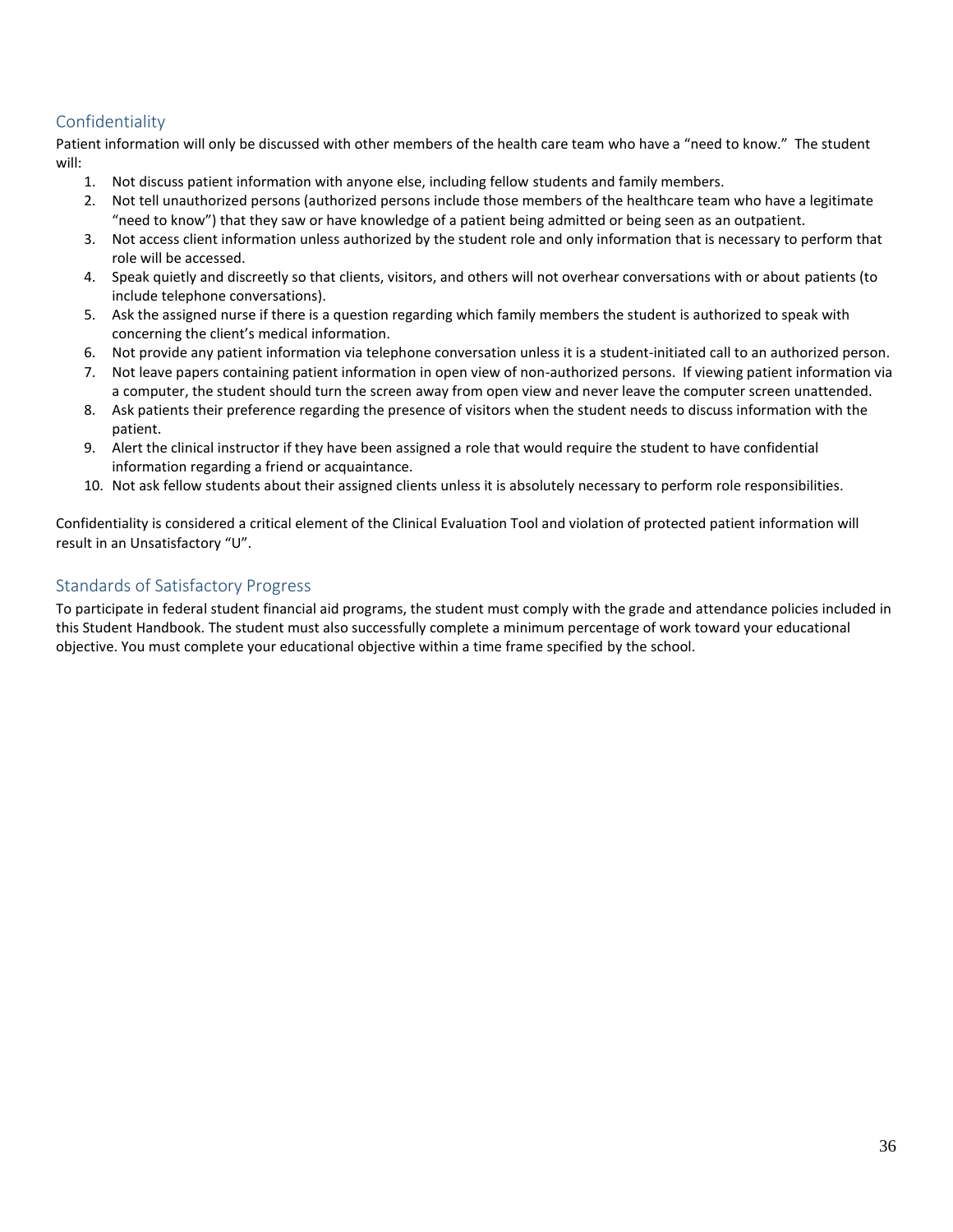# PROGRAM REQUIREMENTS

### Liability Insurance

Each student must purchase liability insurance. Students who enroll in any course requiring patient/patient contact must show evidence they have professional liability insurance. Professional liability insurance is assessed on a per term basis. This charge is non-refundable and is subject to change without notice. Students will be charged a fee for the liability insurance at the time tuition is assessed by HCC.

# Transportation

Students are responsible for their own transportation to affiliating agencies and nursing classes regardless of distance, time, or expense involved.

### Blood Test Requirements

All beginning students must submit results of rubella, varicella, rubeola, mumps, and hepatitis B titer or vaccination series, a 2-step tuberculosis skin test or blood test to check for TB, and a Tetanus shot. Students will not be allowed to begin clinicals if documentation is not submitted to the Nursing Department by the specified and published dates. The meningitis vaccine is recommended but not required. The Hepatitis B recumbent vaccine series must be completed, or student must sign the appropriate declination form. The tuberculosis skin test is required annually. If there is a history of a positive TB skin test, a chest x-ray, Quantiferon Gold blood test, or T-spot blood test must demonstrate no evidence of active TB. A copy of the chest x-ray or blood test results is required. The student is responsible for scheduling the yearly testing as well as submitting the written result to the administrative assistant.

### Flu Vaccination

All students will be required to obtain a flu vaccination for the current flu season. The only exception is if the clinical facility allows a student to decline the shot for a specific reason. If the facility approves the flu declination, the student must wear a mask at all times while in the facility during flu season.

# TB Screening Requirement

When students begin their initial semester in the Nursing Program, they are required to obtain a 2-step TB skin test prior to the beginning of the semester. The 2-step process is listed below. The TB requirement must be renewed on an annual basis. Renewals do not have to be the 2-step skin test.

#### GUIDELINES FOR 2-STEP TB SKIN TEST

- Mantoux method tuberculin skin test within one calendar year
- Must be negative (<10mm for health care worker) reading. If a student has had a positive TB skin test, documentation that appropriate medical follow-up (chest x-ray, QuantiFeron Gold lab test) has occurred must be provided.
- The 2-Step test is a requirement for all HCC nursing students. This is a "4 visit" approach per CDC and Student Health recommendations. The 2-Step TB Skin Test Process is as follows:
	- o Visit 1: PPD antigen is applied under the skin
	- o Visit 2: takes place 48-72 hours after PPD is given in forearm and results read by the medical facility staff. If positive, it indicates a TB infection and a chest x-ray/further evaluation is necessary.
	- $\circ$  Visit 3: takes place between 7-21 days after the 1<sup>st</sup> PPD was given. A second PPD skin test is applied (for those that tested negative on the first).
	- $\circ$  Visit 4: takes place 48-72 hours after 2<sup>nd</sup> PPD to be read by the facility staff. A positive 2<sup>nd</sup> test indicates a TB infection in the distant past. Chest x-ray/further evaluation will likely be necessary.
- The 2-Step PPD test is used to detect individuals with past TB infections who now have diminished skin test reactivity. This procedure reduces the likelihood that a boosted reaction is later interpreted as a new infection.

If you have had a positive reaction to a previous TB skin test or have received treatment for a positive TB test, you may choose one of the below options to meet the TB test requirement.

- Quantiferon Gold blood test or T-spot blood test within the past 12 months results must show no active infection
- Chest X-ray within the past 12 months radiology interpretation must indicate no active infection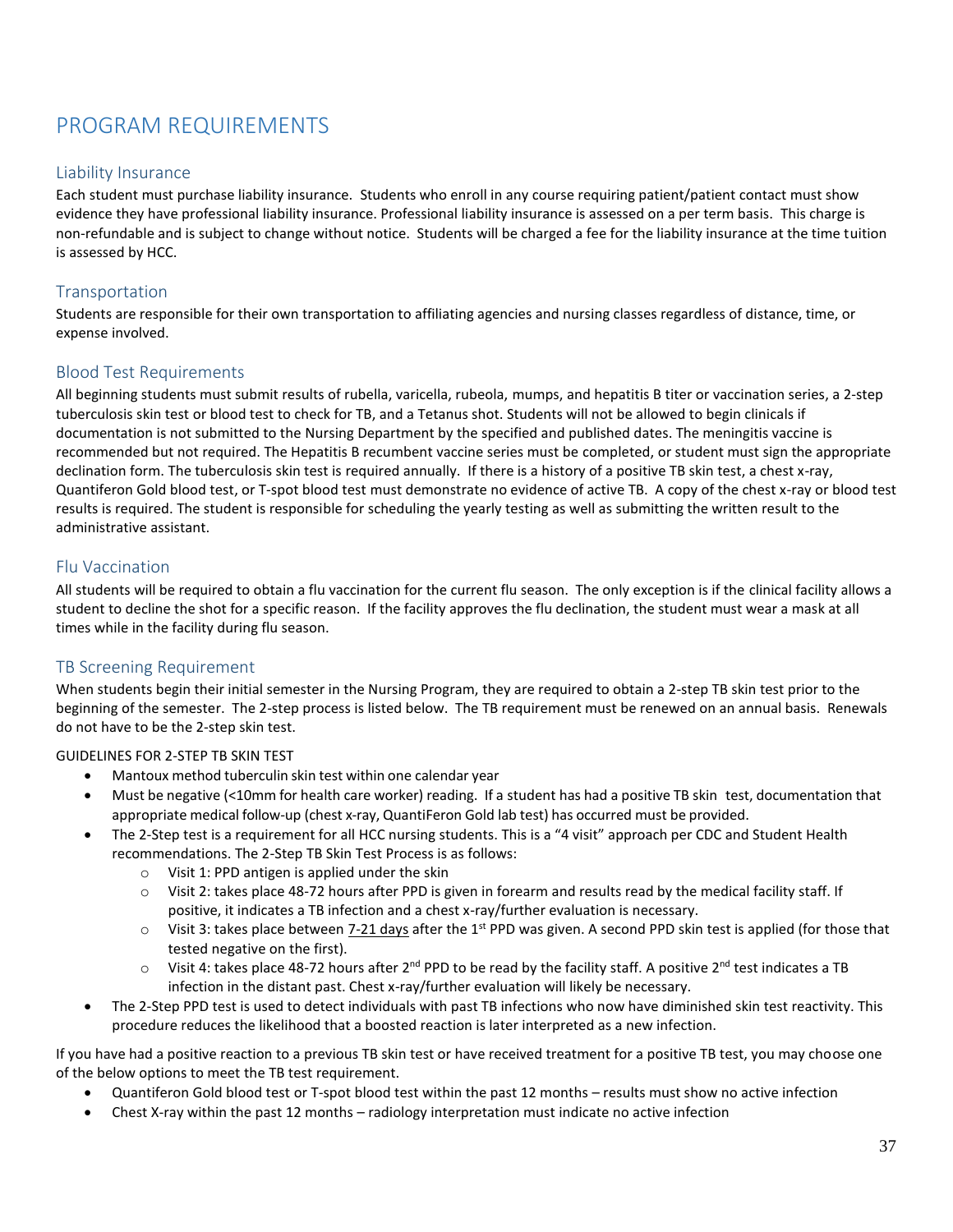# Background Check, Drug Screen, KY Abuse Registry

All students will be required to complete a Criminal Background Check through the provider selected by the HCC Nursing Department and an annual 9-panel drug screen through Jennie Stuart Occupational Health located in Hopkinsville, KY. An updated background check and drug screen are required on an annual basis and any time a student is readmitted to the program. Specific details for obtaining the background check and drug screen will be provided by the Nursing Department staff.

If a facility requires additional criminal background checks or drug screenings, it will be the responsibility of the student to obtain the check or screening and have the information sent to the facility. The facility will then notify the college if the student is unable to practice in that facility. Incidents beyond this will be dealt with on a case-by-case basis. Efforts will be made to accommodate the student; however, if the student is unable to participate in clinical experiences, he/she will be required to withdraw from the program.

Kentucky Nurse Aide Abuse Registry verification will be completed on each beginning student by the nursing department staff by the first week of class.

# Drug Testing Policy

KCTCS does NOT require drug testing for entry into instructional programs or any courses therein. Students who participate in instructional programs that require completion of practical experiences in affiliated institutions that do require drug testing will be subject to the policies below:

- 1. Students will be notified of the procedure to follow for drug testing.
- 2. The cost of all drug screening required by affiliating clinical agencies will be borne by the student or affiliating clinical agency, as determined by the affiliating clinical agency.
- 3. If a student tests positive for drugs, the student has the right to request a second drug test. The cost of the second drug test will be borne by the student.
- 4. If a student fails to submit to a required drug screen, if a student fails the first drug test and chooses not to retest, or if the student fails both the first and second drug test, the student will not be allowed to participate in the required practical experience. Failure to participate in required practical experiences shall be grounds for dismissal from the program.
- 5. The student has the right to reapply to the program subject to the program's current readmission policy. The readmission policy may include a requirement for successful completion of a drug counseling program.
- 6. Confidentiality of the student will be protected.

#### **Reasonable Suspicion Testing**

Nursing students engaged in clinical activity may be requested to undergo a blood/urine screen for drugs and alcohol if reasonable suspicion exists to believe the student is using or is under the influence of drugs or alcohol such as to interfere with the safe performance of duties. Reasonable suspicion requires some specific, objective basis that the student is then using or is under the influence of drugs or alcohol prior to requiring testing. Reasonable suspicion may include: Observable phenomena, such as direct observation of drug/alcohol use and/or the physical symptoms or manifestations of being under the influence of such; or abnormal conduct or erratic behavior. The costs of all testing done on a reasonable suspicion basis shall be incurred by the student.

#### Health Insurance

Each student must provide proof of health insurance. The student must maintain health insurance coverage for each academic semester while in the nursing program.

# Cardio Pulmonary Resuscitation (CPR)

All students must obtain CPR certification for the Healthcare Provider or Basic Life Support (BLS) from the American Heart Association, and a copy of the card must be turned in to the nursing office prior to the first day of clinical. Students may not be allowed to attend clinical if a copy of the CPR certification is not present in the nursing office. Any CPR-certifying provider who states their courses are taught in accordance with the American Heart Association must be pre-approved by the Nursing Department.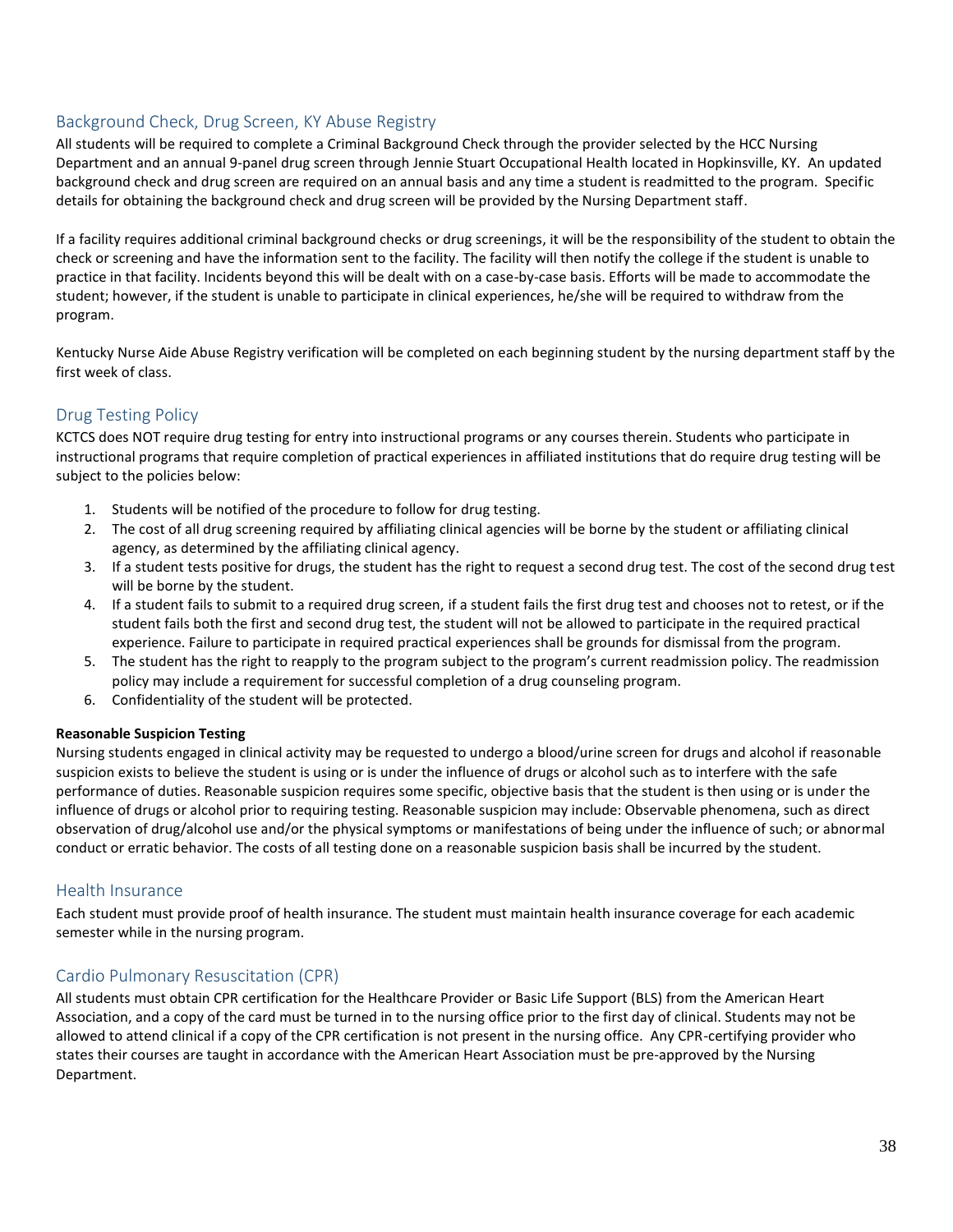# Compliance

Students must be up-to-date with all immunizations/titers, TB screening requirements, background checks, drug screenings, and CPR certifications throughout the semester. If any item is not completed or renewed by a date specified by the Nursing Department, the student's weekly evaluation tool may reflect non-compliance and clinical attendance may be affected.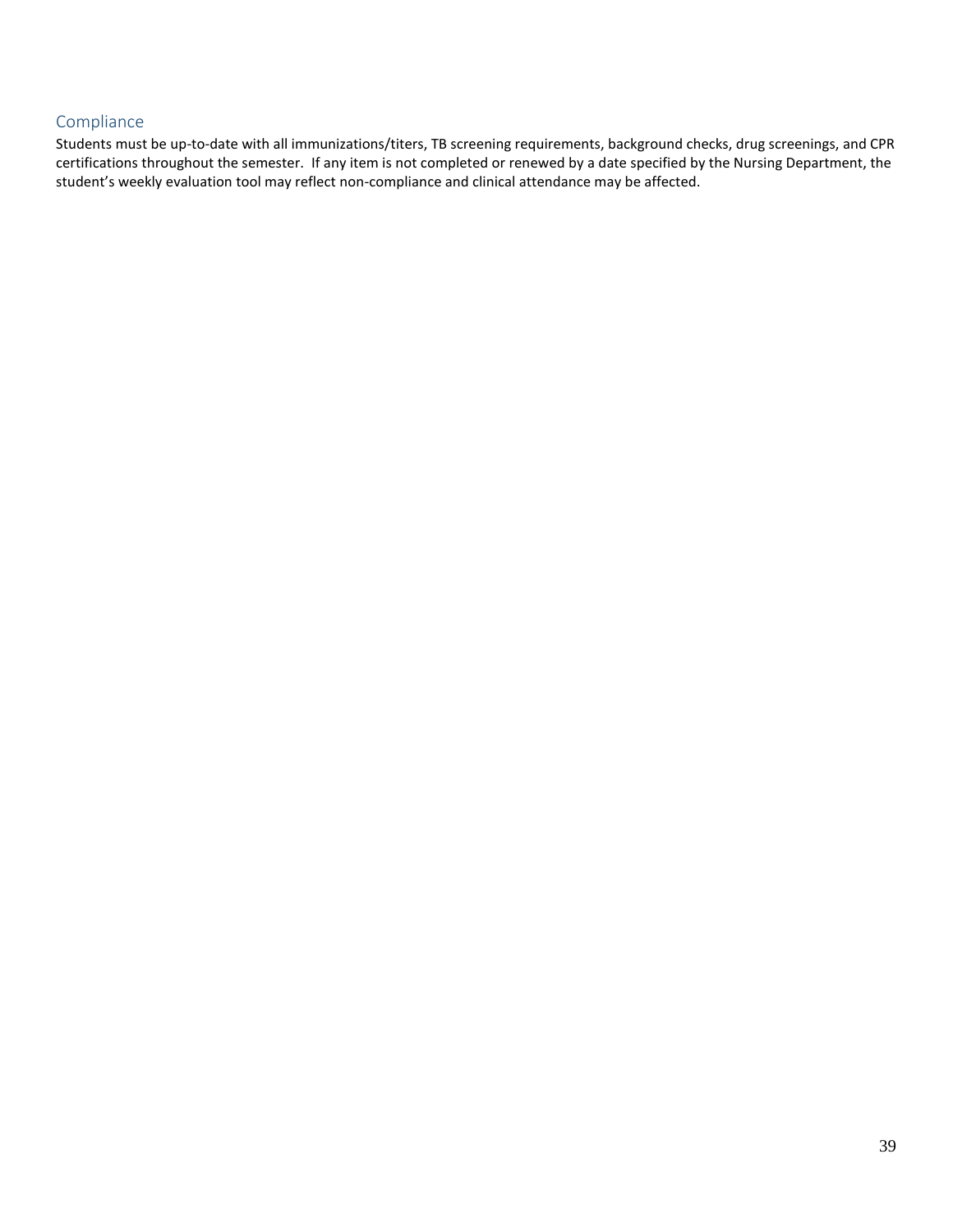# CLINICAL ATTIRE

#### Updated with Effective Date of May 9, 2018 CLINICAL ATTIRE MUST BE WORN FOR ALL SIMULATION LABS AND SKILL CHECK OFFS

#### Uniforms/Scrubs/Lab Coats:

- 1. Students are to purchase appropriate uniforms/scrubs (ADN-Blue, PN-Green) through the Hopkinsville Community College Bookstore. This includes the uniform top and bottom as well as a lab coat.
	- a. The HCC Bookstore is the required source for purchasing uniforms unless the Bookstore does not have the appropriate size or cannot order a garment, such as a skirt.
	- b. If the Bookstore cannot supply the appropriate size or garment, the student will be responsible for making sure any uniform piece purchased from another source is in a color that is as similar as possible to the color available in the Bookstore. Instructors will advise students if the color is not close enough to the required color. If students disagree with the decision of the instructors, the Program Director will have the final decision.
- 2. If a student chooses to wear a shirt under the uniform/scrub, it must be white and without markings.
- 3. For students who choose to wear a uniform skirt instead of uniform pants, white or nude color pantyhose must be worn. Knee socks are not acceptable.
- 4. Clean, white, solid, closed-toed shoes and white socks are required. Open-back or sling-back shoes are not acceptable.
- 5. A patch with the HCC logo must be worn on the left sleeve of both the uniform and lab coat. The patch should be purchased through the HCC Bookstore.
- 6. Lab coats and uniforms are to be clean and without wrinkles.
- 7. A full-length white lab coat is required for covering the uniform.
	- a. A lab coat and name badge is required over street clothes when the student is in the clinical area for the purpose of obtaining assignments.
	- b. No jackets/coats are to be worn over lab coat when in the clinical facility.
	- c. Business casual attire is expected in outside experiences when designated by your instructor and for all Mental Health experiences. Students are not to wear jeans, leggings, shorts, t-shirts, halter/tube tops, sandals/open toe shoes during any on-campus or off-campus clinical, simulation lab, or Layered Learning. No midriff showing.

#### Hair/Personal Hygiene Care:

- 1. Hair ornaments must not be worn with the uniform, including headbands or ribbons with color. Any accessories used to hold the hair back must be brown, black, beige, or white with no embellishments.
- 2. For both male and female students, the hair must be worn in a style away from the face and an appropriate style which cannot fall into the field of patient care.
- 3. Only natural hair colors are acceptable.
- 4. Hair (including facial hair), body and fingernails must be clean and neat at all times.
- 5. Fingernails must not be longer than ¼ inch from the tip of the finger and must be without polish. No "fake", acrylic tips or cosmetic fingernails are allowed in any clinical facility (observational activity or a routine clinical day with patient care).
- 6. No type of fake (not permanently attached) eyelashes are permitted.
- 7. Good oral hygiene must be evident.
- 8. No perfume or scented lotions should be worn in the clinical area.
- 9. Students exhibiting body odor including the obvious smell of tobacco products will be asked to leave the clinical area and receive an "absence" for the day.
- 10. No chewing gum is allowed in the clinical area.

#### Jewelry/Sunglasses:

- 1. Jewelry is limited to a plain wedding band and one small stud earring on each ear lobe.
- 2. Jewelry in other visible body piercing must be removed or covered.
	- a. Nothing must be in the tongue, lip, nose, or multiple ear piercing. This means that no student may wear more than one pair of earrings.
	- b. The student will be asked to remove the jewelry from any piercing in order to remain in clinical.
	- c. Large piercings must be filled with flesh tone spacers.
- 3. Sunglasses should not be worn on the top of head or hanging on the outside of the uniform.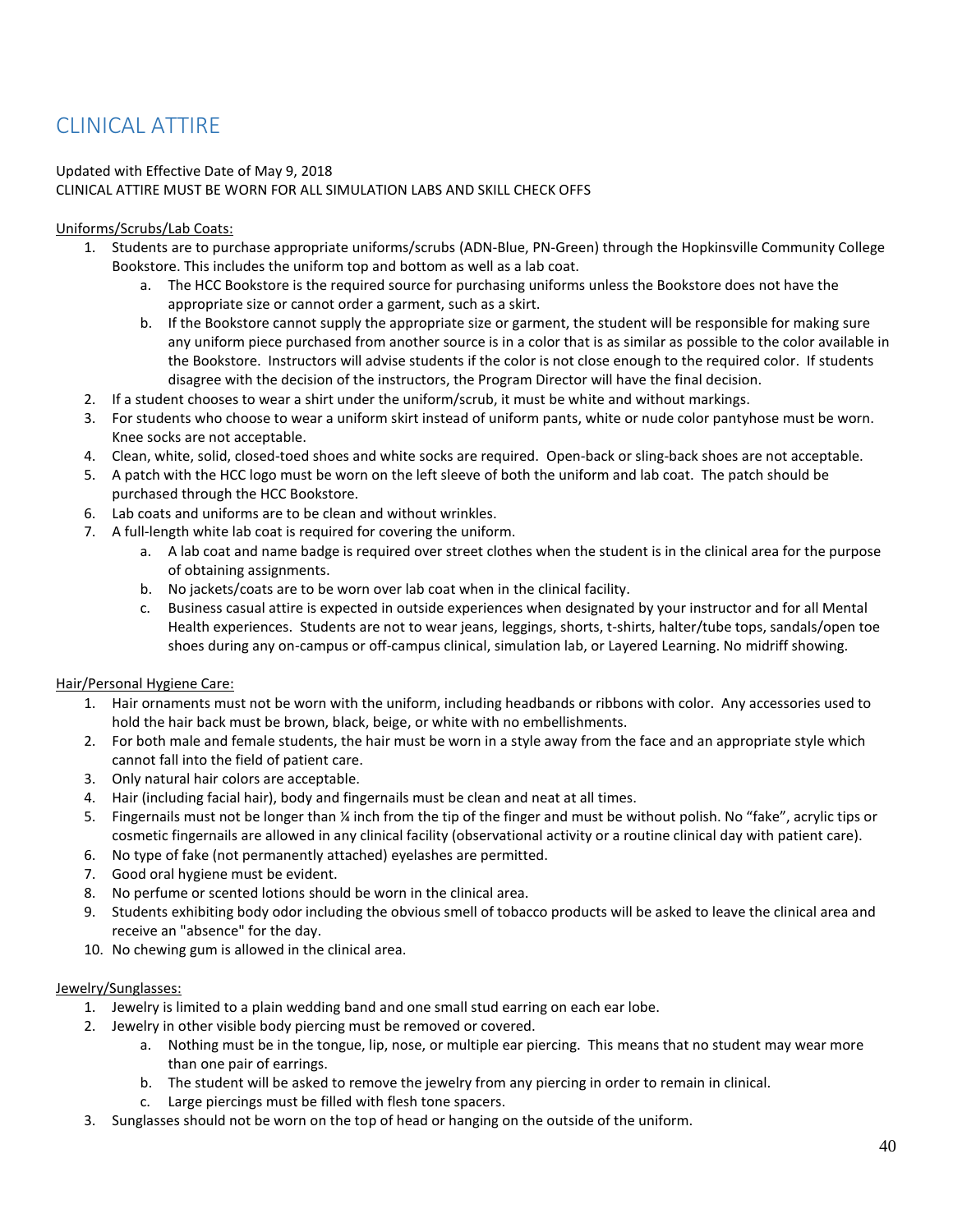#### Tattoos:

- 1. All tattoos must be fully covered. This refers to tattoos on any part of the body, including arm, hand, leg, foot, shoulder, neck, and face.
- 2. For tattoos above the uniform neck opening, a turtleneck or mock turtleneck must be worn.
- 3. Check with your instructor for suggestions on appropriate ways to cover tattoos.
- 4. No tattoos must be perceptible by the patient.

#### Required Accessories for Clinical Attire:

- 1. A wrist watch with a second hand, a stethoscope, pen light, bandage scissors, and electronic device for clinical resources are required.
- 2. A pen, pencil, and note paper should be carried in the uniform pockets.
- 3. Students are required to wear their nursing badges to all clinical labs, including simulation lab and Layered Learning.
	- a. No pins are allowed to be attached to the nursing badge.
	- b. Only clear, plastic badge holders or clips (includes retractable clips) should be used.
- 4. Goggles are required when performing procedures in which body fluids might contact the student's eyes.

#### Notice:

- 1. Any other instructions regarding uniforms will be given prior to clinical in each course.
- 2. Any alterations to the uniform must be preapproved by Nursing faculty.
- 3. Infractions of this dress policy may result in the student being sent home from clinical and assigned an absence which must be made up. Student evaluation tool will reflect the infraction.

IF A STUDENT DOES NOT MEET A PART OF THE CLINICAL ATTIRE POLICY, THE INSTRUCTOR WILL ADDRESS THE ISSUE WITH THE STUDENT ONCE WITH THE OPTION OF GIVING A "U" FOR PROFESSIONAL DRESS ON THE ASSESSMENT TOOL. FOR ANY FUTURE OCCURRENCES, THE STUDENT SHOULD EXPECT TO RECEIVE A "U".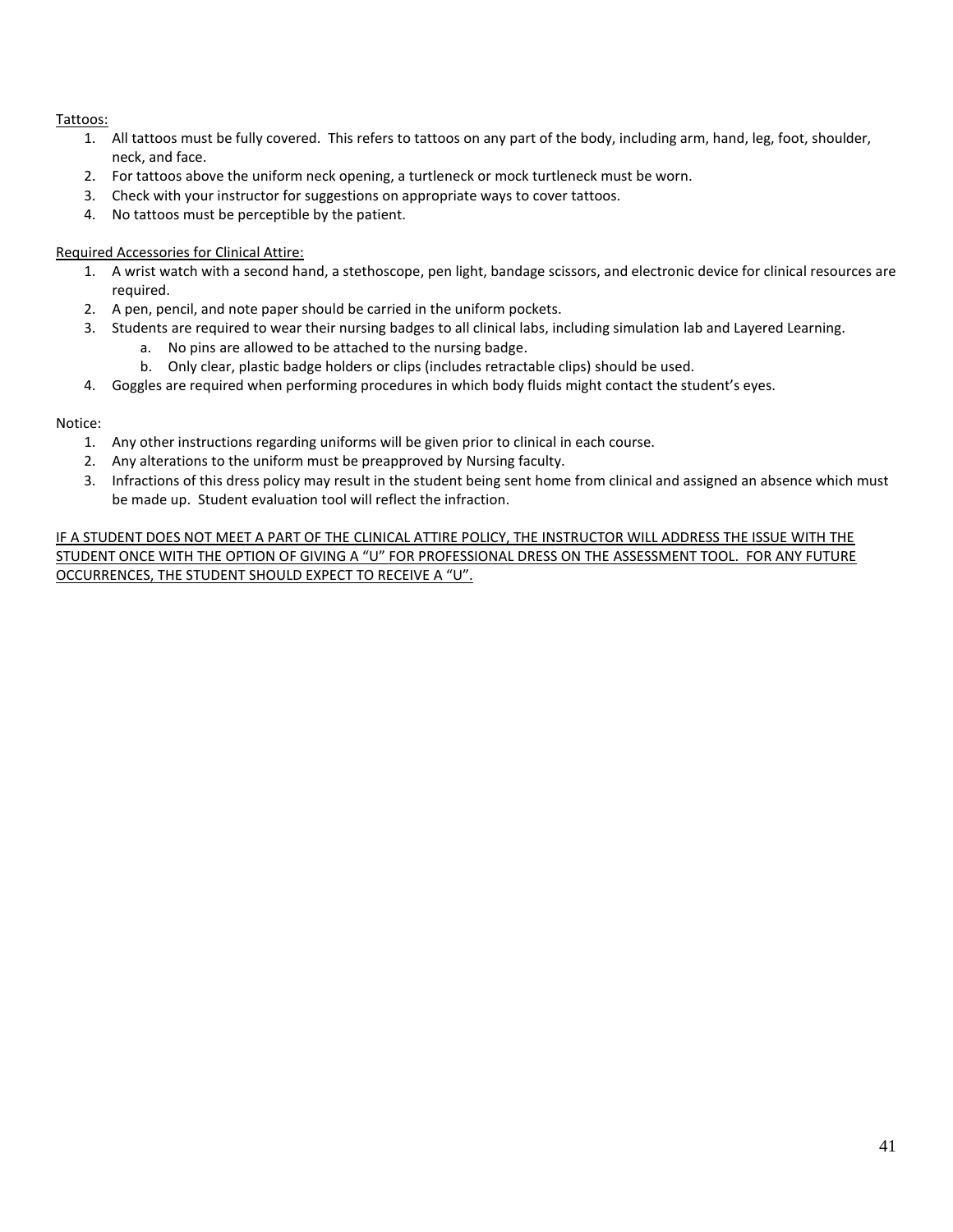# PROFESSIONAL ORGANIZATIONS

#### **Hopkinsville Kentucky Association of Nursing Students (HKANS)**

The HCC Nursing Program encourages all students to become members of the local HKANS and the National Student Nursing Association (NSNA) chapter.

The local HKANS chapter offers leadership opportunities and community engagement through monthly meetings and other activities throughout the semester.

The NSNA dues are \$37 per year or \$70 for 2 years and the benefits are numerous with career planning, resumes, portfolios, study resources, convention, and networking information. The NSNA website i[s http://www.nsna.org/.](http://www.nsna.org/) 

#### **HOSA Future Health Professionals (formerly known as Health Occupations Students of America)**

Hopkinsville Community College established a HOSA chapter in Spring 2018. Dues are approximately \$18 per year. This organization provides leadership development, motivation, and recognition of secondary, postsecondary, adult, and collegiate students enrolled in health science education or are interested in the health professions. The HOSA website i[s http://www.hosa.org/.](http://www.hosa.org/)

#### **Organization for Associate Degree Nursing (OADN)**

On September 21, 2020, Hopkinsville Community College became only the second school in the state of Kentucky to be awarded a chapter in the Alpha Delta Nu Honor Society, governed by the Organization for Associate Degree in Nursing (OADN). This prestigious honor is obtained by holding a minimum letter grade of "B" in all courses, including prerequisite courses, throughout the nursing program. On December 1, 2020, HCC proudly inducted its first 6 students into the Alpha Delta Nu Honor Society.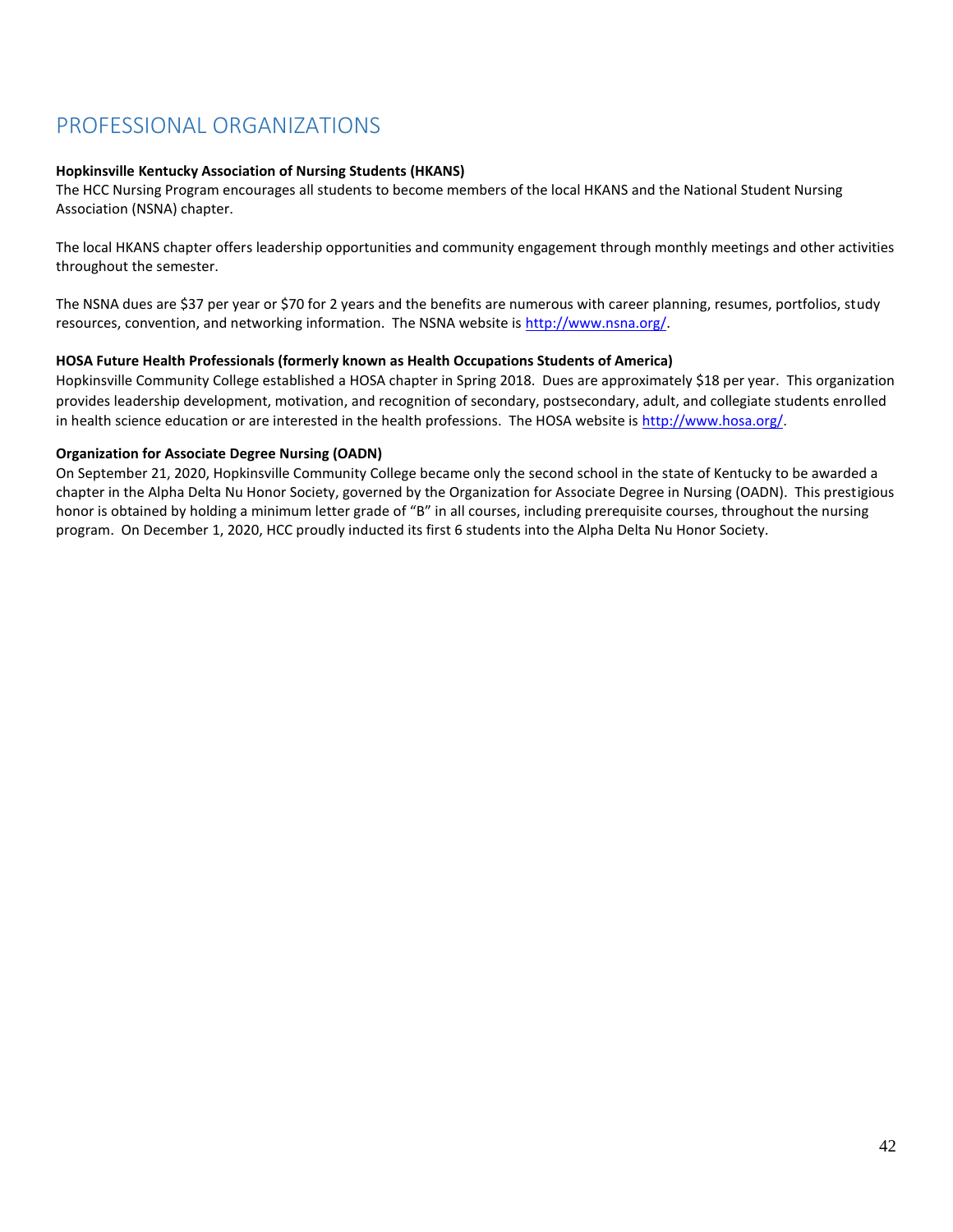# PINNING CEREMONY AND NURSING PINS

The Pinning Ceremony is a special event for the nursing department and the graduating nursing class. As a department, the faculty strives to make it a special event of celebration. Clinical uniforms will be the attire for the Pinning Ceremony. This includes uniform top and pants, lab coat, white shoes, and white socks. For best presentation, uniforms and lab coats should be without wrinkles and shoes should be clean.

Of most significance in the Pinning Ceremony is the nursing pin. The pin is the only tradition that has remained since the beginning of the nursing profession with Florence Nightingale. Each nursing program has a unique pin that only a person graduating from that program has earned and can wear.

As a graduate of Hopkinsville Community College, you will enter the ranks of other graduates who have proudly worn the HCC Nursing Pin since the inception of the program in 1971.

(The HCC Bookstore is the only approved source for the pin for the Pinning Ceremony.)

#### **Awards**

Awards will be given to graduating students. The following awards will be conferred:

- Associate Degree Nursing Program
	- Spirit of Nightingale Clinical Performance, Leadership Ability, Professional Behavior Elected by faculty
	- Outstanding Student– Elected by faculty
- Practical Nursing Program
	- Outstanding Academic Student GPA, Professional Behavior Determined by cumulative PN courses averaged.
	- Clinical Excellence Award Clinical Performance, Leadership ability Chosen by clinical instructors

#### **Class Video**

The graduating class may create a class video to be shown during the Pinning Ceremony. The video may include snapshots of all class members during their time in the program with music in the background. The video should be no more than 5 minutes long. More than one song may be used in full or as merged clips as long as the video meets the time limits.

Pictures and songs should be of appropriate content that would be suitable for family and friends of all ages as well as College faculty and staff who may attend the Pinning Ceremony.

#### **Class Slideshow**

The graduating class will provide a slideshow presentation that will appear on the screen on stage while each graduate is receiving his/her nursing pin. Each student will have one slide to include their name and pictures as well as any wording they would like shared. Each student will record a "thank you" statement to show their appreciation to those who have supported them during their time in the nursing program. The "thank you" statement should be limited to 15 seconds.

Pictures and any wording on the slide as well as the recorded statement should be appropriate for a wide range of ages in the audience at the Pinning Ceremony.

The class member who compiles the individual slides into one presentation should use PowerPoint with recorded voice attached to each slide. The slides should be set to manual change instead of automatic change.

#### **HCC Graduation Ceremony**

Graduation Ceremony is conducted yearly in May on the Friday of finals week at 7:00pm. Academic regalia (cap and gown) is the required attire. It is a memorable event that we encourage our nursing graduates to attend. (The HCC Bookstore is the only approved source for academic regalia).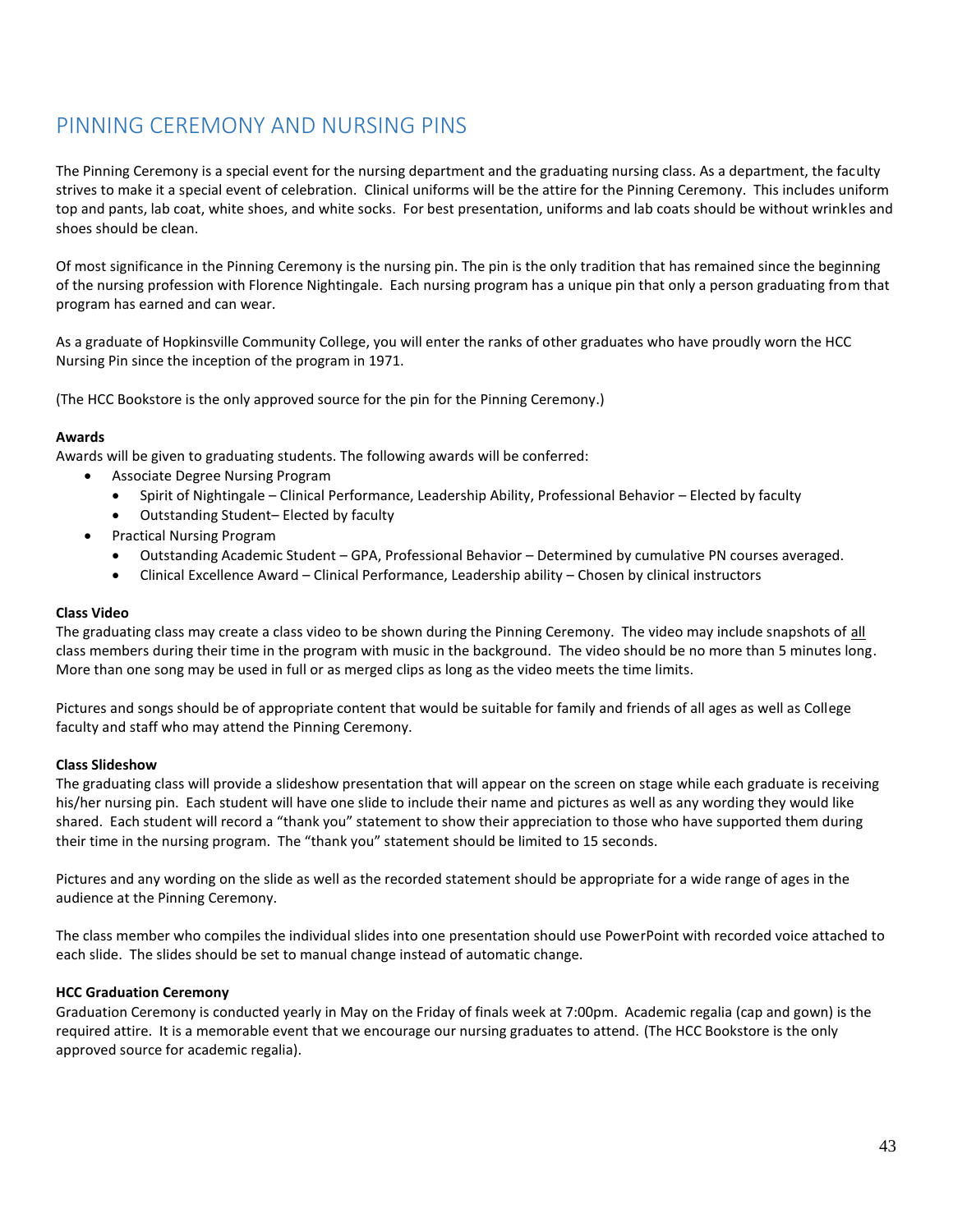# GENERAL POLICIES

# Academic Integrity Hopkinsville Community College Nursing Department

The Hopkinsville Community College Nursing Programs adhere to Academic Integrity standards as present in the KCTCS Code of Student Conduct\*. Further delineated is the responsibility of the nursing student to demonstrate beyond reproach, ethical, honest, and trustworthy behaviors and communications in the classroom, laboratory, and clinical settings. Historically seen as a noble and trustworthy profession, this department strives to maintain those professional standards. Consistent performance of those standards is maintained through the evaluation processes in each course throughout your experience in the nursing programs.

#### Breaches of Academic Integrity or academic offenses include but are not limited to

- 1. Plagiarism (the act of presenting ideas, words, or organization of a source, published or not, as if they were one's own).
- 2. Cheating (includes buying, stealing, or otherwise obtaining unauthorized copies of examinations or assignments for the purpose of improving one's academic standing. During examinations or in-class work, cheating includes having unauthorized information, and/or referring to unauthorized notes or other written or electronic information. In addition, copying from others, either during examinations or in the preparation of homework assignments, is a form of cheating).
- 3. Student Co-responsibility (defined as anyone who knowingly assists in any form of academic dishonesty shall be considered as guilty as the student who accepts such assistance. Students should not allow their work to be copied or otherwise used by fellow students, nor should they sell or give unauthorized copies of examinations to other students)
- 4. Misuse or Student Falsification of Academic Records (misuse or actual or attempted falsification, theft, misrepresentation, or other alteration of any official academic record of the college is a serious academic offense. As used in this context, "academic record" includes all paper and electronic versions of the partial or complete academic record).

\*To view the KCTCS Code of Student Conduct, please visit <https://kctcs.edu/current-students/media/Student-Code-of-Conduct-8-20.pdf>

# **Curriculum**

The Associate Degree in Applied Science is awarded upon successful completion of all college requirements. A minimum of 62 hours (50 hours for LPN-RN Bridge Program and 56 hours for Transition: Medic to ADN) with a standing of 2.0 out of a possible 4.0 is required for graduation. A minimum grade of "C" must be obtained in all nursing, biological science, and mathematics courses required in the curriculum. Graduation from the program qualifies the graduate to write the National Council Licensure Exam (NCLEX) State Board Examination to become a registered nurse. No one will be permitted to take the NCLEX until all course work has been successfully completed. Each student must pre-register and plan his scheduled program with the approval of a nursing advisor. The curriculum description and class schedules can be obtained from the Admission's Office.

The Practical Nursing Diploma is awarded upon successful completion of all college requirements. A minimum of 50 credit hours with a standing of 2.0 out of a possible 4.0 is required for graduation. A minimum grade of "C" must be obtained in all nursing, biological science, and mathematics courses required in the curriculum. Graduation from the program qualifies the graduate to write the National Council Licensure Exam (NCLEX) State Board Examination to become a practical nurse. No one will be permitted to take the NCLEX until all course work has been successfully completed. Each student must pre-register and plan his scheduled program with the approval of a nursing advisor. The curriculum description and class schedules can be obtained from the Admission's Office.

Hopkinsville Community College nursing faculty reserve the right to modify course content as needed to enhance student learning.

All nursing students must obtain a MAP (My Academic Plan) by meeting with your advisor to do so.

An exit exam will be administered at the end of the program. Remediation may be required depending on the student's test results.

The NCLEX review is a program requirement for all students at the end of the last semester of the program.

#### Registration

Students are expected to keep themselves informed of pre-registration and registration dates. Dates are on the college website and are widely publicized by the media. In addition, students will have access to their semester schedule and billing through their selfservice account.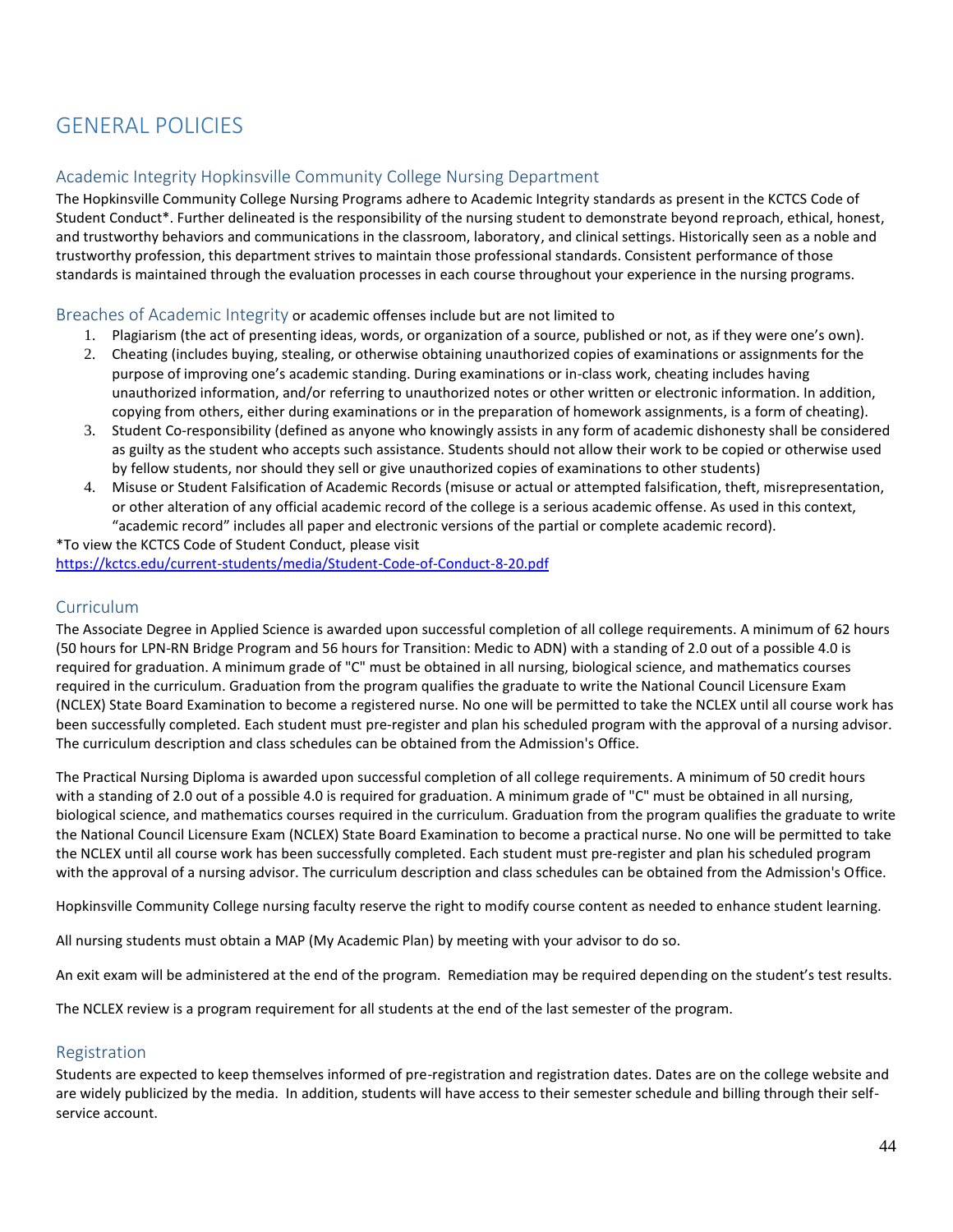### Clinical Group Assignment

Faculty reserve the right to reassign students to groups. Throughout the course of the nursing program, the student will be exposed to a wide variety of experiences. Students will be expected to travel to these experiences.

#### Withdrawal Policy

#### Per the current KCTCS Catalog:

A student may officially withdraw from any class up to and including the date of mid-term with a W grade. After the date of midterm and through the last class of the semester or session, any student may officially request to withdraw from a course and receive a W which may be given at the discretion of the instructor. Each instructor shall state on the first or second class meeting the factors to be used in determining if a student will be allowed to withdraw during the discretionary period. An instructor shall not assign a student a W for a class unless the student has officially withdrawn from that class in a manner prescribed by the college. The grade of W may be assigned by the College Appeals Board in cases involving a violation of student academic rights or for academic offenses.

Options for dropping a course include:

- If prior to midterm of the semester or session, a student may drop a class by:
	- o completing the drop/add form and submitting to the Admissions Office **OR**
	- o dropping the class through his/her student self-service account.
- If after midterm of the semester or session, a student may drop a class by:
	- $\circ$  sending an email from his/her KCTCS student email account to the instructor with a request to withdraw. The instructor should reply by email. The student should then provide a copy of the email to the Admissions Office within five (5) business days of the instructor's consent. **OR**
	- $\circ$  dropping the class through his/her student self-service account, which will automatically notify the instructor so that they can approve or deny the request through the system.

Student should consult Student Services (Financial Aid and VA, if applicable) before dropping any classes.

#### Readmission

When a student withdraws or fails the program by receiving less than a "C" in a nursing, biological science, or math course, the student may reapply to the nursing program. Request for readmission should be submitted by the date listed on the readmission application packet distributed by the Nursing Administrative Assistant. Packets are usually available the last week of class and during final exam week. For students who have not been enrolled in the nursing program for one year or longer and who are seeking readmission to restart the program from the 1<sup>st</sup> Semester, students must attend a Pre-Admission Conference and complete the regular nursing application by May 15 for fall consideration and by October 30 for spring consideration. Readmission to the nursing program will be dependent upon available resources. Please refer to the Nursing Admission Packet for current criteria regarding readmission. All students must meet current guidelines for admission. Students who have been unsuccessful in a nursing course are eligible to be considered for readmission to that course only. Preference may be given to students who withdrew passing from the nursing course. References from faculty will be necessary and are weighted heavily in the decision to readmit a student.

Students being considered for readmission will be required to pass a comprehensive exam from the previous passed nursing course in order to validate retention of that course material. Students will also be required to pass a nursing skills exam of previously learned nursing course skills. The student must pass both the course written exam and skills exam before his/her readmission materials are sent to the Nursing Admissions Committee for consideration. All admission criteria must be completed and submitted by the corresponding deadline.

A three year lapse since initial entry into the program will necessitate repetition of the entire program. Readmission is limited to one time. The Nursing Admissions Committee may recommend readmission for a second time, only if a student can furnish evidence of unusual circumstances, remedial study, or additional preparation.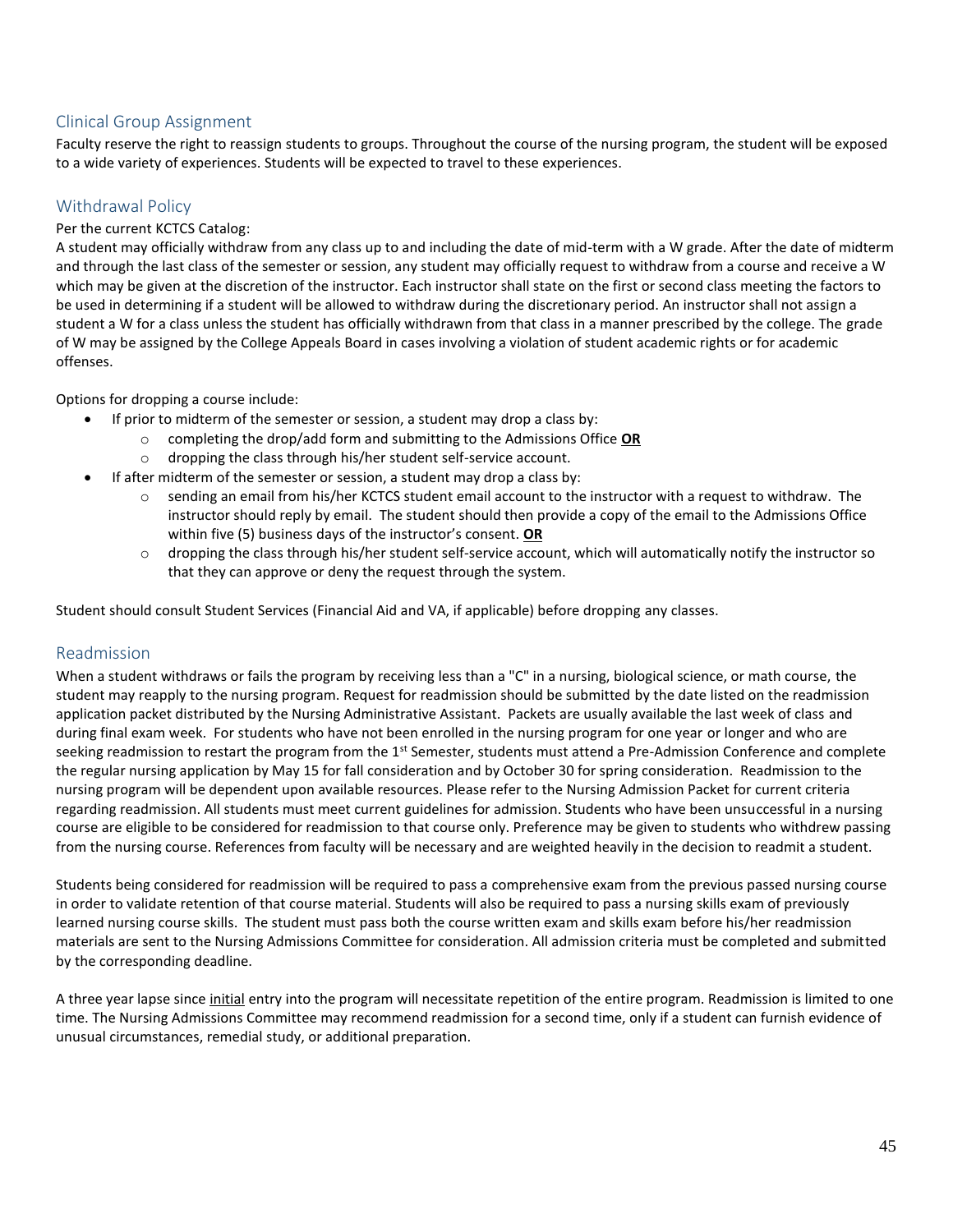### KCTCS Accessibility/Disability Services

Hopkinsville Community College would like to help students with disabilities achieve their highest potential in college. These services are available at all campus locations. In order to receive accommodations on assignments or examinations, students must selfidentify, submit proper documentation, and schedule an appointment with the Accessibility Services Office, which is coordinated through the Student Affairs Office. The Accessibility Services Office is located on the Hopkinsville campus on the second floor of the Administration Building, Room 208. Please visi[t https://hopkinsville.kctcs.edu/about/student-life/accessibility-services/index.aspx](https://hopkinsville.kctcs.edu/about/student-life/accessibility-services/index.aspx) for more details as well as Accessibility Services staff contact information.

### Sexual Harassment

The sexual harassment of students, faculty and staff is prohibited by KCTCS policy. Sexual harassment may include unwelcome sexual advances, requests for sexual favors, or other verbal or physical actions of a sexual nature. Complaints of sexual harassment will be treated and investigated with full regard to the KCTCS due process requirements.

#### Solicitation

Hopkinsville Community College nursing students are prohibited from soliciting monetary funds, materials, equipment, and supplies from individuals, agencies, or companies as a representative of the HCC nursing program without prior consent from the Director of Nursing.

#### Social Media

HCC nursing faculty/staff will not "friend/follow" nursing students on any social media platform (including Facebook, Instagram, Twitter, etc) during their enrollment period at HCC. Upon graduation, HCC nursing faculty/staff may choose to "friend/follow" the nursing program graduates. Social media has been a positive way for faculty/staff to communicate with graduates and be kept abreast of graduates' whereabouts and successes.

Students will NOT take pictures during clinical experiences and post to any social media platform (including Facebook, Instagram, Twitter, etc). Students will NOT discuss patients and/or specifics about clinical experiences on any social media platform. There will be a discussion board implemented in Blackboard for students to discuss clinical situations/issues. Any violation of this policy will result in consequences. Consequences will be decided by Nursing Faculty and the Nursing Coordinator.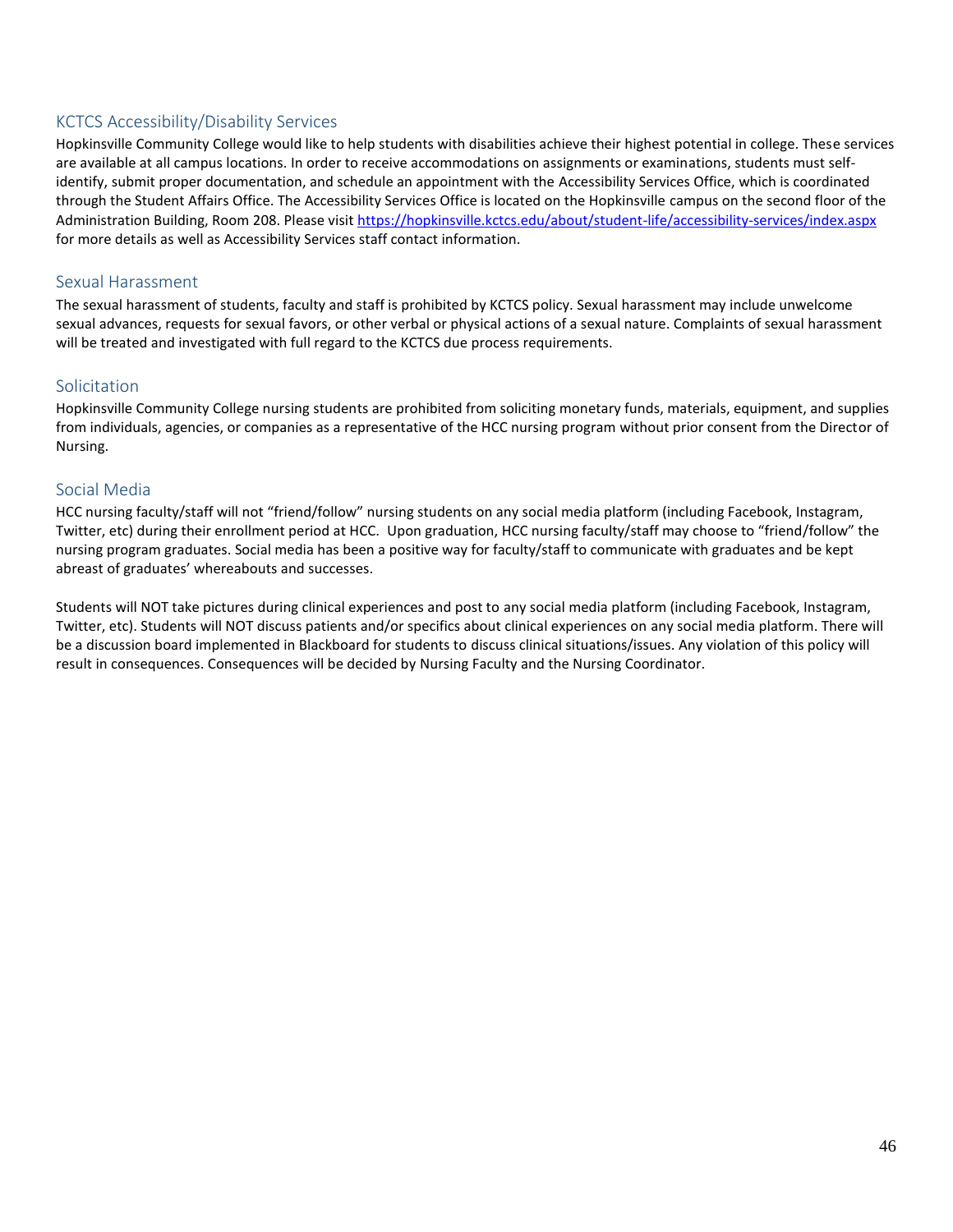# STUDENT GRIEVANCE PROCEDURE

Students who feel they have been treated unfairly for any reason or discriminated against or denied an opportunity because of their race, color, national origin, sex, disability, age, religion, or marital status in a vocational program and/or activities have the right to file an informal and/or a formal complaint. The KCTCS Code of Student Conduct can be obtained at <https://kctcs.edu/current-students/media/Student-Code-of-Conduct-8-20.pdf>

Chief Student Affairs Officer Ms. Angel Prescott P.O. Box 2100 Hopkinsville, KY 42241-2100 (270) 707-3801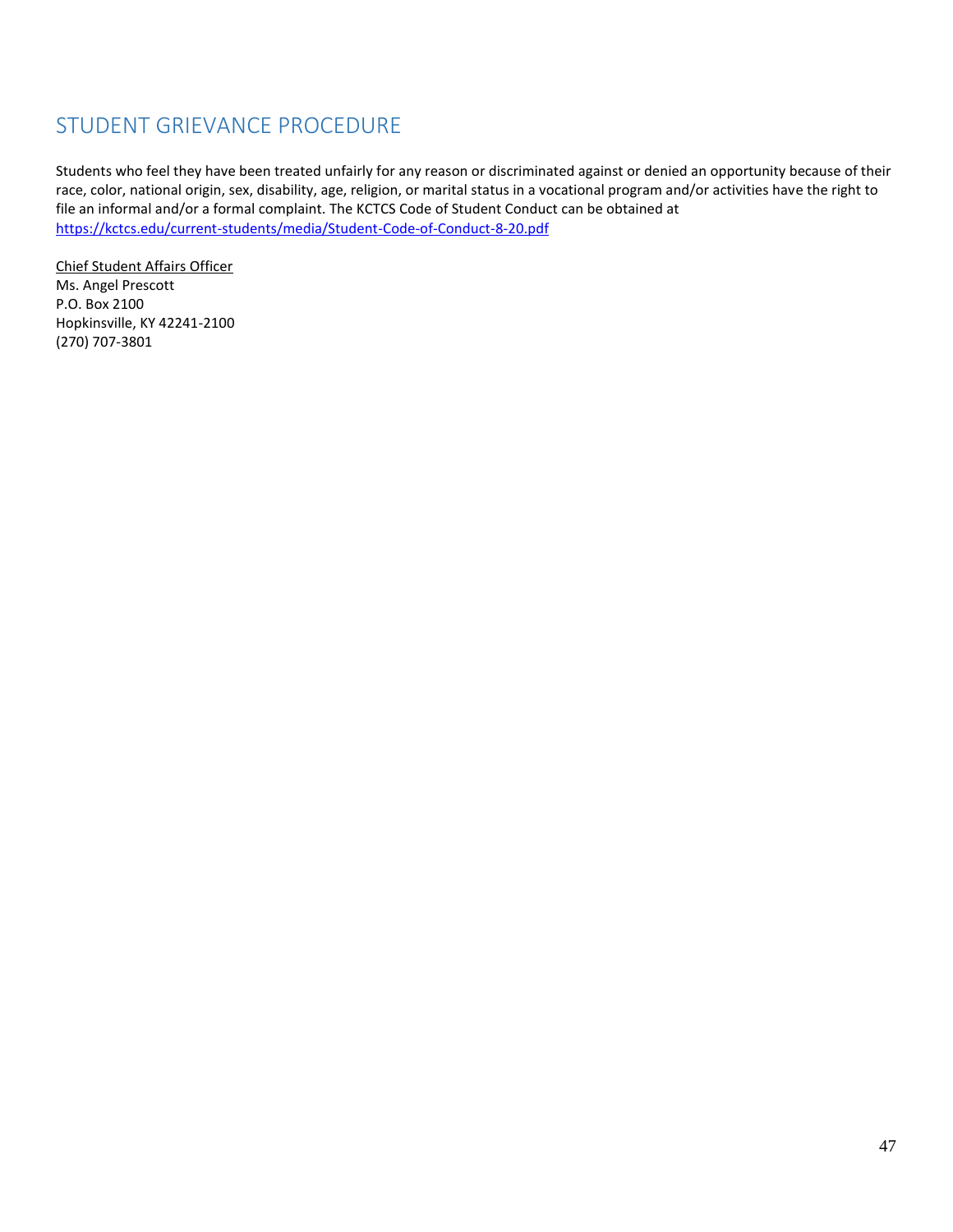# GENERAL COLLEGE POLICIES REGARDING INCLEMENT WEATHER

#### **<https://hopkinsville.kctcs.edu/about/campus-safety/inclement-weather-policy.aspx>**

#### **Hopkinsville Community College Weather Hotline**

Call HCC Weather Hotline at (270) 707-3701.

There will also be a message on the HCC website homepage, Facebook, and Twitter pages.

#### *When the weather is bad...*

Hopkinsville Community College expects to remain open and conduct on- and off-campus classes according to the regular schedule. Even if public schools are closed, HCC will likely remain open. You should plan accordingly. Fort Campbell will follow the same schedule as the Hopkinsville Campus unless the military base is closed to public access by base officials. Classes held at public school sites will follow the closing schedules for those sites. Students, faculty, and staff should take normal precautions regarding their ability to travel safely to their college location.

#### *Where to get information on delays and closings*

Weather-related closings and delays are prominently announced on the college's website. Normally, a decision on a closing or delay will be made before 6 am and posted on the site shortly thereafter. If weather conditions are changing, you are encouraged to check back frequently for updates. You can also call HCC's weather hotline at (270) 707-3701, 24-hours a day. If possible, students, faculty, and staff will be notified of delays or closings via [email,](http://kctcs.edu/email) [SNAP messaging,](http://kctcs.edu/snap) an[d Blackboard](http://elearning.kctcs.edu/webapps/portal/frameset.jsp) sites. Information will also be communicated to the following media outlets: WHOP radio, WKDZ radio and WVVR radio. NOTE: HCC announcements via the HCC webpage, weather phone hotline, HCC social medica pages, and SNAP text messages will offer the most concise and up to the minute information available.

#### **Virtual Services**

HCC offers [virtual services](https://hopkinsville.kctcs.edu/covid-19/covid-19-virtual-resources.aspx) so that students can be served by financial aid, student services and more despite the weather.

#### **With inclement weather, the following actions may occur**

#### *Hold classes as normal*

This action is taken when hazardous conditions exist in one section of the service area, but do not affect the entire area. When hazardous driving conditions do exist in a portion of the service area, students who are unable to attend class because of those conditions will follow the inclement weather/missed work and exams policy stated on their instructor's syllabus. Communication is critical. Students are strongly encouraged to notify their faculty member as soon as possible if they are unable to attend class due to inclement weather. If individual faculty are unable to drive to their campus under this action, the faculty member will be responsible for contacting their students via email and/or course Blackboard site to notify their students of course cancellation. NOTE: If there is no alert on the HCC website, classes are operating on a normal schedule. Check back frequently for updates if conditions worsen.

#### *Delayed Start*

This course of action will be taken after a storm that makes early morning driving conditions hazardous, but when there is an indication that road crews will have conditions under control by mid-morning. Visit the HCC website and social media pages for upto-date information. Classes on high school campuses will follow public school closings or delays.

#### *Remote Instruction*

When hazardous conditions develop overnight or continue to develop during the morning, showing no signs of stopping, students will be notified to work remotely while the campus is closed. In this event, students should immediately consult with their instructor for next steps. If hazardous conditions continue, a decision concerning evening classes will be made by 3:00 PM. Decisions regarding day classes do not imply the decisions for evening classes. These are two separate actions.

#### **Road Condition Information**

- 
- 
- o Outside of Kentucky (866) 737-3767 [Online road condition reports](https://home.army.mil/campbell/index.php/about/Garrison/DPTMS/plans-operations-division/operations-branch/road-conditions)
- o [https://www.kentuckyroads.com](https://www.kentuckyroads.com/travel_information/)
- Tennessee Road Conditions
	- o Within Tennessee dial 511
	- o Outside of Tennessee (877) 244-0065
	- o [www.tn511.com](http://www.tn511.com/)

• Kentucky Road Conditions **Fort Campbell Road Conditions** o Within Kentucky dial 511 (270) 798-ROAD (7623)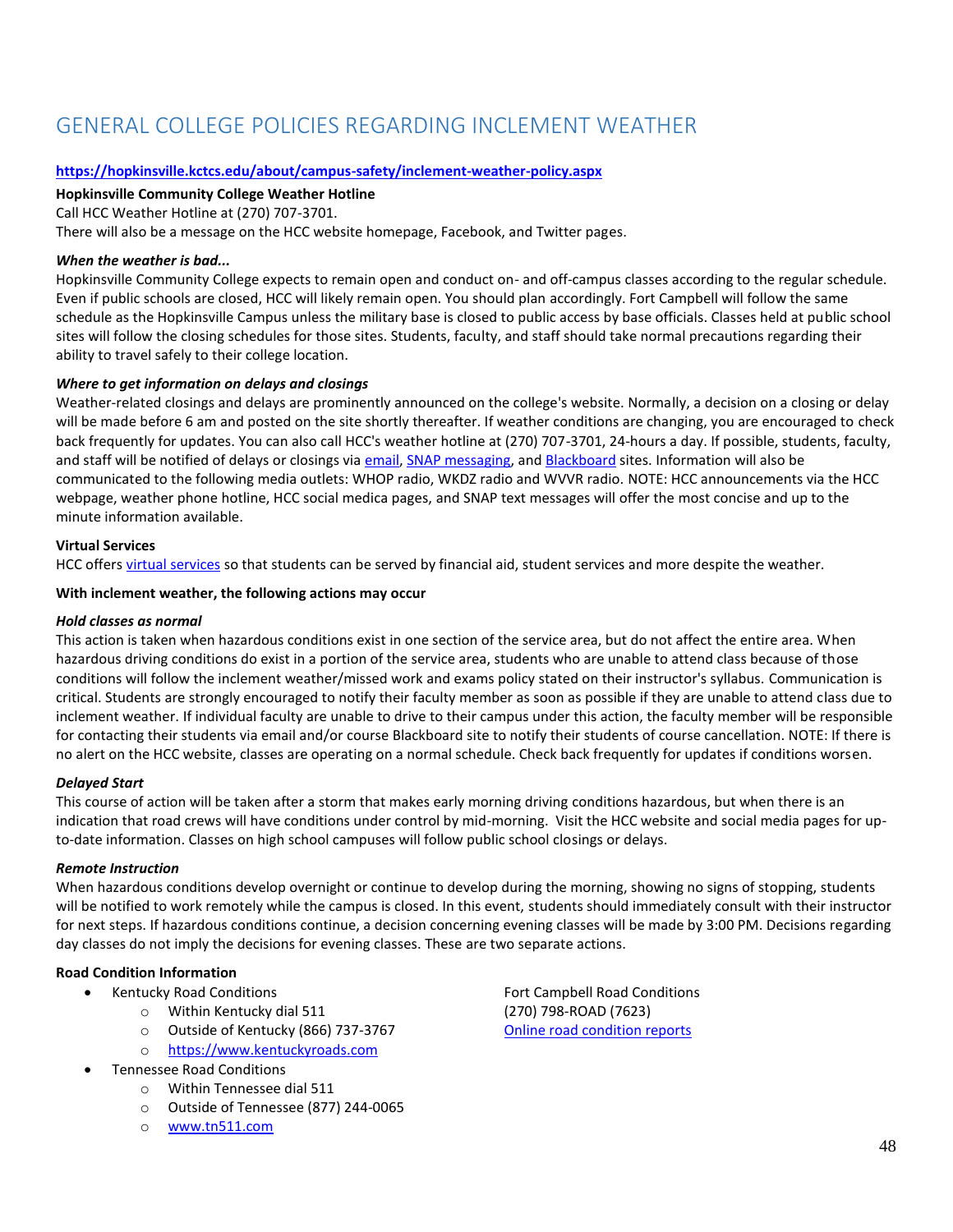# KENTUCKY BOARD OF NURSING GUIDELINES FOR REVIEW OF LICENSURE APPLICANT CONVICTION RECORD

Students that have been convicted of a felony or misdemeanor must submit documentation to the board of nursing in the state of desired application. Contact the board of nursing at least six months prior to graduation. You may want to contact the board of nursing before beginning the program of nursing. The state board of nursing has the final decision to allow students to take the NCLEX. The state board of nursing also has the right to deny any applicant authorization to sit for the NCLEX. This process should be taken seriously!

Listed below are the actual crime conviction guidelines:

The Kentucky Board of Nursing is authorized by law to deny a license or to issue a license under disciplinary conditions because of an applicant's criminal conviction. [KRS 314.091\(1\)](https://apps.legislature.ky.gov/law/Statutes/statute.aspx?id=46814) states, in part: "The board [of nursing] shall have power to reprimand, deny, limit, revoke, probate, or suspend any license ... to practice nursing issued by the board or applied for in accordance with this chapter ... upon proof that the person ... (b) has been convicted of any felony or a misdemeanor involving drugs, alcohol, fraud, deceit, falsification of records, a breach of trust, physical harm or endangerment to others, or dishonesty ...."

[KRS 314.031\(4\)](https://apps.legislature.ky.gov/law/Statutes/statute.aspx?id=30887) requires that all misdemeanor and felony convictions occurring in Kentucky or in any other state, regardless of when they occurred, must be reported to KBN. A person has been convicted if they pled guilty, entered an Alford or *nolo contendre* plea, or was found guilty in any court. All criminal convictions are individually reviewed by KBN. The person must supply to KBN a certified copy of the conviction record and a letter of explanation. The letter of explanation is a personally written summary of the events that led to the conviction. It gives the person an opportunity to tell what happened and to explain the circumstances that led to the conviction. KBN will take into consideration the nature of the offense and the date of the conviction.

KBN may seek to deny an application because of criminal convictions. It that happens, the applicant may request a formal hearing before a KBN Hearing Panel. The request must be in writing. The applicant will be notified of the date, time, and location of the hearing. The applicant may be represented by an attorney. The Hearing Panel will consider the request for licensure. After hearing the evidence presented, the Panel will make a recommendation to the full Board regarding the approval or denial of the application for licensure.

For more information, please refer to the KBN brochure [Mandatory Reporting of Criminal Convictions](https://kbn.ky.gov/conprotect/Documents/cvbroch.pdf) [PDF Format -28k]. You may also call the KBN office at 502-429-3300 or toll free at 800-305-2042, ext. 3325 or 3339, to obtain a hard copy of the brochure.

[\(http://kbn.ky.gov/conprotect/Pages/students\\_convictions.aspx as of](http://kbn.ky.gov/conprotect/Pages/students_convictions.aspx%20as%20of%201/6/2021) 07/22/2021)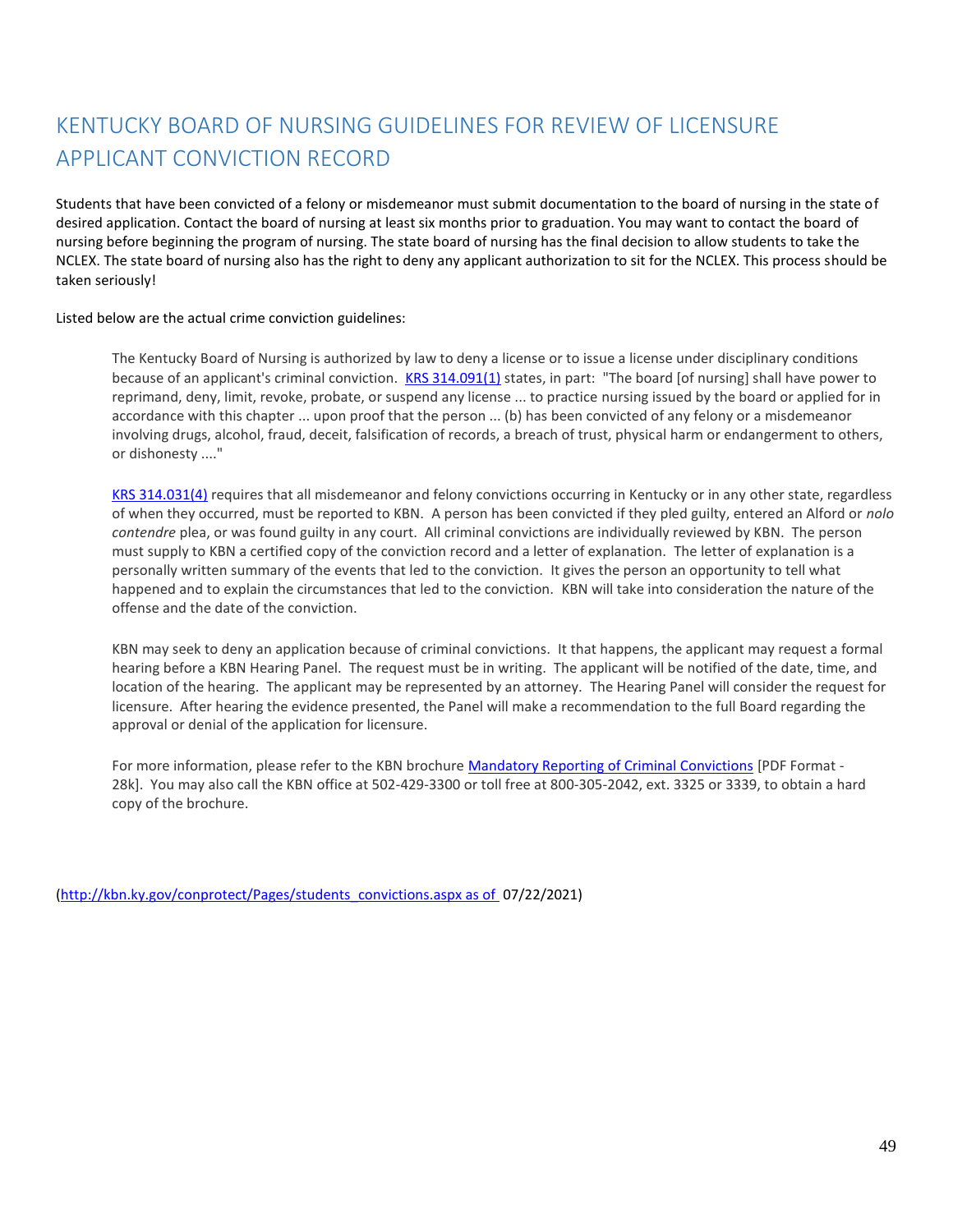# ANTICIPATED ADDITIONAL EXPENSES

Financial assistance is available in the form of scholarships, grants, loans, and work-study. Information on financial assistance can be found on the college website<https://hopkinsville.kctcs.edu/affording-college/index.aspx> and at **[www.kbn.ky.gov/education](http://www.kbn.ky.gov/education)**.

In addition to tuition costs, nursing students are responsible for supplemental expenses such as: transportation to various clinical facilities, purchase of professional liability insurance, textbooks, blood tests, uniforms, etc.

#### **Tuition Rates for 2021-2022**

<https://hopkinsville.kctcs.edu/affording-college/tuition-costs/index.aspx>

| In-State                                                | \$179 per credit hour |
|---------------------------------------------------------|-----------------------|
| Out-of-State Reciprocity Students \$179 per credit hour |                       |
| Out-of-State Contiguous Counties \$358 per credit hour  |                       |
| Out-of-State                                            | \$627 per credit hour |
| Mandatory Fee for all courses                           | \$8 per credit hour   |
| Distance Learning Fee                                   | \$20 per credit hour  |

*Note: All fees are approximate and subject to change without notice.*

#### **Associate Degree Nursing (RN) Program**

#### **Anticipated Additional Expenses not including tuition (subject to change):**

#### *First Year (estimated \$3,379.50 - \$3,574.50)*

- 1. Professional Liability Insurance: \$22
- 2. Uniforms and lab coat: \$150
- 3. White shoes, hose/socks, watch with second hand, stethoscope, goggles, and bandage scissors: \$150
- 4. Books (1st semester): \$550
- Books (2nd semester): \$600
- 5. Travel to school and clinical facilities: \$200
- 6. Nursing lab supply kit: \$550-600
- 7. Background Check (provider selected by Nursing Department): \$35-50
- 8. Drug Screen: \$35-40
- 9. HKANS & NSNA Membership Fees: \$40
- 10. Blood tests/Immunizations: \$200
- 11. CPR Training (American Heart Association BLS Healthcare Provider): \$50-175
- 12. Kaplan Resources: Course Fee Charge (approximately \$318.75 per semester = \$637.50 for year one)
- 13. ExamSoft Assessment Platform: \$80 per semester = \$160 for year one

#### *Second Year (estimated \$2,509.50 - \$2,919.50)*

- 1. Professional Liability Insurance: \$22
- 2. Books (3rd semester): \$350
- Books (4th semester): \$250
- 3. Travel to school and clinical facilities: \$200
- 4. Nursing lab supply kit: \$170
- 5. Background Check Annual Update (provider selected by Nursing Department): \$25
- 6. Drug Screen Annual Update: \$35-40
- 7. HKANS & NSNA Membership Fees: \$40
- 8. Blood Test/Immunizations: \$75
- 9. Nursing pin (optional): \$80-480
- 10. Kaplan Resources: Course Fee Charge (approximately \$318.75 per semester = \$637.50 for year two)
- 11. ExamSoft Assessment Platform: \$80 per semester = \$160 for year two
- 12. NCLEX Exam: \$200
- 13. Licensure Fee (Varies by state): \$100
- 14. Other fees associated with licensure application fingerprints, background check, Jurisprudence Exam, etc: \$100
- 15. Graduation cap, gown, tassel, diploma cover (required for HCC's graduation ceremony): \$65-70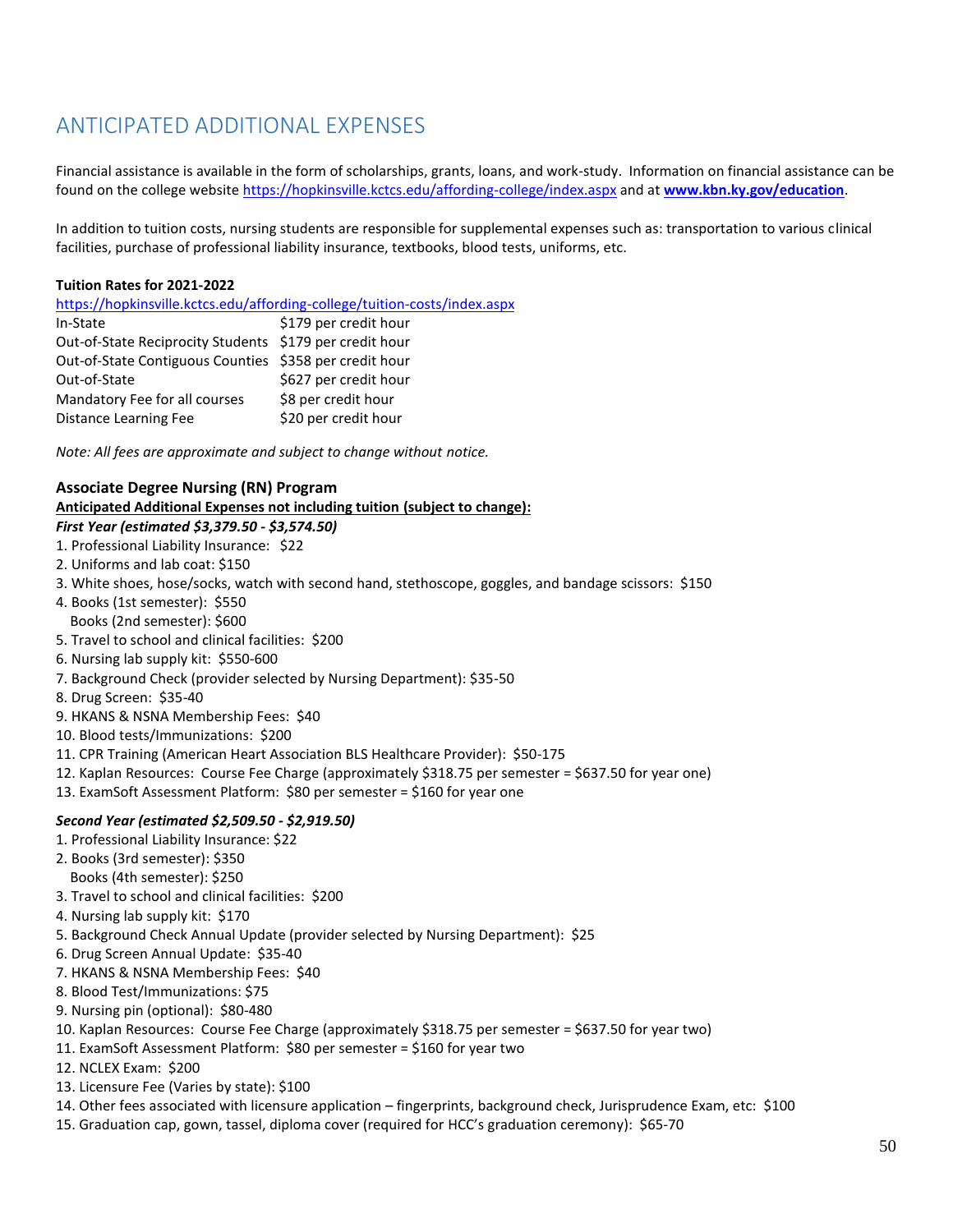### **Practical Nursing (PN) Program**

#### **Anticipated Additional Expenses not including tuition (\$4,167.95 - \$4,817.95):**

- 1. Professional Liability Insurance: \$11 per semester (\$33 total program)
- 2. Uniforms and lab coat: \$150
- 3. White shoes, hose/socks, watch with second hand, stethoscope, goggles, and bandage scissors: \$150
- 4. Books, Kits, Access Codes (total for all three semesters): \$1,450.00
- 5. Travel to school and clinical facilities: \$200 per year
- 6. Nursing lab supply kit: \$250-350 per year
- 7. HKANS/NSNA/HOSA Membership Fees (optional): \$50
- 7. Background Check (provider selected by Nursing Department): \$35-50
- 8. Drug Screen: \$35-40
- 9. Blood tests/Immunizations: \$200
- 10. CPR Training (American Heart Association BLS Healthcare Provider): \$50-175
- 11. Kaplan resources course charge added to tuition: approximately \$286.65 per semester (approx. \$859.95 total program)
- 12. Nursing pin (optional): \$80-480
- 13. NCLEX Exam: \$200
- 14. ExamSoft Assessment Platform: \$80 per semester = \$160 total program
- 15. Licensure Fee (Varies by state): \$100
- 16. Other fees associated with licensure application fingerprints, background check, Jurisprudence Exam, etc: \$100
- 17. Graduation Expenses (cap, gown, tassel, diploma cover, announcements required for HCC's graduation ceremony): \$65-70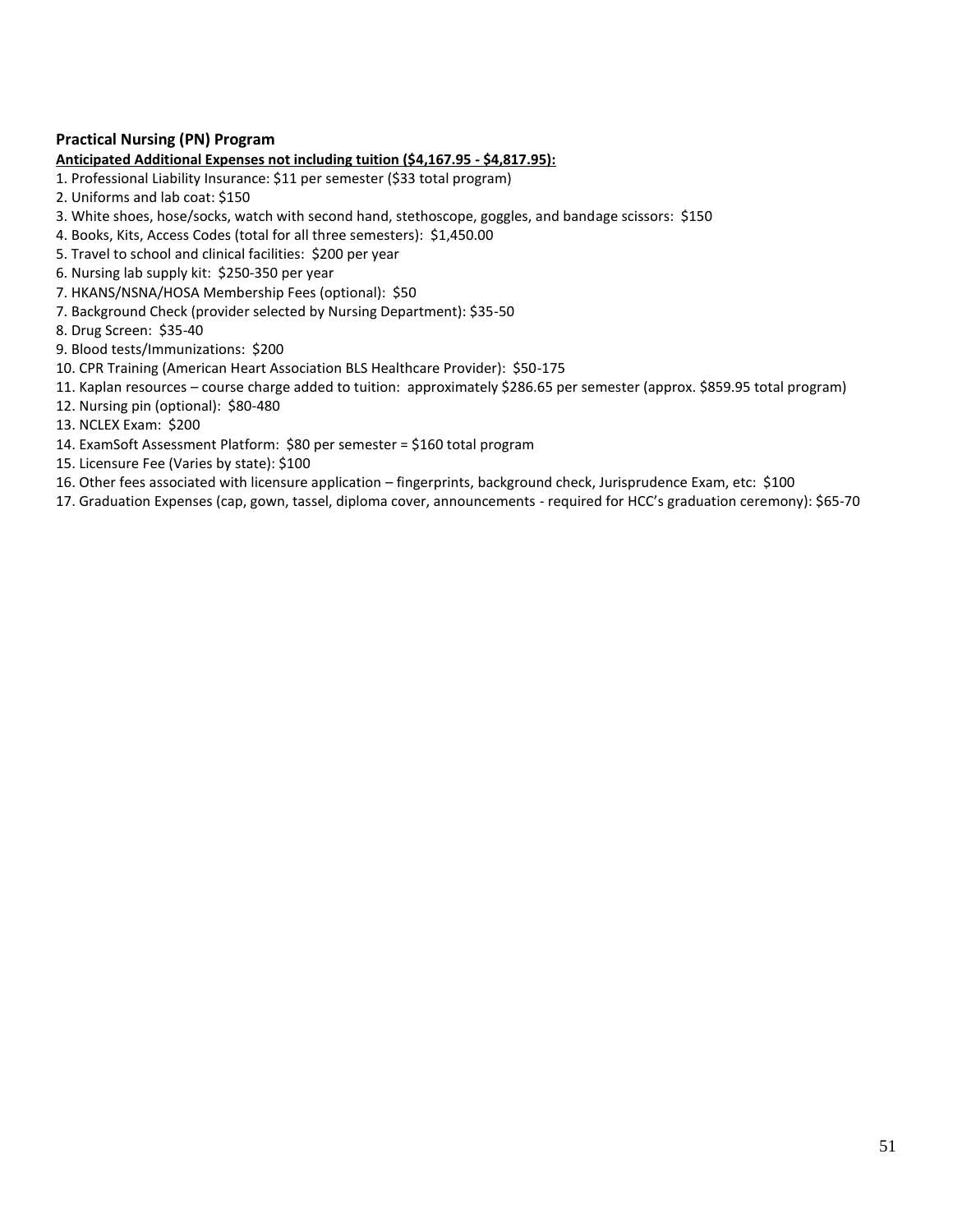# CRITICAL THINKING INDICATORS

#### **Behaviors Demonstrating CT Characteristics/Attitudes**

Critical Thinking Indicators (CTIs) are brief descriptions of behaviors that demonstrate characteristics that promote critical thinking. Indicators are listed in context of clinical practice.

- 1. **Self-Aware** Clarifies biases, inclination, strengths, and limitations; acknowledges when thinking may be influenced by emotions or self-interest
- 2. **Genuine** Shows authentic self; demonstrates behavior that indicate stated values
- 3. **Self Disciplined** Stays on task as needed; manages time to focus on priorities
- 4. **Health** Promotes a healthy lifestyle; uses health behaviors to manage stress
- 5. **Autonomous and responsible** Shows independent thinking and actions; begins and completes tasks without prodding; expresses ownership of accountability
- 6. **Careful and prudent** Seeks help when needed; suspends or revised judgment as indicated by new or incomplete data
- 7. **Confident and resilient** Expresses faith in ability to reason and learn; overcomes disappointments
- 8. **Honest and upright** Seeks the truth, even if it sheds unwanted light; upholds standards; admits flaws in thinking
- 9. **Curious and inquisitive** Looks for reasons, explanations, and meaning; seeks new information to broaden understanding
- 10. **Alert to context** Looks for changes in circumstances that warrant a need to modify thinking or approaches
- 11. **Analytical and insightful** Identifies relationships; expresses deep understanding
- 12. **Logical and intuitive** Draws reasonable conclusions (if this is so, then it follows that …because…); uses intuition as a guide to search for evidence; acts on intuition only with knowledge of risks involved
- 13. **Open and fair-minded** Shows tolerance for different viewpoints; questions how own viewpoints are influencing thinking
- 14. **Sensitive to diversity** Expresses appreciation of human differences related to values, culture, personality, or learning style preferences; adapts to preferences when feasible
- 15. **Creative** Offers alternative solutions and approaches; comes up with useful ideas
- 16. **Realistic and practical** Admits when things aren't feasible; looks for user-friendly solutions
- 17. **Reflective and self-corrective** Carefully considers meaning of data and interpersonal interactions, asks for feedback; corrects own thinking, alert to potential errors by self and others, finds ways to avoid future mistakes
- 18. **Proactive** Anticipates consequences, plans ahead, acts on opportunities
- 19. **Courageous** Stands up for beliefs, advocates for others, doesn't hide from challenges
- 20. **Patient and persistent** Waits for right moment; perseveres to achieve best results
- 21. **Flexible** Changes approaches as needed to get the best results
- 22. **Empathetic** Listens well; shows ability to imagine others' feelings and difficulties
- 23. **Improvement-oriented (self, patients, systems)**: Self Identifies learning needs; finds ways to overcomes limitations, seeks out new knowledge. Patients – Promotes health; maximized function, comfort, and convenience. Systems – Identifies risks and problems with health care systems; promotes safety, quality, satisfaction, and cost containment.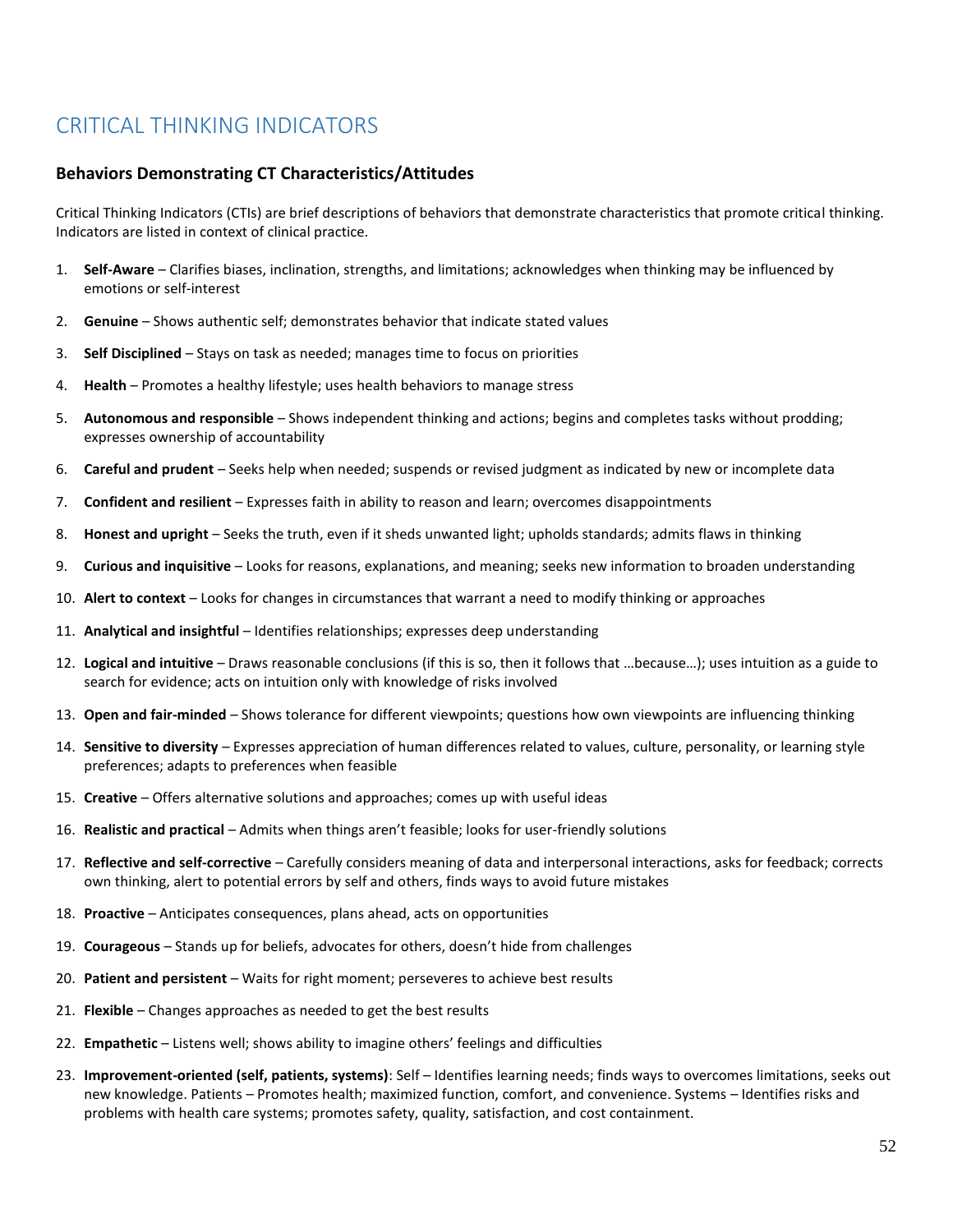# IMPORTANT HCC CONTACT NUMBERS

HCC Information Technology (IT) Department [Hp-it-staff@kctcs.edu](mailto:Hp-it-staff@kctcs.edu) or (270)707-3770

Blackboard Help Desk (855)640-3776

HCC Nursing Department (270)707-3840

HCC Registrar's Office (270) 707-3811

HCC Admissions & Records Office [Hopkinsville-admissions@kctcs.edu](mailto:Hopkinsville-admissions@kctcs.edu) or (270) 707-3809

HCC Financial Aid Office [Hp-HCCFinancialaid@kctcs.edu](mailto:Hp-HCCFinancialaid@kctcs.edu) or (866) 534-2224

HCC Business Office [Hp-business@kctcs.edu](mailto:Hp-business@kctcs.edu) or (270) 707-3720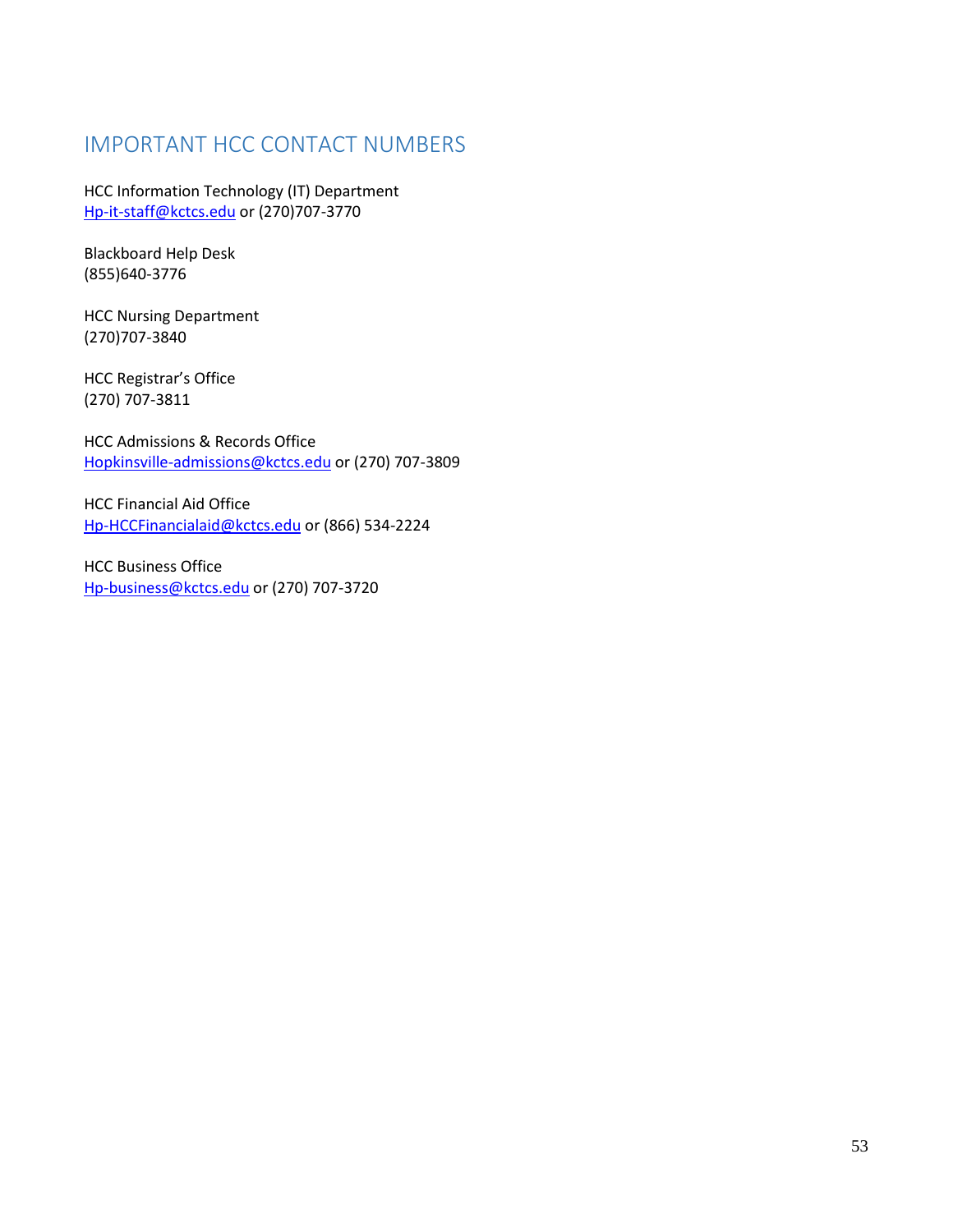# APPENDIX A: LAB USAGE PROCEDURE

**Nursing Labs:** Lab 1 (TC 221) Nurse Aide Lab (TC 208) Lab 2 (TC 223) Sim Lab I (ETB 203) Lab 3 (TC 225) Sim Lab II (ETB 208)

**Lab Instructional Specialist:** Mary Ann Baker, RN TC 224-C [mbaker0103@kctcs.edu](mailto:mbaker0103@kctcs.edu)

#### **Lab Info:**

- **Hours of operation:** 0800-1600, Monday through Friday
- **Lab space availability:** By Appointment Only
- No food or drinks allowed in the labs
- Email or see Ms. Baker to make lab reservations.
- Reservations will be for HCC nursing students only.
- Make an appointment with Ms. Baker if you need help with a skill.
- Maintain labs in the same condition as when you entered or better condition:

**\*\*Labs should ALWAYS be straight, clean, and presentable.**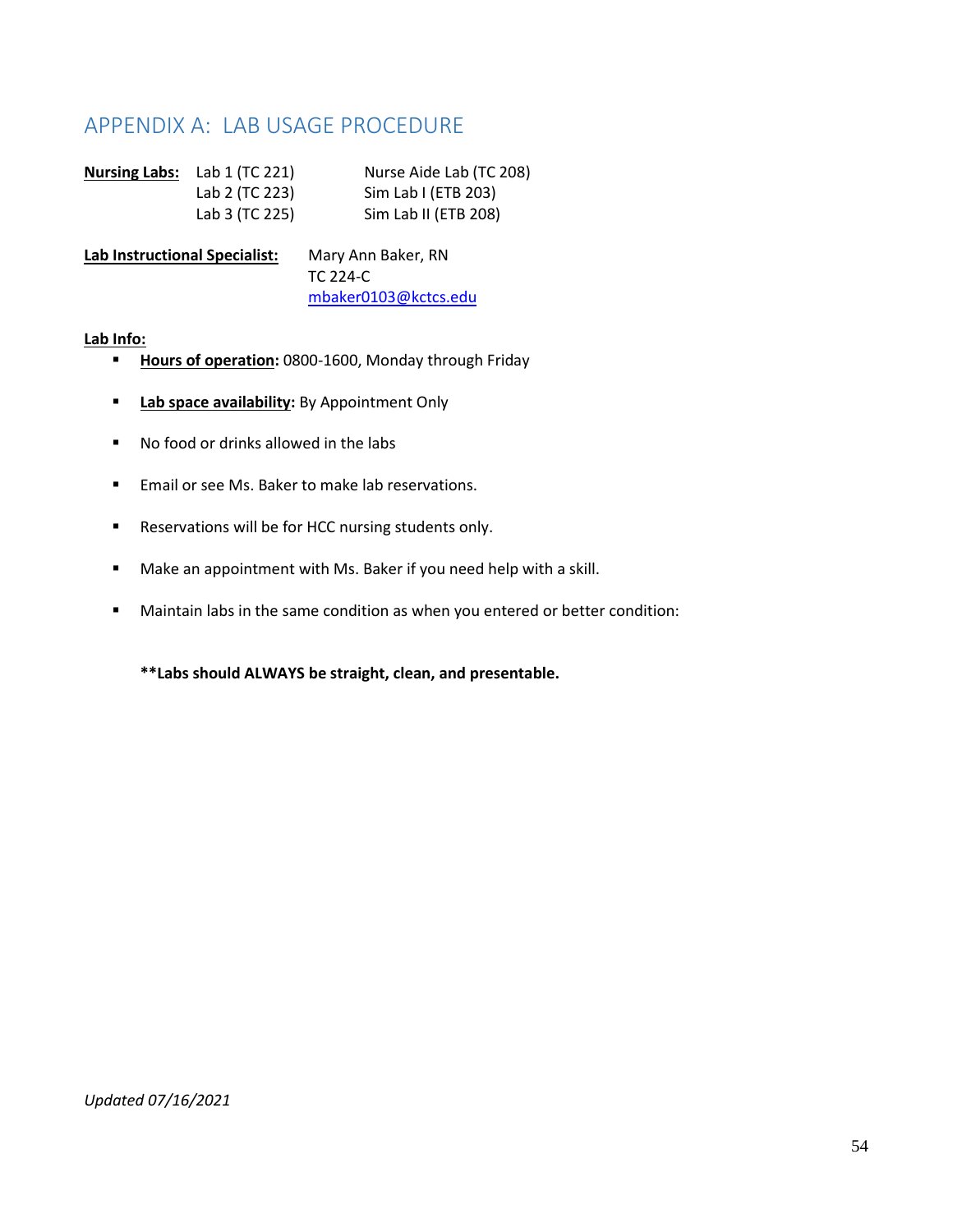# \*\*\*Lab Request Criteria\*\*\*

# **Please include the following information when requesting lab space:**

# **\*ALL email communications should be through your KCTCS student account\***

- **Your Name + (You may schedule with 1 other student)** o Carbon Copy (CC) the other student in the email
- **Program/Course –** PN, RN, current semester, or specific nursing course
- **Date & Time Requesting**
	- o Be specific with your requests (I don't know your schedule)
	- $\circ$  Provide 1 to 2 alternate dates/times (to be considered when your 1<sup>st</sup> choice is not available)
- **Skill to be practiced/recorded**
- **Supplies Needed** (You must bring your nursing kits with your supplies when you come to labs.)
- ❖ **Please note:** If you fail to meet the above criteria when requesting a lab your request will be moved to the bottom of the list.
- ❖ Labs will be scheduled in 1-hour blocks beginning at 8am through 4pm. This allows 50 minutes for skill practice/recording and 10 minutes for lab clean up.
- ❖ **Only** HCC nursing students are permitted in the labs.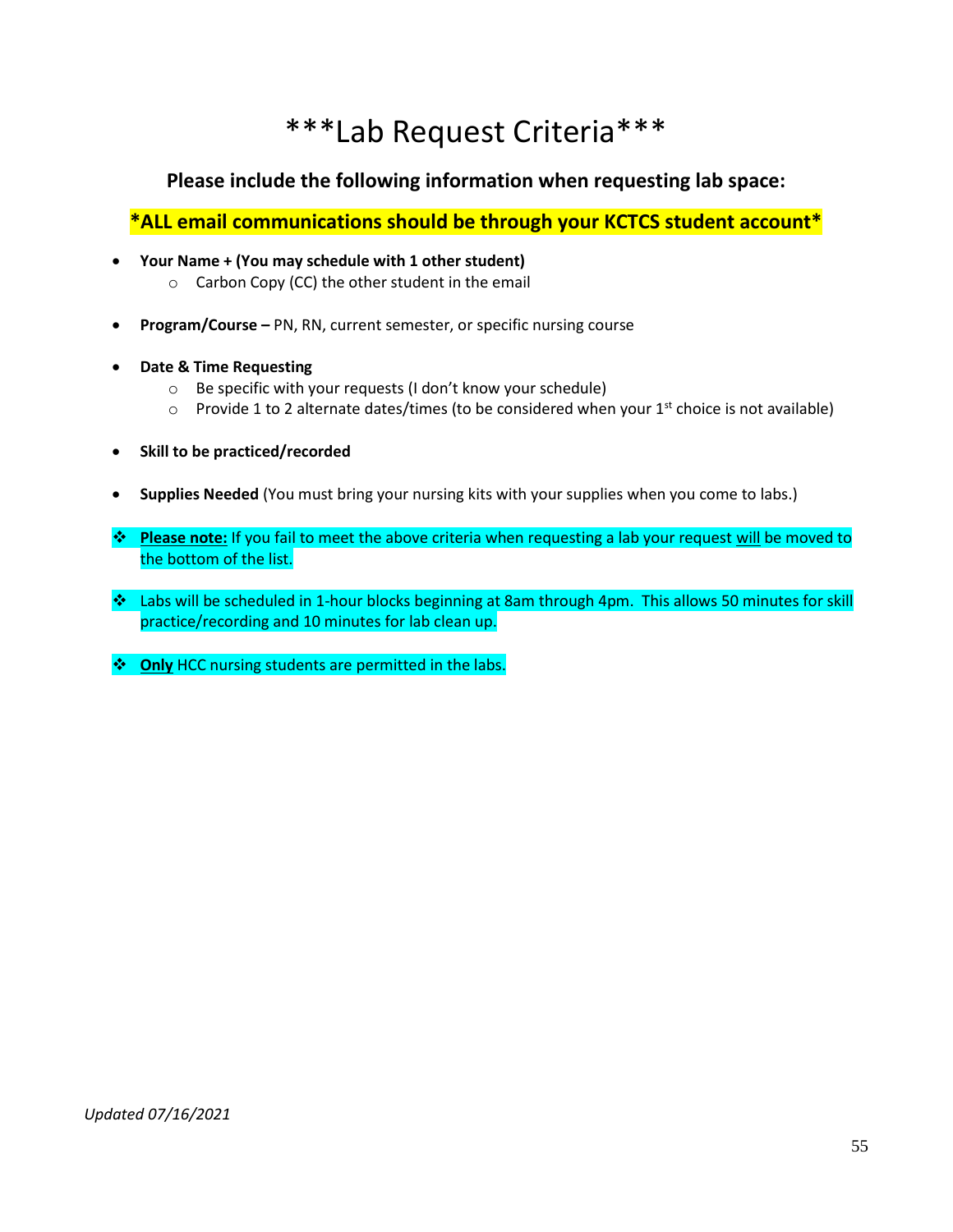# APPENDIX B: SIMULATION LAB POLICIES AND PROCEDURES

# Purpose

The purpose of the Simulation Lab is to provide nursing and allied health students at Hopkinsville Community College (HCC) an exceptional educational experience in a dynamic and diverse learning environment. We strive to provide high-quality, evidence-based learning opportunities while promoting clinical reasoning, critical thinking, and clinical judgement in a controlled environment.

# Goals

The goals of the Simulation Lab include:

- Adapt care to meet the needs of a variety of patients in a range of settings.
- Utilize available resources and standard practices to provide safe patient care.
- Communicate with patients, family members, and the healthcare team in a professional manner.
- Collaborate with an inter and intra-professional team.
- Demonstrate clinical competence through repeated and deliberate practice.
- Integrate theory and practice to prioritize and implement evidence-based care.
- Use reflection to self-analyze performance.

### Simulation Lab Staff

### **Simulation Lab Coordinator**

- Oversees all instructional and operational aspects of the Simulation Lab
- Manages day to day operations including scheduling, staffing, and supply management

# **Lab Specialist**

- Assists with operational aspects of the Simulation Lab and skills lab
- Assists with scheduling of labs and supply management

# Simulation Lab Overview

The Simulation Lab is a learning center where students gain real-world experience in a controlled clinical setting. The Simulation Lab is equipped with an array of high and low fidelity patient simulators, anatomical models, and realistic medical equipment to support student learning.

Simulation is integrated throughout the nursing program curriculum to complement classroom and clinical experiences and aid in preparing students for competent practice. Each simulation scenario is designed to provide specific learning opportunities based on student learning needs. During simulation experiences, nursing students take charge of patient care and work through scenarios to practice clinical judgement, critical thinking, communication, assessment, delegation, and teamwork.

Course instructors and the trained Simulation Lab Coordinator, utilizing the NLN Simulation Template, will develop simulation experiences for designated course as necessary. Simulations will be developed with consideration of the program philosophy which includes the NLN Core Values and Goals for Nursing Education, as well as the QSEN competencies and Maslow's Hierarchy of Needs. Simulation experiences are planned to help meet and evaluate the student learning outcomes for the specified course.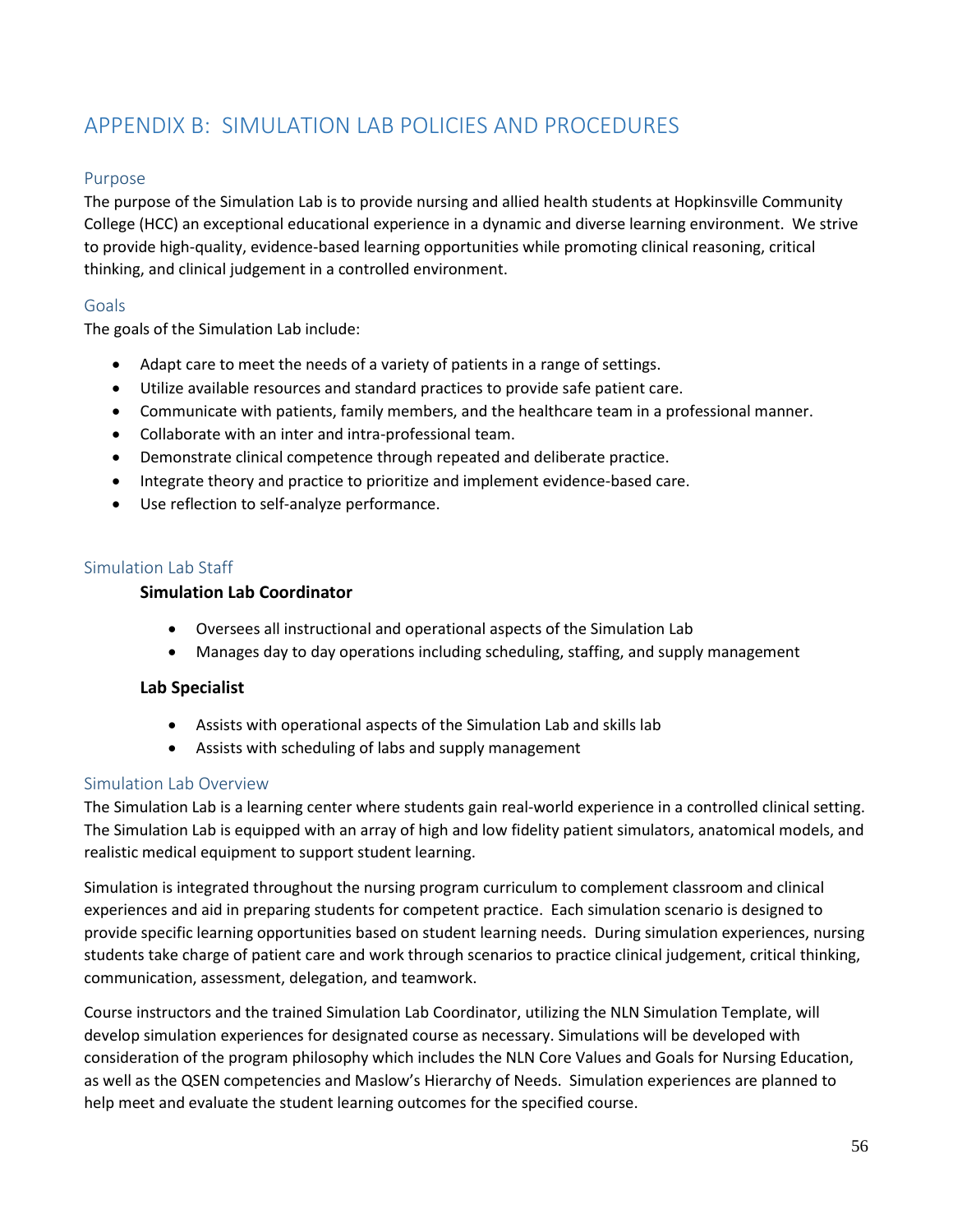A summary of how simulation experiences will be planned and carried out is as follows:

- Simulation experiences may take place in the classroom, online, in the laboratory setting, or in a designated simulation room.
- Students will be notified of the purpose and nature of the simulation experience.
- Students will sign acknowledgment of receiving the information included in the simulation policy.
- Students will sign a confidentiality statement regarding the content of each simulation experience and the performance of other students during simulations in which team nursing is simulated.
- Students are required to complete all assignments related to the simulation experience including presimulation readings, viewing of videos, etc.
- Students will be provided with a pre-briefing of the simulation, which will include the objectives of the simulation experience.
- Adequate and effective nursing/medical simulation equipment and supplies will be purchased and maintained for simulation experiences.
- If the simulation experience is to be used for evaluation of students' skill and/or knowledge, a simulation evaluation tool will be used. The tool may be modified to meet the evaluation needs of each simulation experience.
- Students and faculty are to behave and communicate professionally during simulation experiences as they would in a live clinical experience.
- Appropriate attire for the simulation will be announced prior to the simulation.
- Following the simulation, a debriefing session will be held. Debriefing is arguably the most important component of a simulation experience. It is a process of examining both the actions and meanings of action during a simulation experience. It is learner centered and uses reflection to promote learning. The debriefing session is not for lecturing. The role of the debriefer is to guide students through the reflective process of debriefing in a structured manner. The aim is to reflect on and make sense of the experience, improve understanding and clinical reasoning, and relate the learning to future experiences (Driefuerst, 2015).
- At Hopkinsville Community College, we use Debriefing for Meaning Learning (DML) as our debriefing method (Driefuerst, 2015). DML is an evidence-based debriefing method for use in both the simulation setting and in the clinical setting. DML is rooted in Socratic questioning and guided reflection. Socratic questioning is a method of asking questions so students may reveal answers to problems. The phrases of DML include engage, explore, explain, elaborate, evaluate, and extend (Driefuerst, 2015).
- Students will complete documentation requirements as assigned for the simulation.
- Students will be provided with the appropriate feedback of their performance following the simulation. Faculty may require a post-simulation meeting with individual students to discuss that student's performance as necessary.
- Students will complete an evaluation of each simulation experience in an effort to make program improvements. Questions regarding the simulation program will also be included in the student's evaluation of the course.
- If a simulation experience requires outside participation from actors, volunteers, other college students, etc., those participants will be asked to sign a confidentiality statement.
- Students are expected to follow the lab/clinical rules in the program handbook during all simulation experiences.
- When simulation experiences are used to replace live, in-person clinical hours for the course, time will be counted as follows: one hour of work in simulated experiences will be equal to up to 1 hour of inperson clinical.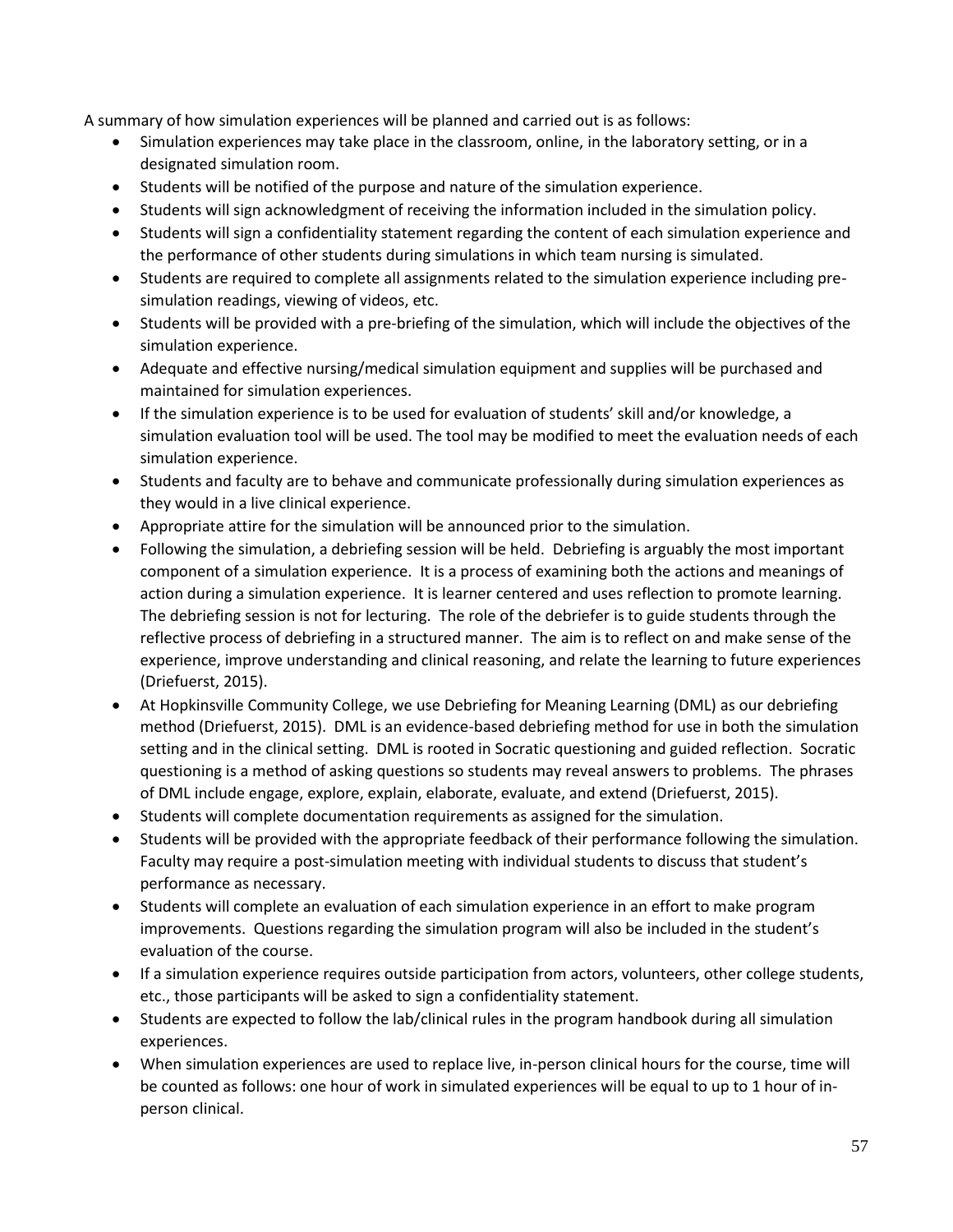# Conduct and Behavior

# **Dress Code**

Students using the Simulation lab are expected to comply with the dress code in the student handbook. The student handbook can be found on the Hopkinsville Community College Nursing website [\(https://hopkinsville.kctcs.edu/education-training/program-finder/Nursing/index.aspx\)](https://hopkinsville.kctcs.edu/education-training/program-finder/Nursing/index.aspx). Additionally, closedtoed shoes must be worn in the Simulation Lab and name badges must be worn above the waist at all times.

# **Confidentiality**

All simulated clinical scenarios involving students or video recording are considered confidential. The student agrees to maintain strict confidentiality of any performance conducted in the Simulation Lab. Each student will sign a RELEASE AND NON-DISCLOSURE FORM. Each simulation lab participant will uphold all requirements of the Health Insurance Portability and Accountability Act (HIPAA) regarding confidentiality. Report all confidentiality violations to an instructor. Because Hopkinsville Community College is an academic institution, all requirements of the Family Educational Rights and Privacy Act (FERPA) must be upheld by protecting the privacy of student education records.

# **Attendance**

The student will adhere to policies and procedures in the Student Handbook related to clinical attendance and punctuality. It is expected that you will come to the Simulation Lab having completed the assigned preparatory work with a professional attitude and a desire to actively participate in the learning experience.

### **Conduct**

Professional conduct and communication are expected at all times. You will be participating and observing others during simulation experiences. Please maintain a respectful and safe learning environment for your colleagues.

The Simulation Lab should always be treated as a clinical setting. Treat manikins with the respect of a live patient.

There is no gum, food, or drinks in the simulation lab.

# **Equipment Use**

The equipment in the Simulation Lab has been selected to increase student learning so care of equipment is expected.

- Always perform hand hygiene (wash with soap and water or using alcohol-based hand sanitizer) prior to entering the lab and/or working with manikins or task trainers.
- Do not use Betadine, iodine, or dyes on the manikins or task trainers, as they will stain the manikins.
- Do not use ink pens or markers near the manikins, as they will leave a permanent mark on the manikins.
- Perform hand hygiene prior to exiting the lab.
- Students should bring their lab kit with their supplies with them for lab. The purpose of the lab kits is for the students to have adequate supplies to practice and check-off with.
- Students that need equipment or supplies to be used in the lab, that is not included in their lab kit, should request the supplies from the Lab Specialist or Simulation Lab Coordinator, at least 48 hours in advance.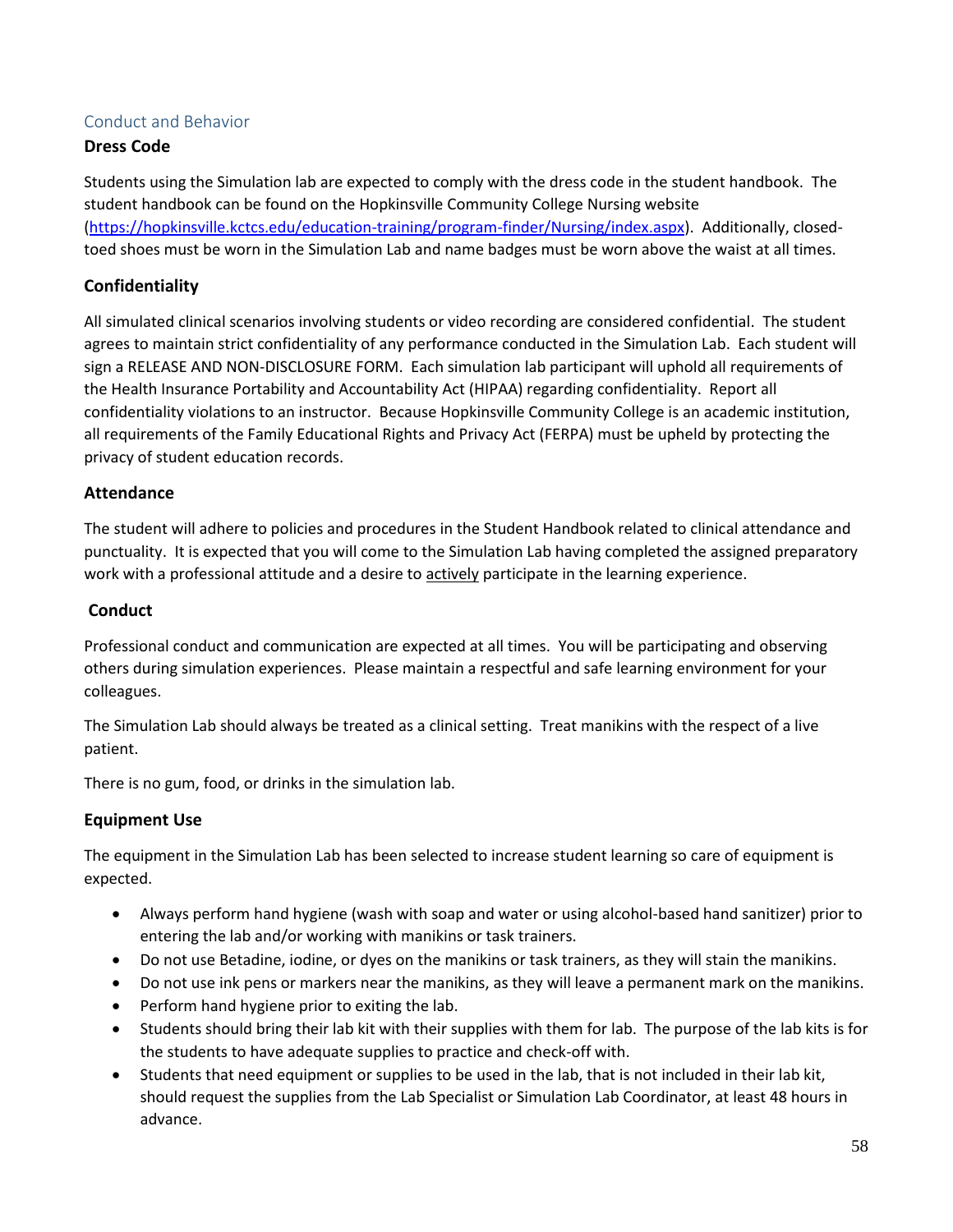Some simulation items may be available for presentation or teaching activities outside of the Simulation Lab.

- To facilitate check-out of any lab equipment, email the Simulation Lab Coordinator at least one week in advance of the date requested.
- All equipment must be signed-out on the Equipment Sign-Out Form.
- The user assumes full responsibility for the equipment and agrees to compensate the Simulation Lab should any item not be returned or is returned in a damaged or broken condition indicative of misuse.
- Return of all equipment must be checked-in and marked as "returned" on the Simulation Lab Equipment Sign-Out Form.

# **Clean-Up**

Please leave the Simulation Lab in good condition, as you would a patient room. This entails:

- Beds are clean, made and in a low-locked position. Under no circumstances should the manikins be left exposed (naked).
- Throw away all trash and wrappers.
- Use sharps containers for needles and broken glass. Do NOT throw trash into biohazard sharps boxes.
- Return all equipment to its appropriate location.
- Identify damaged or missing equipment immediately to Simulation Lab Coordinator or Lab Specialist.
- Clean the manikins of any residue such as adhesive.
- Wipe down the bedside tables with cleansing wipes.

# COVID-19

Due to the novel coronavirus pandemic, additional cleaning guidelines have been implemented to meet Healthy at Work requirements set forth by the Kentucky Department of Health (KDPH) and the Centers for Disease Control and Prevention (CDC). In addition to the aforementioned cleaning procedures, Nursing Faculty are responsible to ensure that the following procedures are performed:

- Perform frequent hand hygiene.
- Assign students to a bed/mannikin. The student should remain in the assigned area and not travel to neighboring beds.
- Assign linen/equipment to be used during the assigned lab time. If students will be returning to the lab, bag the linens for use the next day.
- Cleaning will be done with Casey Jones Sanitizer (CJS) and paper towels, both of which are provided by the college. Allow 60 seconds dry time for CJS (Q.T. 3 is NOT to be used in the labs, it damages our equipment)
- Allow time to clean all surfaces that have been touched/used: manikins, beds (mattress, rails, head and footboards, call lights, overbed tables, chairs, night stands, computer carts, keyboards, IV poles and pumps, cabinets, door handles, light switches, sinks, anything that has been touched or used). It is recommended to allow 15 – 30 minutes for cleaning time, depending on what type of equipment and how much equipment was used.
- USED LINENS ARE TO BE BAGGED AT THE END OF THE LAB. IT IS THE RESPONSIBILITY OF **THE INSTRUCTOR** TO WASH, DRY, FOLD, AND PUT AWAY THE LINEN.
- Linens will have to be kept clean to allow continued use in the labs.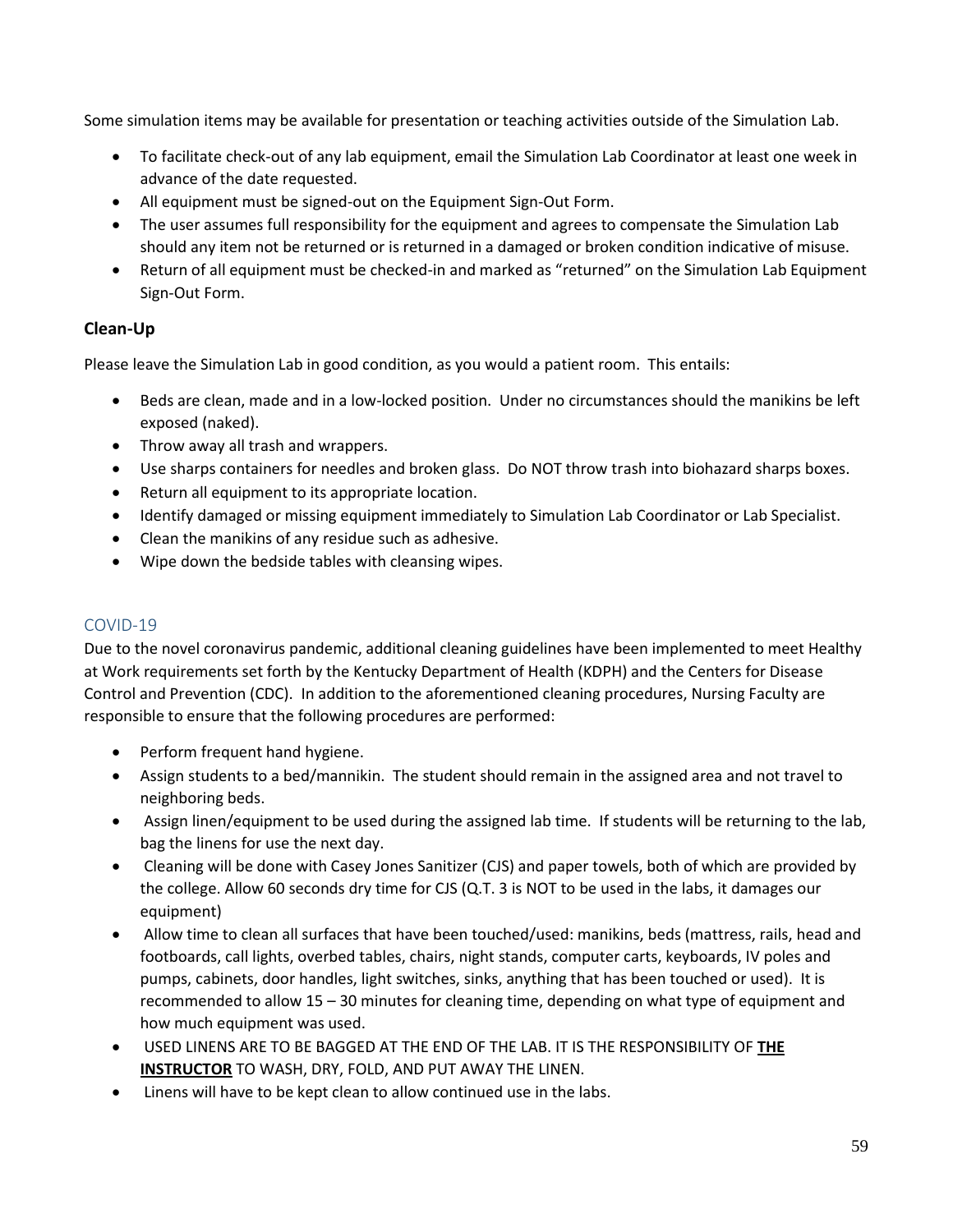- Keep the labs neat and organized. If you get supplies out or use supplies, you are responsible to clean them and put them away. If you are not sure where supplies are stored, ask the Lab Specialist or Simulation Lab Coordinator.
- Keep curtains tied back unless necessary to pull them. If pulled, spray with disinfectnt spray, allow to air dry, and then tie back.
- Keep items on headwall neat and organized (rolled up and taped = clean). Students should not be touching these items unless needed for their lab

# Safety Guidelines

# **Universal Precautions**

All students should follow Universal Precautions against infectious disease while participating in clinical activities in the lab.

# **Needle Stick Guidelines**

All sharps will be handled safely and disposed of properly. In the event of a "clean" needle stick, the guideline below will be followed:

- Immediately inform the instructor
- Wash affected area with soap and water
- Render first aid as needed
- Complete an incident report
- Seek medical treatment as deemed necessary

# **Security and Emergencies**

Requests to utilize the Simulation Center outside of normal business hours may require additional planning with Maintenance and Operations (M&O) and campus security.

# Simulation Days

# **Attendance**

- Students will be notified at the beginning of the semester of their scheduled simulation day. The simulation may not be the same day of the week as the clinical day.
- Students are to report to the Simulation Lab 15 minutes prior to the scheduled start time.
- If for any reason the student is not able to attend simulation, they should notify the Simulation Lab Coordinator as soon as possible, either via email or voicemail.
- The student will initiate and complete the clinical absence form for the missed date.
- Make-up for simulation day absence will be arranged by the course instructor and the Simulation Lab Coordinator.

# **Preparation**

- Preparation work (homework) should be completed and ready to turn in at the beginning of the simulation day.
- Homework must be handwritten.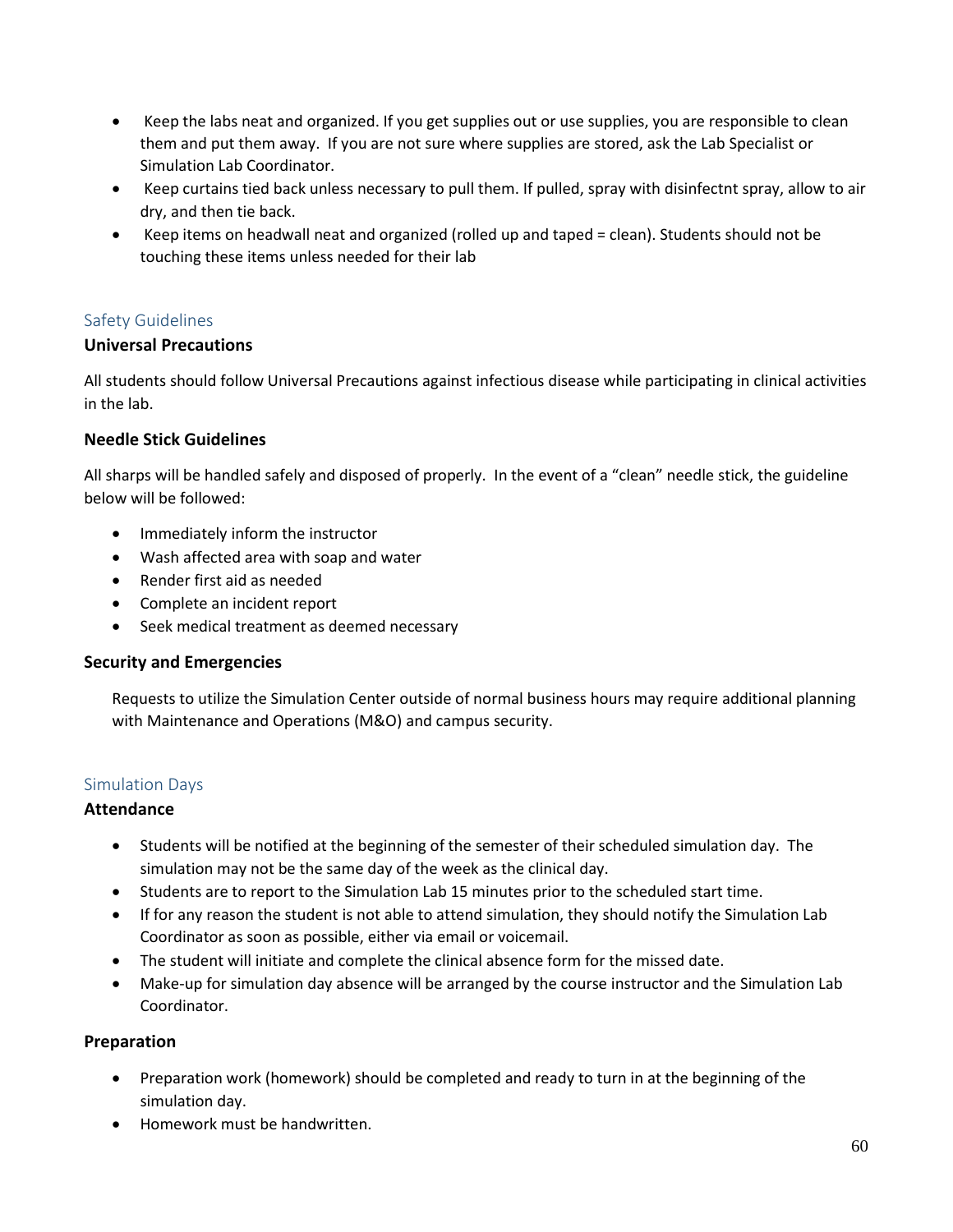• If the student does not have their homework completed and ready to turn in, they will not be allowed to stay for simulation. An alternate simulation date will be arranged with the course instructor and Simulation Lab Coordinator.

# **Student Evaluations**

Students feedback is used to identify areas of opportunity and potential improvement in our simulation program. Students will complete an anonymous survey after each simulation day. There will also be a section on simulation in each individual course evaluation.

# Faculty Information

# **Reservations**

Reservations should be made at least two weeks prior to date of simulation. You can email your request for use of the JSH Simulation Lab or campus lab spaces should be emailed to the Lab Specialist. Requests are granted at a first come, first served basis. Please be sure to list in as much detail as possible regarding your simulation.

- Include any and all attachments related to requested simulation
- Send a detailed supply list no later than two weeks prior to simulation
- Submitting request online does not guarantee approval, you may be asked to meet in person with the Simulation Center staff to discuss your request
- Must arrive at least 30 minutes prior to event start time to ensure correct set up
- You must remain in the Simulation Center for the entirety of your simulation
- Requests to use the JSH Simulation Lab or other outside facilities should be first discussed with the Simulation Lab Coordinator

# References

Dreifuerst, K. T. (2015). Getting started with Debriefing for Meaningful Learning. *Clinical Simulation in Nursing, 11*(5), 256-275. doi:10.1016/j.ecns.2015.01.005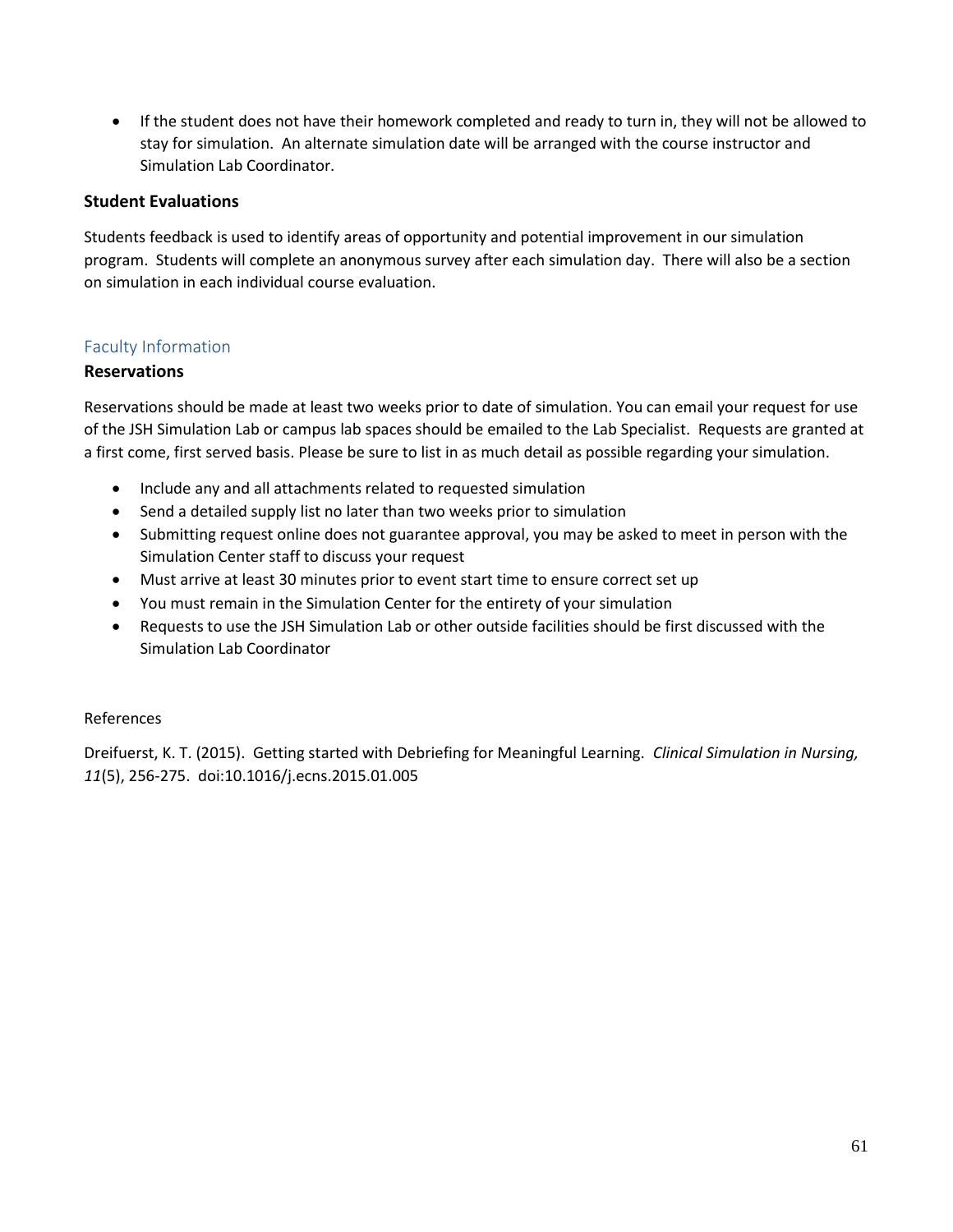# APPENDIX C: CHANGE OF STATUS POLICY

After surgery, hospitalization, medical/psychiatric treatment, or a change in health status (ex: pregnancy, extended absence for illness greater than 3 days, i.e. flu) the **Change of Status Form** found on the following page and/or on Blackboard must be completed by a physician or APRN, and submitted to the Nursing Division Chair (Director), prior to returning to clinical/simulation lab.

\*Faculty must be notified of anticipated absences and can clarify or answer additional questions if warranted at time of notification.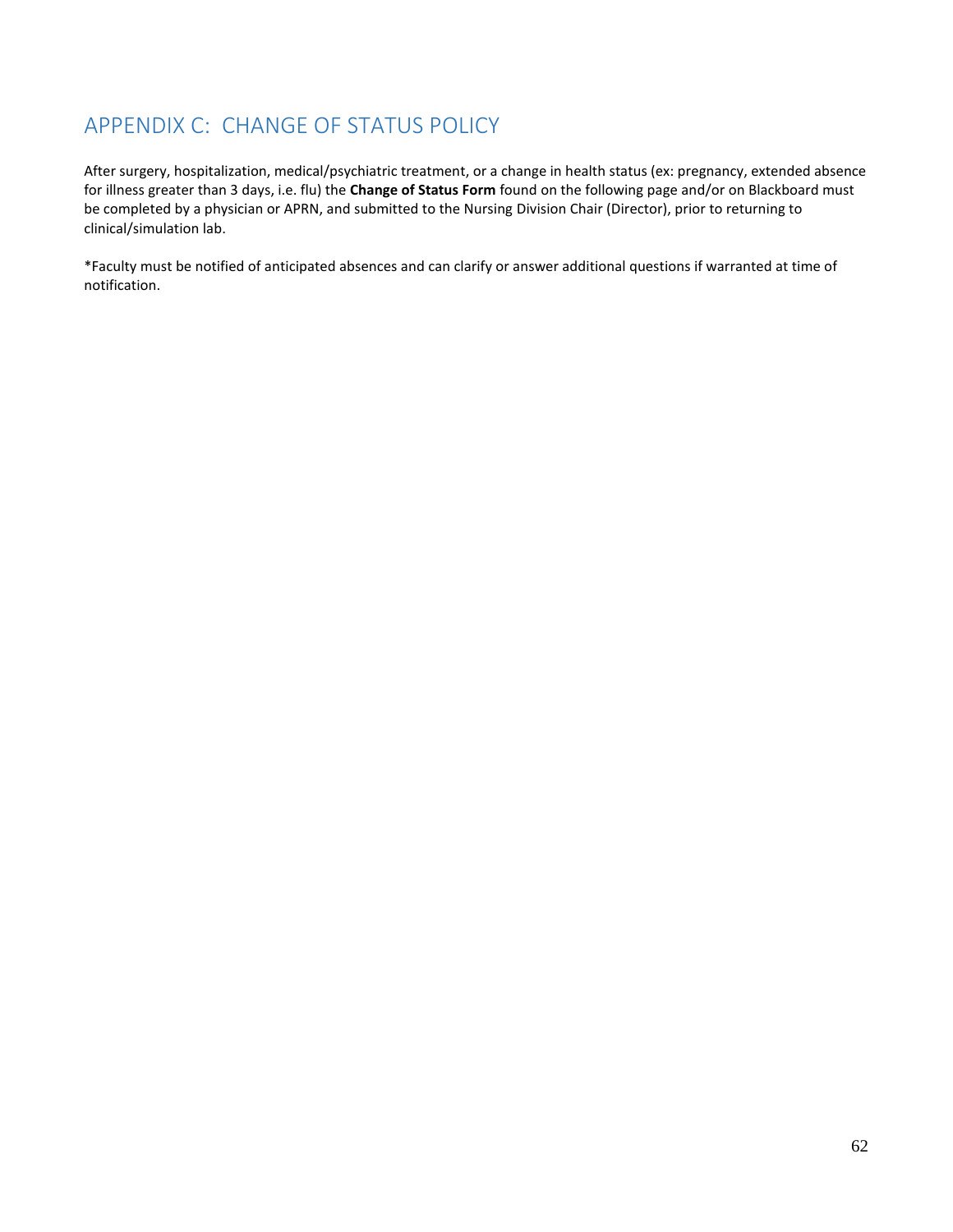This page is left blank intentionally.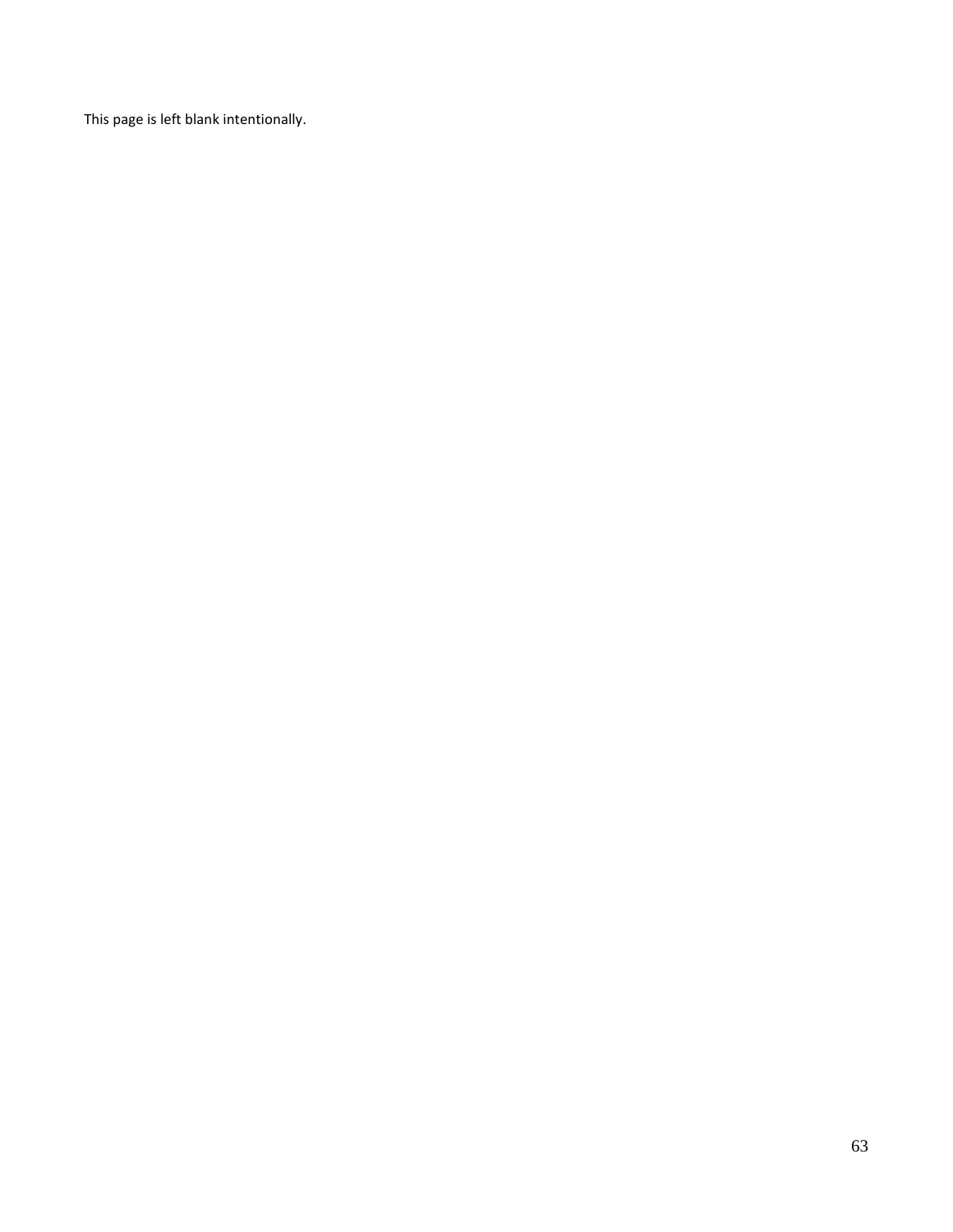# **Hopkinsville Community College (HCC) Nursing Program**

# **Change of Status Form**

was/is under care on/from-to

*Name Date(s)*

for an acute illness or a change from their previous state of health.

Please review the *Technical Standards* found below. By signing this form, you are indicating the student is able to meet all the technical requirements of a Nursing Student at HCC with no restrictions.

*Technical Standards:* Nursing at the technical level involves the provision of direct care for individuals and is characterized by the application of verified knowledge in the skillful performance of nursing functions. All students should possess:

- visual acuity, such as is needed in the accurate preparation and administration of medication, and for the observation necessary for patient assessment and nursing care.
- auditory perception to receive verbal communication from patient and members of the health team as well as to assess health needs of people through the use of monitoring devices such as cardiac monitors, stethoscopes, IV infusion pumps, dopplers, fire alarms, etc.;
- gross and fine motor coordination to respond promptly and to implement the skills, including the manipulation of equipment, required in meeting health needs;
- communication skills (speech, reading, writing) to interact with individuals and to communicate their needs promptly and effectively as may be necessary in the individual's interest;
- intellectual and emotional functions to plan and implement care for individuals;
- ability to lift and/or move up to 50 pounds and;
- ability to be up on feet for  $8 12$  hour clinical.

| <b>Additional Comments:</b>              |
|------------------------------------------|
|                                          |
|                                          |
|                                          |
|                                          |
|                                          |
|                                          |
|                                          |
|                                          |
|                                          |
|                                          |
|                                          |
| Health Care Provider's Name (Print):____ |
|                                          |
| Health Care Provider's Signature:        |

Date:

Phone Number:

|                                   | For Nursing Department Faculty/Staff Use Only:                                                                                              |  |
|-----------------------------------|---------------------------------------------------------------------------------------------------------------------------------------------|--|
| 0                                 | Approved for return with no restrictions on<br>$\Box$ Approved for return with restrictions on<br>Specify: _____________________<br>$\circ$ |  |
| 0.                                | Denied for return to clinical/lab                                                                                                           |  |
| Nursing Director Printed Name     |                                                                                                                                             |  |
| <b>Nursing Director Signature</b> |                                                                                                                                             |  |
|                                   | Date Signed                                                                                                                                 |  |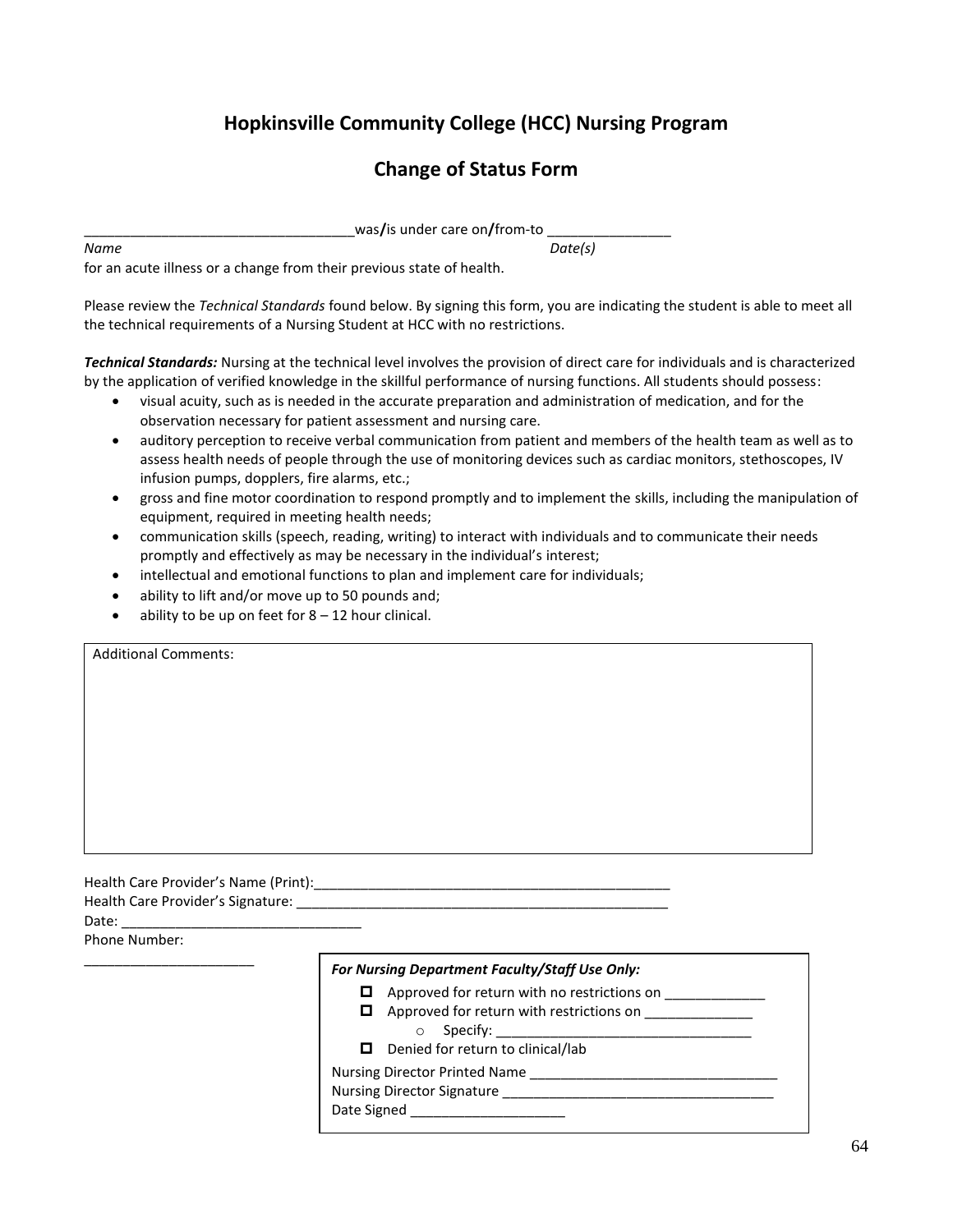This page is left blank intentionally.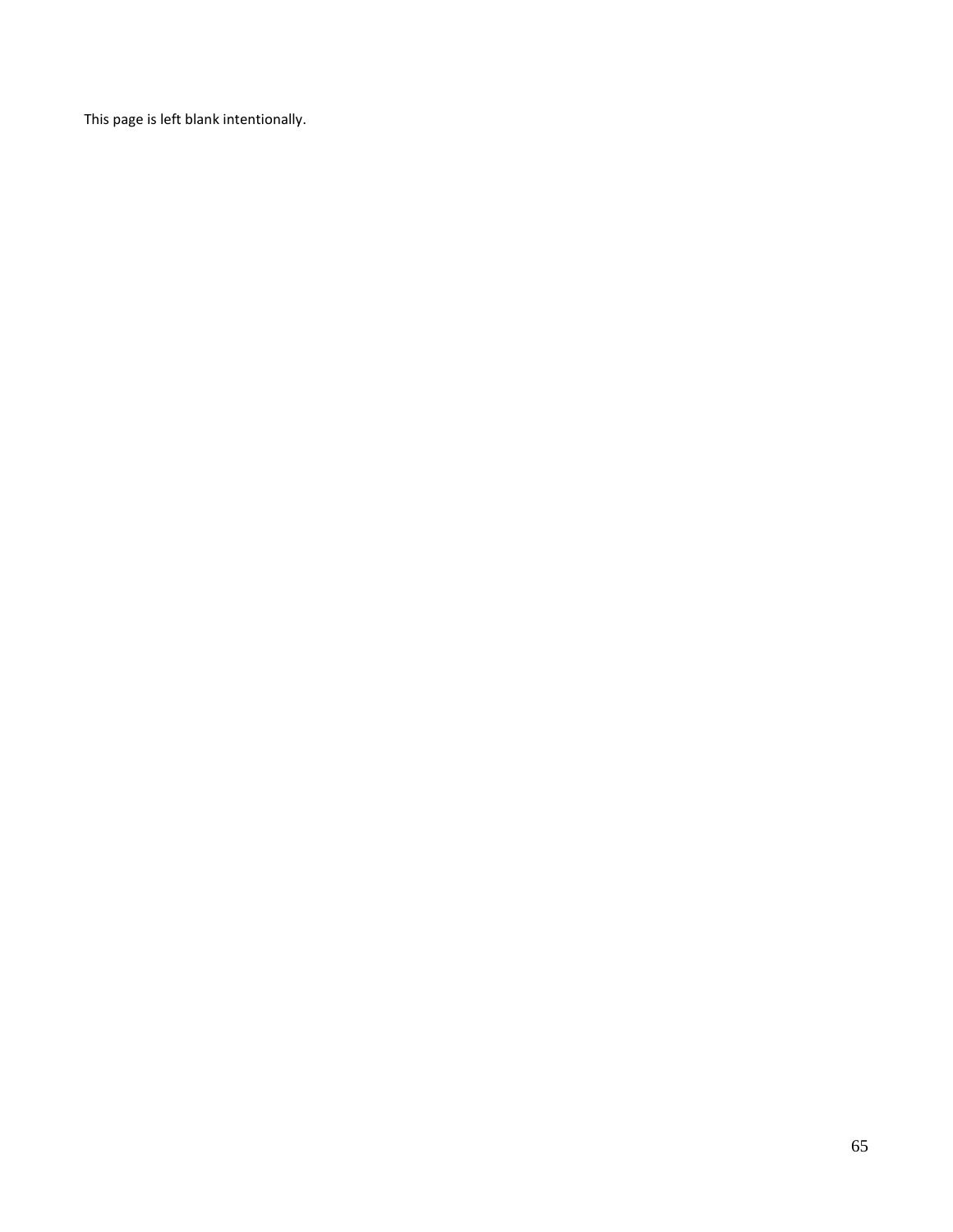# APPENDIX D: COVID-19 STUDENT INFORMATION

- Attendance:
	- $\circ$  Students are required to conduct a self-screening prior to participation in face to face activities/on ground.
		- Self-screening questions are determined by of the following: KCTCS, HCC, CDC, local health department, clinical faculties and HCC Nursing Division.
			- Stay away from Campus and Clinical when you are experiencing any of the following:
				- Fever of 100.0 F or higher
				- Chills or Sweating regardless of actual temperature rating
				- New Cough
				- Difficulty Breathing
				- Sore Throat
				- Muscle aches, body aches
				- Stomach upset or vomiting and diarrhea
				- Loss of taste or smell
				- Awaiting test results surrounding these or other symptoms
				- Told to stay in self-isolation

 $\circ$  Policies will be relaxed for student testing positive or on mandatory quarantine and may be individualized.

- o Testing positive for COVID-19
	- Requires mandatory quarantine time recommended by the local health department
	- Requires notifying the faculty and/or Healthy At Work Officer and follow instructions given by the Healthy at Work Officer.
	- A Self-Certification Form for safely returning to class/campus must be signed and submitted prior to returning to face to face/on ground course activities.
	- Students must complete a contact information sheet to ensure we have current information readily available, when/if needed.
- Lecture/Didactic :
	- $\circ$  Live online, synchronous instruction are highly recommended with current preferred methods. (Blackboard Collaborate or Teams)
- Clinical Experiences:
	- $\circ$  All Clinical facility guidelines must be followed at all times and may be specific to the state of emergency.
	- $\circ$  Isolation patient care may be permitted according to facility policy and faculty and student agreement as long as proper PPE is provided.
	- $\circ$  Clinical hour requirements to a concentrated clinical intensive model at the end of the course (if allowed at that time)
	- $\circ$  Online simulation experiences (ex- Virtual Clinical Excursions, Kaplan, Swift River, etc.) for up to 50% of required clinical hours or within current KBN and accreditation guidelines.
	- $\circ$  Clinical hours may continue as long as the clinical facility will allow them onsite.
		- Practicum hours must adhere to KBN and ACEN regulations. Student must complete 120 hours of Practicum in a 7 consecutive week time period and within 7 months of graduation.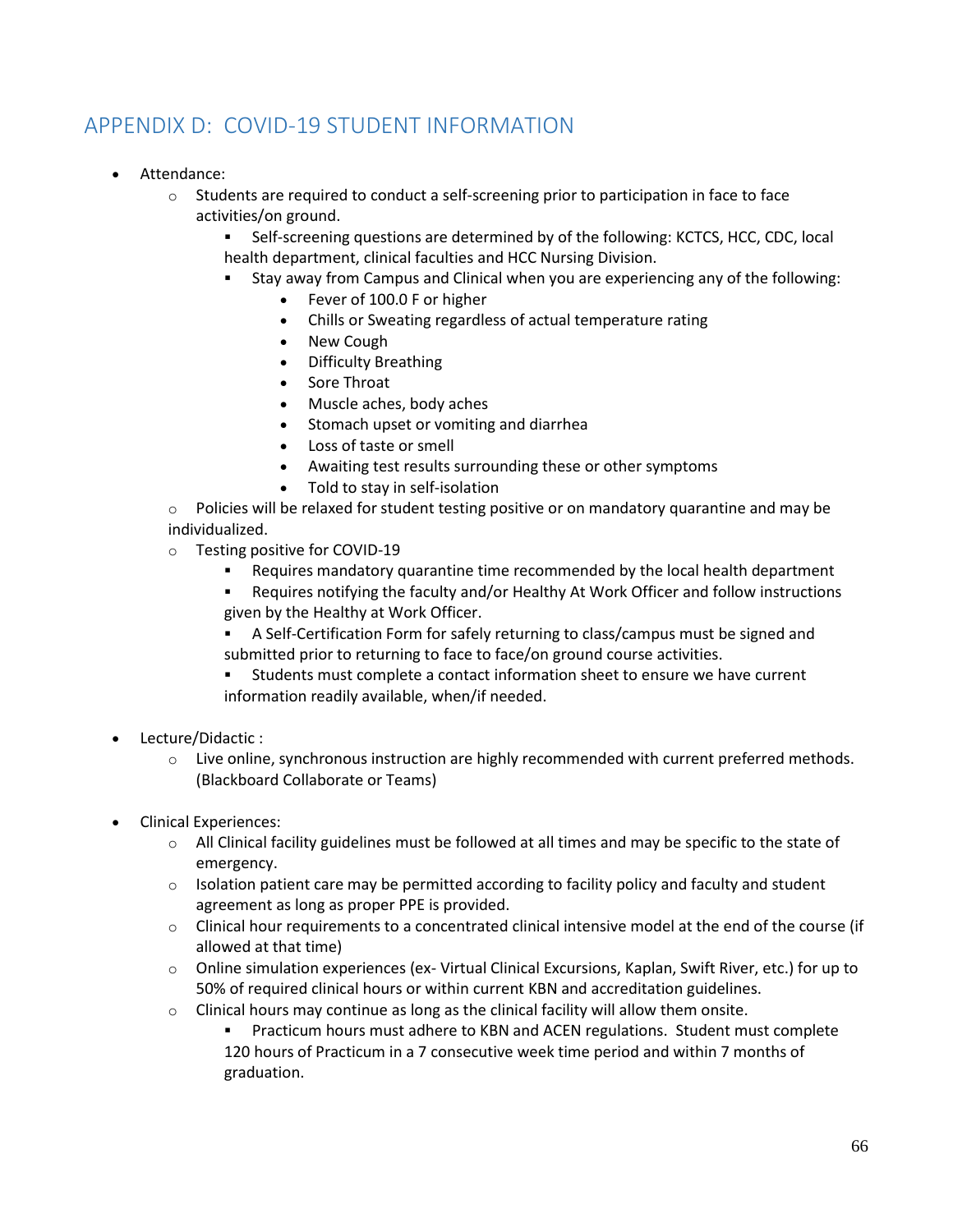If a clinical facility initially allows a student to start Practicum hours then closes the facility to students, the student should understand they may have to restart the entire 120 hours if they cannot complete them within the 7 consecutive weeks.

- $\circ$  Student Paperwork All clinical documentation should be submitted in an online format. Students should be instructed that online submission is preferable versus bringing paperwork to campus during a mandatory closure.
- $\circ$  Prepare for awarding of "I" or "E" grade for incomplete course work related to the mandatory contingency plan and ensure timely completion of coursework immediately when the mandatory closure is lifted to allow students to remain on track to progress in their nursing course of study.
- $\circ$  Establish criteria for each skill check off regarding time limits or specific criteria for each skill expected to be submitted in the students' recorded check off.
- Labs:
	- o Utilize any *recorded* skill demonstrations that faculty have created for skill demos and as an added student resource.
	- $\circ$  Identify any supplemental skills demonstrations through available online resources/commons.
	- $\circ$  Once skills are demonstrated online (counting as the actual demonstration), integrate skill checkoffs into Blackboard assignments in which the student would be required to record and upload their skill performance/check off.
	- $\circ$  The recorded student check off would be critiqued well, providing the student with the necessary feedback to enhance their success in the second check off. Students may opt to record a second skill check off or wait and complete the second check off immediately before the clinical intensive at the end of the course.

• Students should be notified, as soon as possible, of their responsibility to have a device they can test on off campus with reliable internet access, and a plan to test in a quiet environment at the assigned exam time. Accessories such as microphone and cameras may be required.

- o Recommended specifications from HCC IT:
	- Operating system: Windows 10
	- Processor: Minimum Intel Core i3 / Recommended Intel Core i5 or higher
	- Memory: Minimum 4 GB / Recommended 8 GB or more
	- Hard Drive 128 GB Solid State Hard Drive / Recommended 256 GB Solid State Hard Drive or larger
	- Webcam, Microphone, and Speakers
	- Broadband Internet of 3 Mbps download and 1.5 Mbps upload
	- Chromebooks are not supported by many platforms and not recommended
	- **EXECT:** Firefox or Google Chrome is preferred web browser for Blackboard.
- Exams:
	- $\circ$  Exams will be scheduled for on-campus testing unless state and local guidelines restrict access.
	- $\circ$  If a student must test remotely due to Covid-related symptoms or the quarantining of the student or someone in his/her household, the student must submit documentation from the health department of quarantine orders or from a provider where they have been evaluated. Documentation must be provided within a reasonable amount of time (i.e., 2-3 days).
	- $\circ$  If remote exams are needed, they will be scheduled synchronously with on-campus testing.
	- o Remotely administered exams will be conducted via Blackboard and utilizing an individual monitoring ExamSoft system.
	- $\circ$  Remote exams will be set up to only show the grade when the exam is complete.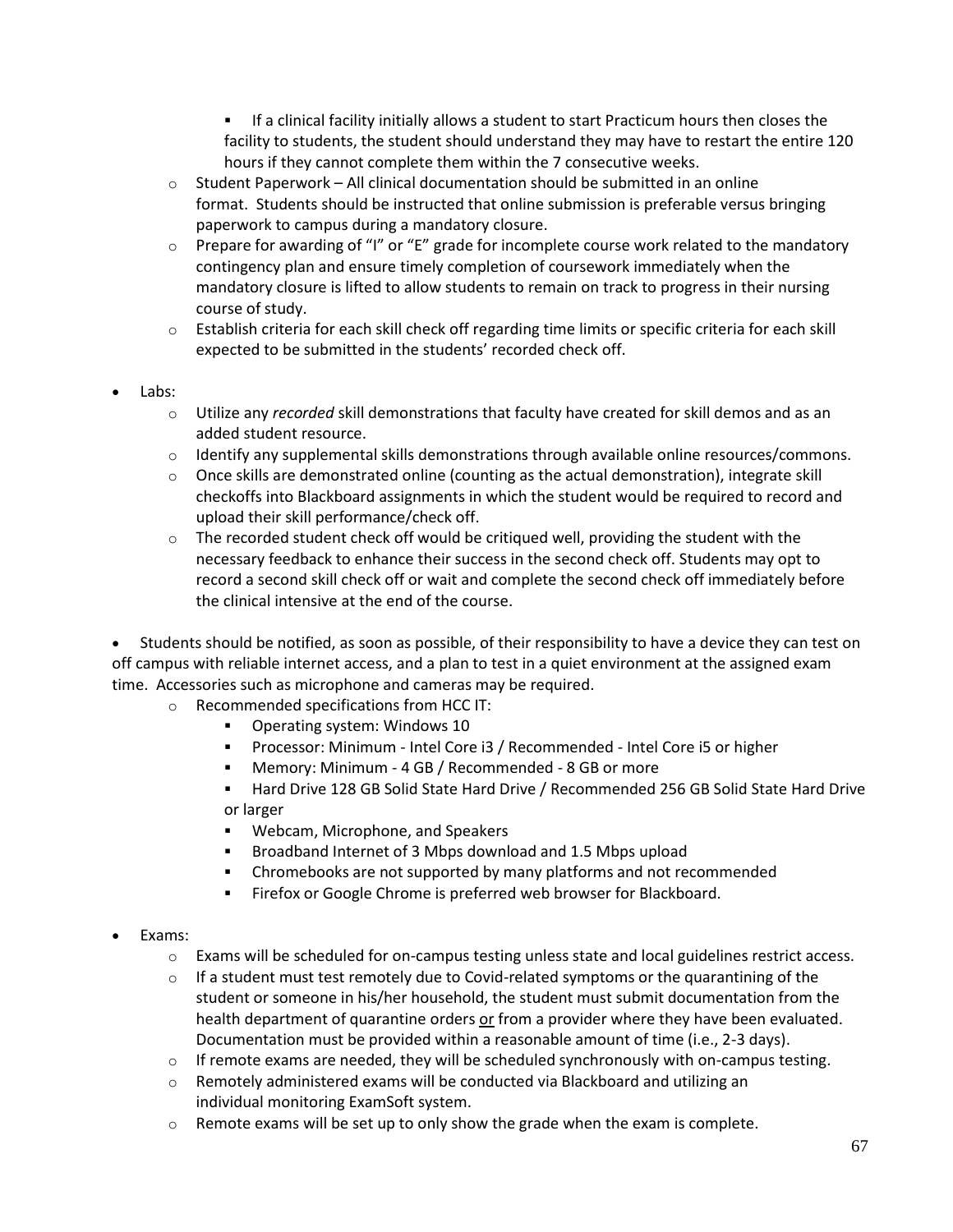- o No rationale or correct/incorrect answers should be visible to the student. Student should not see the question again.
- o Ensure protection of exam validity and integrity by preventing backtracking on each exam AND randomizing questions/answers on each exam

• **KCTCS students are expected to adhere to the highest standards of academic honesty and integrity as well as support a campus environment that is conducive to learning and scholarship.**

• **Students are to sign an attestation form specific to current situation, approved by KCTCS legal department agreeing to participate in clinical activities. Disagreeing will require withdrawal from the course.**

*IF A STUDENT DOES NOT MEET ANY PART OF THIS CONTENGENCY POLICY, THE INSTRUCTOR WILL ADDRESS THE ISSUE WITH THE STUDENT ONCE WITH THE OPTION OF GIVING AN EVALUATION OF A "U" ON THE ASSESSMENT TOOL. FOR ANY FUTURE OCCURRENCES, THE STUDENT SHOULD EXPECT TO RECEIVE A "U" REGARDLESS.*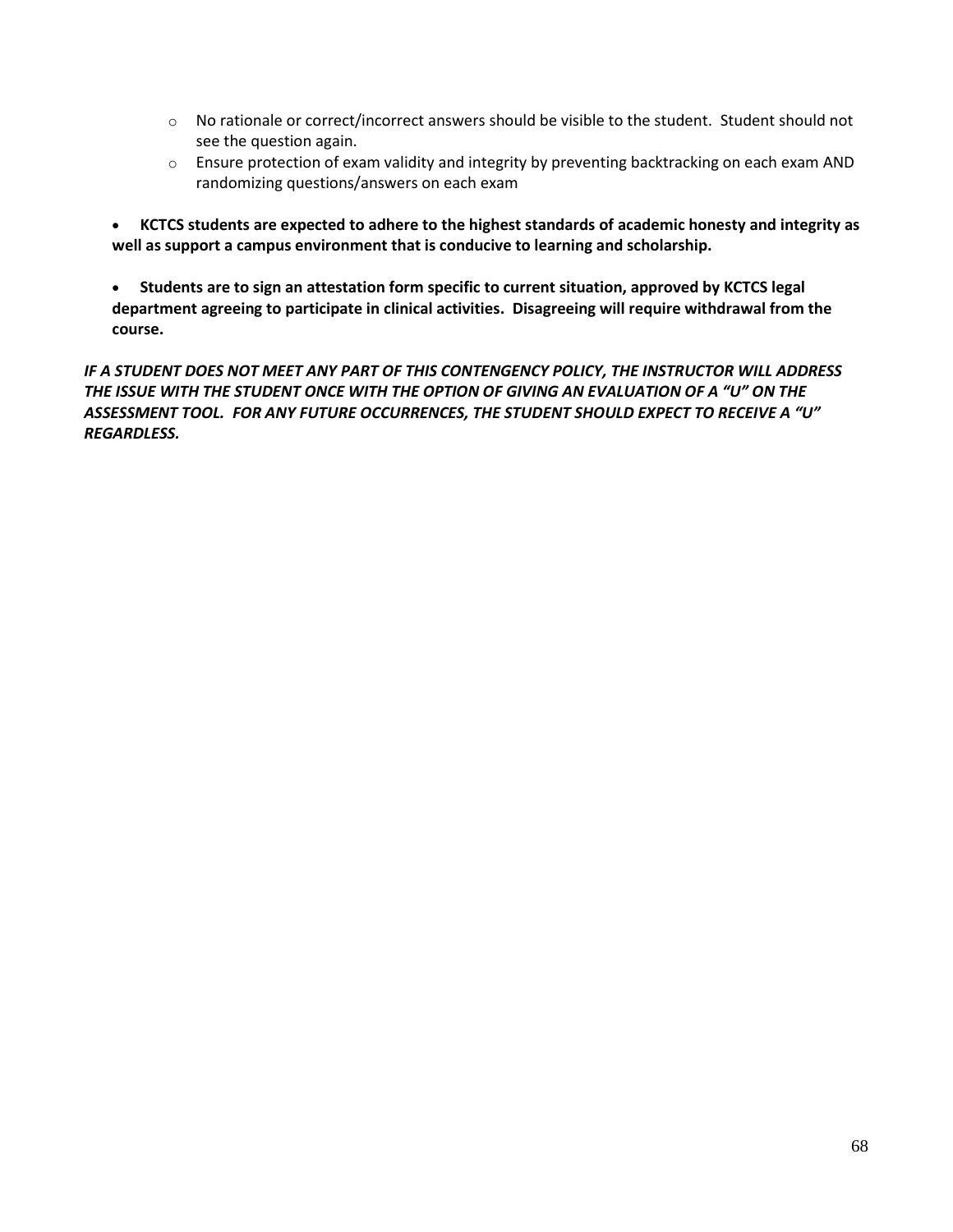This page is left blank intentionally.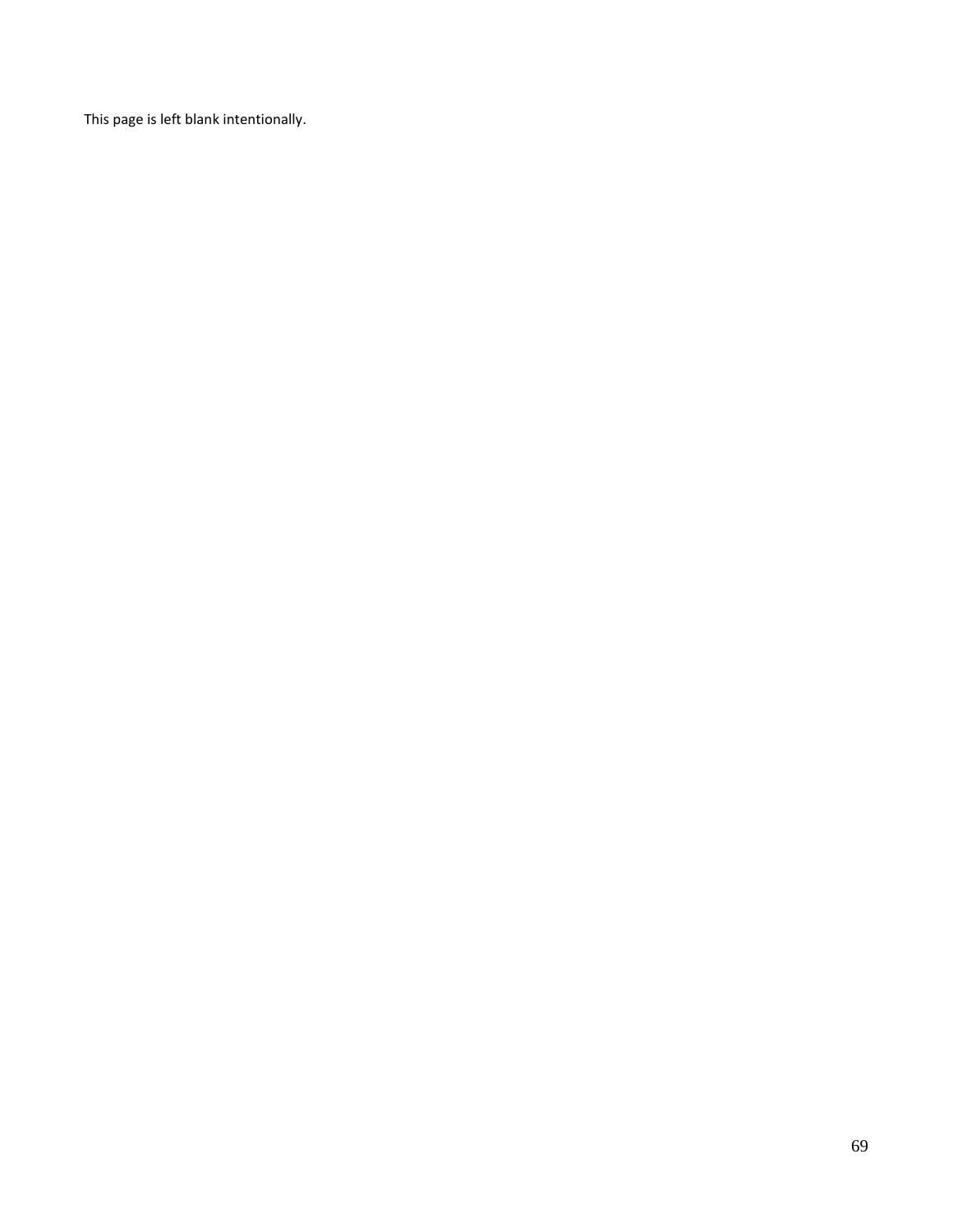# **Kentucky Community and Technical College System (KCTCS) Uniform Assumption of Risk and Informed Consent for Educational Opportunities**

External Experiences, Fieldwork, and Labs (clinical rotations, practicum, supervised practice, internships, externships, field experiences, on or off-site laboratory classes/experiences, or observations) are a required component of selected academic programs at the Kentucky Community and Technical College System (KCTCS), specifically **Hopkinsville Community College**. Such experiences allow students to practice skills and techniques learned in didactic, theory, and other laboratory courses. Additionally, some courses require placement in External Experiences to also permit students to develop critical thinking skills required of practitioners in the field of **Nursing**. External Experiences occur in hospitals, clinics, schools, community organizations and other appropriate settings where students can interact with patients, clients, families, and other community members. Labs may occur on or off campus and may involve increased risk due to inability to socially distance all students as well as an inability to wear face coverings at all times due to the use of chemicals or other agents that may require removal of face coverings or use of face shields in place of masks.

Sites selected for students' External Experiences (fieldwork, labs, clinical rotations, practicum, supervised practice, internships, externships, field experiences, or observations) are required to take reasonable and appropriate measures to protect students' health and safety in the clinical or field setting. Academic Programs, divisions, and courses may also implement and require course specific procedures as well as safety measures relating to student well-being and prevention of exposure to disease and other risks. These protocols will be in the course syllabus. Each External Experience site will have their own infection and safety protocols, policies, or processes. Students are expected to follow both the college requirements and External Experience site requirements to decrease their risk of illness and/or injury while at the External Experience placement site.

Students participating in an External Experience in any KCTCS academic program must follow all college and site requirements, including wearing personal protective equipment (PPE) or other safety or program specific equipment. Sometimes other risks are inherent to External Experiences. When a student becomes aware of those risks or is subject to those risks, the student has an ongoing obligation to inform both the site management as well as the faculty in charge of the External Experience. These risks may include but are not limited to:

- Exposure to infectious diseases through blood or other bodily fluids via skin, mucus membranes or parenteral contact
- Exposure to infectious diseases through droplet or air-borne transmission
- Hazardous chemical exposure
- Environmental hazards, including slippery floors and electrical hazards
- Physical injuries including back injuries
- Psychosocial hazards
- Offensive, inappropriate, or dangerous conduct by patients or clients, including violence, harassment, and sexual harassment

Students in off-site placements should be aware that these and other risks have the potential to cause permanent complications, including trauma or bodily injury.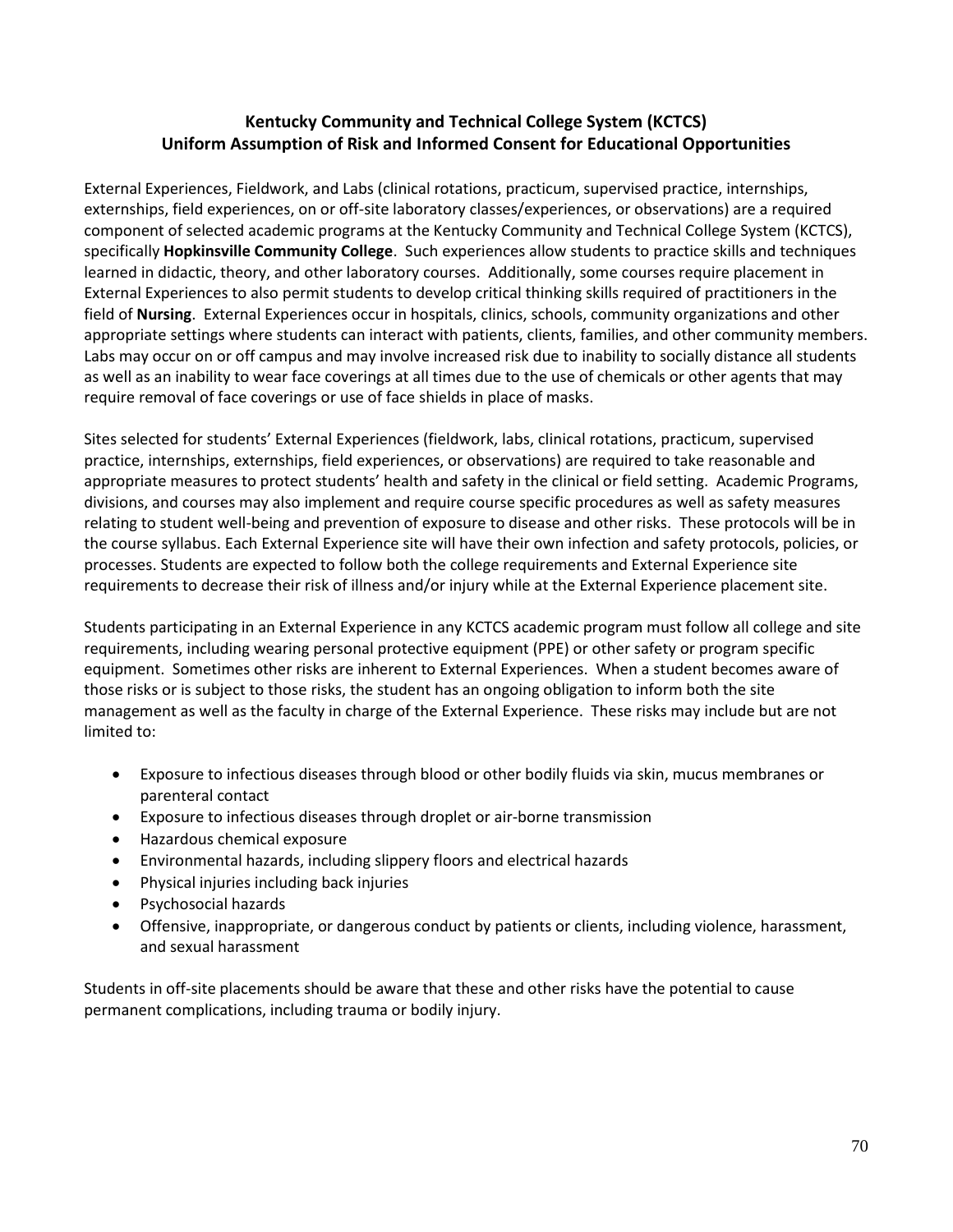### **SPECIAL NOTICE REGARDING THE NOVEL CORONAVIRUS: COVID-19**

COVID-19, the disease caused by the coronavirus, is a highly contagious disease that is primarily spread by airborne droplets and thus is difficult to contain without proper protective measures. COVID-19 can result in an asymptomatic illness, severe symptoms, or death. Anyone is at risk of COVID-19 and the vaccine is not yet widely available. Even if you have received the vaccine, there is no guarantee of full immunity to COVID-19.

No one is immune from contracting COVID-19. No one can predict the type of complications those contracting the illness may experience. However, the Center for Disease Control (CDC) has determined that individuals with certain underlying health conditions are at higher risk of severe complications from COVID-19. These underlying medical conditions include chronic lung disease, asthma, conditions that cause immunosuppression, obesity, diabetes, chronic kidney disease and liver disease. The CDC also updates this list as more "at-risk" conditions become known. Other illnesses or conditions may cause severe complications without those conditions currently being known or on this list.

Participating in External Experiences, even when taking prescribed safety measures or wearing recommended PPE, does not fully eliminate the risk of contracting COVID-19. Students will not be knowingly assigned to patients or clients with known COVID-19 or knowingly placed into other non-health care sites that are infected with COVID-19. However, the college cannot know when or where COVID-19 might become an issue due to the possibility of asymptomatic spread. This means that all students in any External Experience placement voluntarily assumes the risk of encountering or contracting COVID-19 during such placement. KCTCS, the college, and the college personnel are not responsible for that risk and advise students unwilling to accept the risk of known and unknown hazards in their External Experience placement to discuss the possibility of other degree programs without inherent risks that they may be unwilling to accept.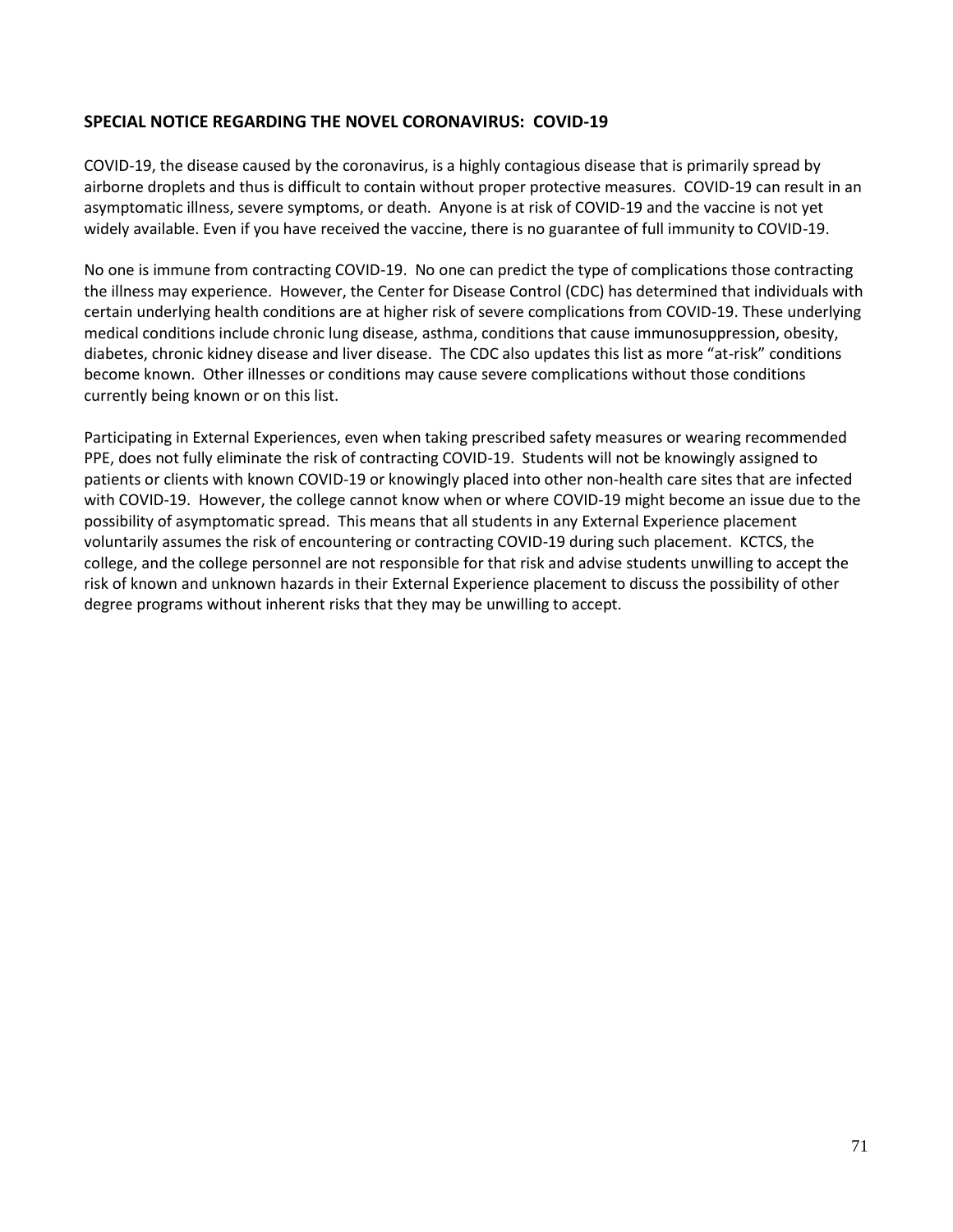# SIGNATURE REQUIRED: ACKNOWLEDGEMENT OF RISK

As a student in **\_\_\_\_\_\_\_\_\_\_\_\_\_\_\_\_\_\_\_\_\_\_\_\_ PROGRAM,** I, **\_\_\_\_\_\_\_\_\_\_\_\_\_\_\_\_\_\_\_\_\_\_\_\_** certify that I have carefully read and understand this document. I acknowledge and understand that, as explained in this document, my degree program requires participation in External Experiences, Fieldwork, and Labs in addition to coursework located at the college. I further certify that I understand participation carries risks that cannot be eliminated and that I fully understand and accept these risks.

I understand that it is my responsibility to follow all instructor and supervisor instructions and take all available precautions so that the risk of exposure is minimized. I will follow all program specific information as well as clinical site recommendations relating to prevention of diseases.

Knowing these risks, I certify that I desire to pursue my chosen degree program, including the participation in External Experiences, Fieldwork, and Labs. I expressly agree and promise to accept and assume all risks associated with doing so. I am voluntarily agreeing to be bound by this document's terms. I further certify the following:

# **(STUDENT MUST INITIAL EACH)**

- I am at least 18 years of age.
- \_\_\_\_\_ I understand that I may be at increased risk of exposure to infectious disease, including COVID-19, during classes, laboratory experiences and clinical experiences.
- \_\_\_\_\_ I agree to review and observe all information and processes for safely putting on and removing PPE and or other protective clothing to prevent injury, exposure to hazards, and contact with infectious diseases, including COVID-19.
- \_\_\_\_\_ I understand that the spread of COVID-19 is lessened through appropriate hand hygiene, recommended social distancing, and the proper use of PPE/protective clothing, and I agree that I will properly use PPE/protective clothing or take the listed measures to decrease my risk of exposure to infectious disease during my learning experiences.
- \_\_\_\_\_ I understand that I will be asked to leave the class, lab, or External Experience site if I am unable or unprepared to use appropriate PPE to decrease my risk of exposure to infectious disease during my learning experiences.
- \_\_\_\_\_ If I become ill or if I am made aware that I have been exposed to an infectious disease, I agree to selfquarantine and contact my course faculty member(s) using distance methods.
- \_\_\_\_\_ I accept the increased risk of contracting infectious diseases, including COVID-19, if I choose to participate in my academic program's External Experiences, Fieldwork, and Labs.
- \_\_\_\_ I agree that I am voluntarily participating in my academic's External Experiences, Fieldwork, and Labs and that I have considered and accept the risks of my voluntary participation; I understand those risks may include illness or death.
- I agree to hold harmless, to release from liability, and to waive any claims I might have against KCTCS and my External Experience placement site due to exposure, illness, disability, or lasting conditions from an illness or injury that occurs during or allegedly results from exposure to hazards or illness at my External Experiences, Fieldwork, and Labs.
- \_\_\_\_ I understand that I, myself, am responsible for any and all costs and financial obligations associated with exposure, testing, and treatment for COVID-19 or any other infectious disease during an External Experience associated with my degree program.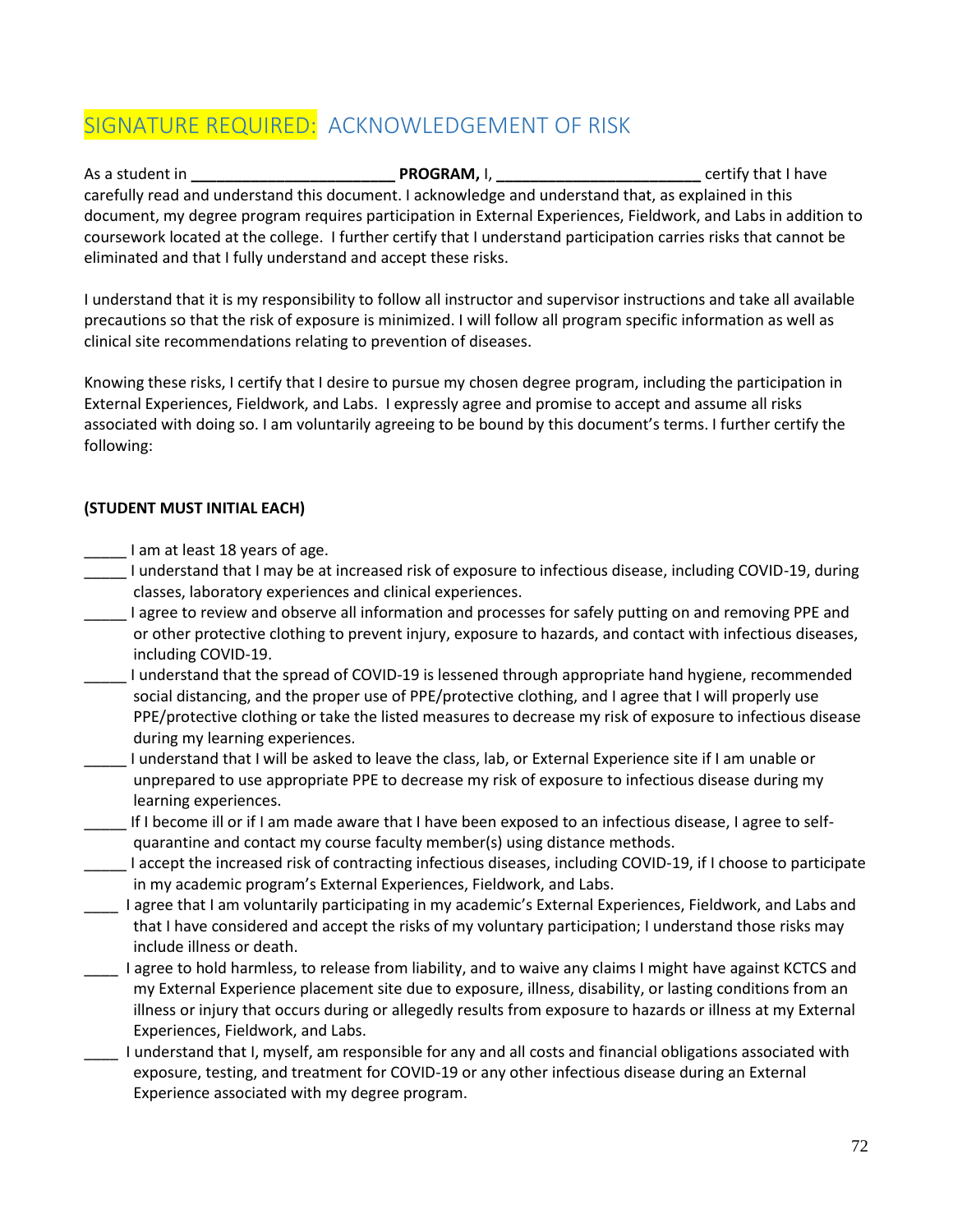- \_\_\_\_ I understand that I have the right to determine that the risks of participating in External Experiences, Fieldwork, and Labs are personally unacceptable to me at this time.
- \_\_\_\_ I understand that I have the right to withdraw from External Experiences, Fieldwork, and Labs, take a leave of absence, or pursue didactic or other coursework only.
- \_\_\_\_ I further understand that if I withdraw or choose not to participate in External Experiences, Fieldwork, and Labs, other course work or didactic portions of classes may not be available to me at this time and that I am responsible for knowing and accepting any consequences such as educational delay or effects on financial aid.

Knowing and understanding all risks and conditions set forth above, I hereby accept the risk and choose to engage in the necessary External Experiences, Fieldwork, and Labs necessary for completing my course or degree program. By my signature below, I indicate my understanding of all points and parts of this document and enter into this agreement voluntarily to continue in my degree program with participation in External Experiences, Fieldwork, and Labs.

\_\_\_\_\_\_\_\_\_\_\_\_\_\_\_\_\_\_\_\_\_\_\_\_\_\_\_\_\_\_\_\_\_\_\_\_ \_\_\_\_\_\_\_\_\_\_\_\_\_\_\_\_\_\_

\_\_\_\_\_\_\_\_\_\_\_\_\_\_\_\_\_\_\_\_\_\_\_\_\_\_\_\_\_\_\_\_\_\_\_\_ \_\_\_\_\_\_\_\_\_\_\_\_\_\_\_\_\_\_

Student Signature Date

Student (print name)

If you do not agree to the above:

\_\_\_\_\_\_\_\_\_\_\_\_\_\_\_\_\_\_\_\_\_\_\_\_\_\_\_\_\_\_\_\_\_\_\_\_

Please initial the statement below.

\_\_\_\_I understand that I have the right to withdraw from External Experiences, Fieldwork, and Labs, take a leave of absence, or pursue didactic coursework alone but only as available.  $*$ 

\*Pursuing didactic course work alone is not an option for nursing or nurse aide courses with Hopkinsville Community Colleges Nursing Programs.

My signature below indicates my intent not to continue my participation in External Experiences at this time. I will consult my adviser regarding completing withdrawals if I choose to do so. I understand that withdrawing or not successfully completing my courses may affect my financial aid or completion rate, as applicable. I understand that I may rescind this decision at a later date by completing this form.

Student Signature Date Date

Student (print name)

\_\_\_\_\_\_\_\_\_\_\_\_\_\_\_\_\_\_\_\_\_\_\_\_\_\_\_\_\_\_\_\_\_\_\_\_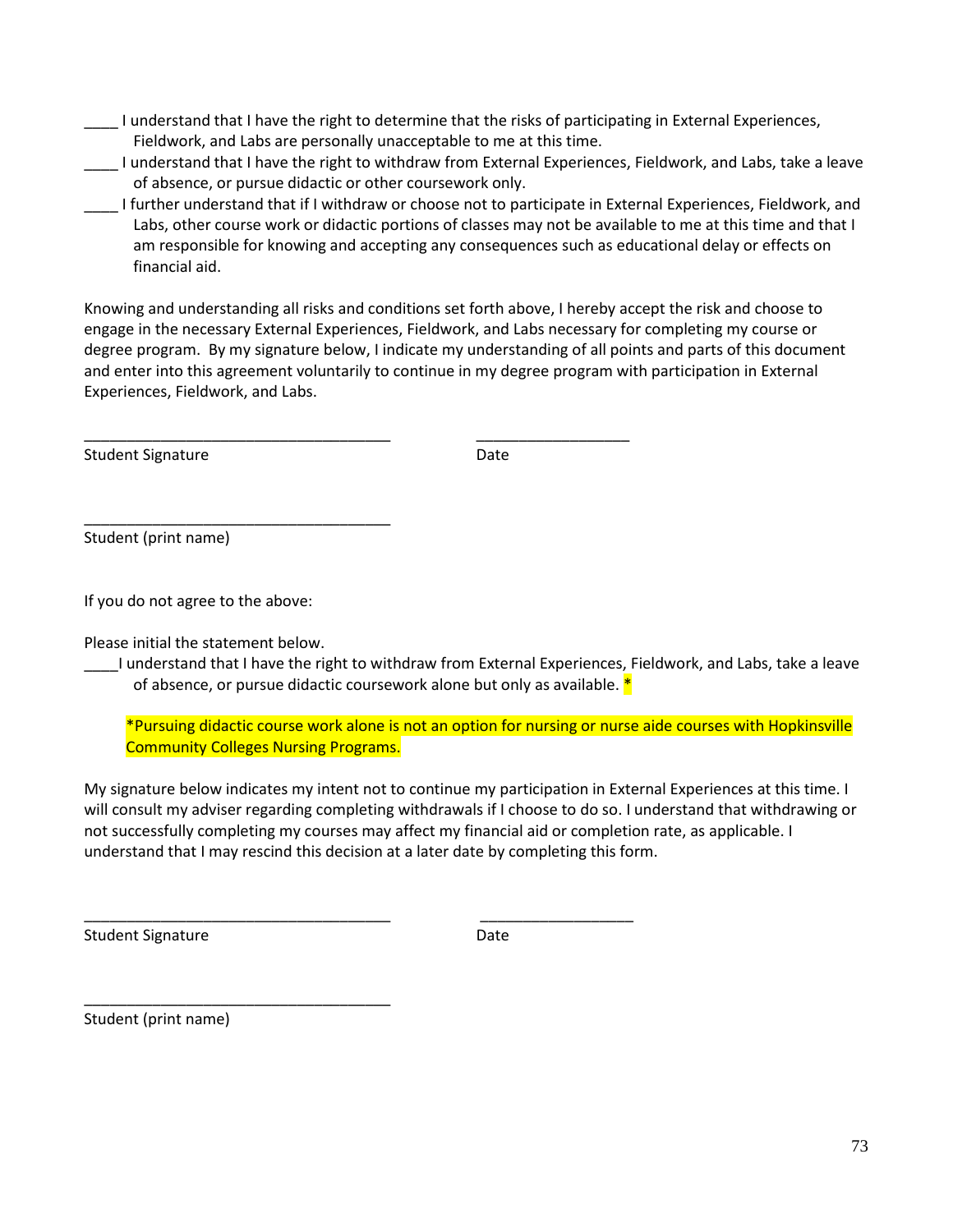## SIGNATURE REQUIRED: STUDENT AGREEMENT TO ASSURE CONFIDENTIALITY

I understand that all information regarding individuals who receive healthcare must be kept confidential in accordance with Federal and State laws. I understand that the information which I receive may only be used for clinical purposes.

All information contained in the medical records or other related records shall be considered privileged and confidential. I understand that a client's personal information must not be discussed with any unauthorized individual.

By my signature below, I hereby agree to assure the confidentiality of information that I receive or obtain regarding clients.

Printed Name

\_\_\_\_\_\_\_\_\_\_\_\_\_\_\_\_\_\_\_\_\_\_\_\_\_\_\_\_\_\_\_\_\_\_\_\_

\_\_\_\_\_\_\_\_\_\_\_\_\_\_\_\_\_\_\_\_\_\_\_\_\_\_\_\_\_\_\_\_\_\_\_\_

\_\_\_\_\_\_\_\_\_\_\_\_\_\_\_\_\_\_\_\_\_\_\_\_\_\_\_\_\_\_\_\_\_\_\_\_

Signature

Date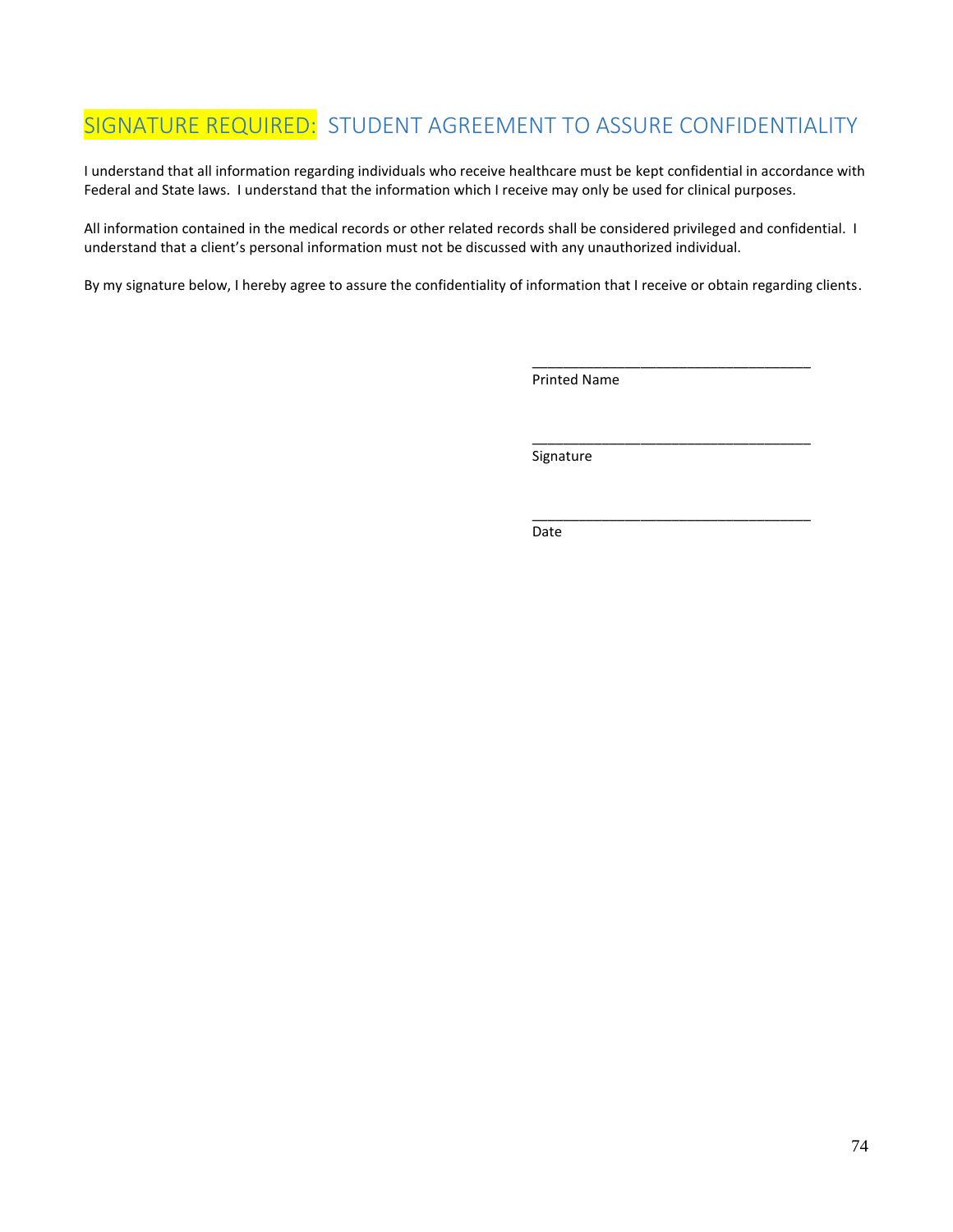## SIGNATURE REQUIRED: HANDBOOK ACKNOWLEDGEMENTS

Printed, Legible Name

\_\_\_\_\_\_\_\_\_\_\_\_\_\_\_\_\_\_\_\_\_\_\_\_\_\_\_\_\_\_\_\_\_\_\_

I hereby acknowledge that I have read the Nursing Student Handbook of the Hopkinsville Community College Nursing Program. I understand the components and requirements of the nursing program. I have been given the opportunity to ask questions and seek clarification.

I understand and agree to abide by the policies and guidelines therein.\*

\_\_\_\_\_\_\_\_\_\_\_\_\_\_\_\_\_\_\_\_\_\_\_\_\_\_\_\_\_\_\_\_\_\_\_ \_\_\_\_\_\_\_\_\_\_\_\_\_\_\_\_\_\_\_\_\_\_\_\_

Signature Date

I have been informed and received a copy of the Kentucky Board of Nursing Guidelines for Review of Licensure Applicant Conviction Record. \*

Signature Date Date

\_\_\_\_\_\_\_\_\_\_\_\_\_\_\_\_\_\_\_\_\_\_\_\_\_\_\_\_\_\_\_\_\_\_\_ \_\_\_\_\_\_\_\_\_\_\_\_\_\_\_\_\_\_\_\_\_\_\_\_

\*\*\*\*\*\*\*\*\*\*\*\*\*\*\*\*\*\*\*\*\*\*\*\*\*\*\*\*\*\*\*\*\*\*\*\*\*\*\*\*\*\*\*\*\*\*\*\*\*\*\*\*\*\*\*\*\*\*\*\*\*\*\*\*\*\*\*\*\*\*\*\*\*\*\*\*\*\*\*\*\*\*\*\*\*\*\*\*\*\*\*\*\*\*\*\*\*\*\*\*\*

#### **METHOD OF POSTING GRADES**

Your nursing instructor will deliver your unit exam and final exam grades to you through Blackboard with your final course grade available through your Student Self-Service Account.

I acknowledge that my unit exam and final exam grades will be available to me through Blackboard. I acknowledge that my final course grade will be posted to my Student Self-Service Account.

Printed, Legible Name

Signature Date

\_\_\_\_\_\_\_\_\_\_\_\_\_\_\_\_\_\_\_\_\_\_\_\_\_\_\_\_\_\_\_\_\_\_\_ \_\_\_\_\_\_\_\_\_\_\_\_\_\_\_\_\_\_\_\_\_\_\_\_

#### **PHOTO / VIDEO CONSENT FORM**

\_\_\_\_\_\_\_\_\_\_\_\_\_\_\_\_\_\_\_\_\_\_\_\_\_\_\_\_\_\_\_\_\_\_\_

I, \_\_\_\_\_\_\_\_\_\_\_\_\_\_\_\_\_\_\_\_\_\_\_\_\_\_\_\_\_\_\_\_\_\_, give my permission for Hopkinsville Community College nursing faculty/staff to photograph or video record me during the lecture and campus lab learning experiences.

\*\*\*\*\*\*\*\*\*\*\*\*\*\*\*\*\*\*\*\*\*\*\*\*\*\*\*\*\*\*\*\*\*\*\*\*\*\*\*\*\*\*\*\*\*\*\*\*\*\*\*\*\*\*\*\*\*\*\*\*\*\*\*\*\*\*\*\*\*\*\*\*\*\*\*\*\*\*\*\*\*\*\*\*\*\*\*\*\*\*\*\*\*\*\*\*\*\*\*\*\*

Signature Date Date

\_\_\_\_\_\_\_\_\_\_\_\_\_\_\_\_\_\_\_\_\_\_\_\_\_\_\_\_\_\_\_\_\_\_\_ \_\_\_\_\_\_\_\_\_\_\_\_\_\_\_\_\_\_\_\_\_\_\_\_

\*These acknowledgements will be filed in the student's folder.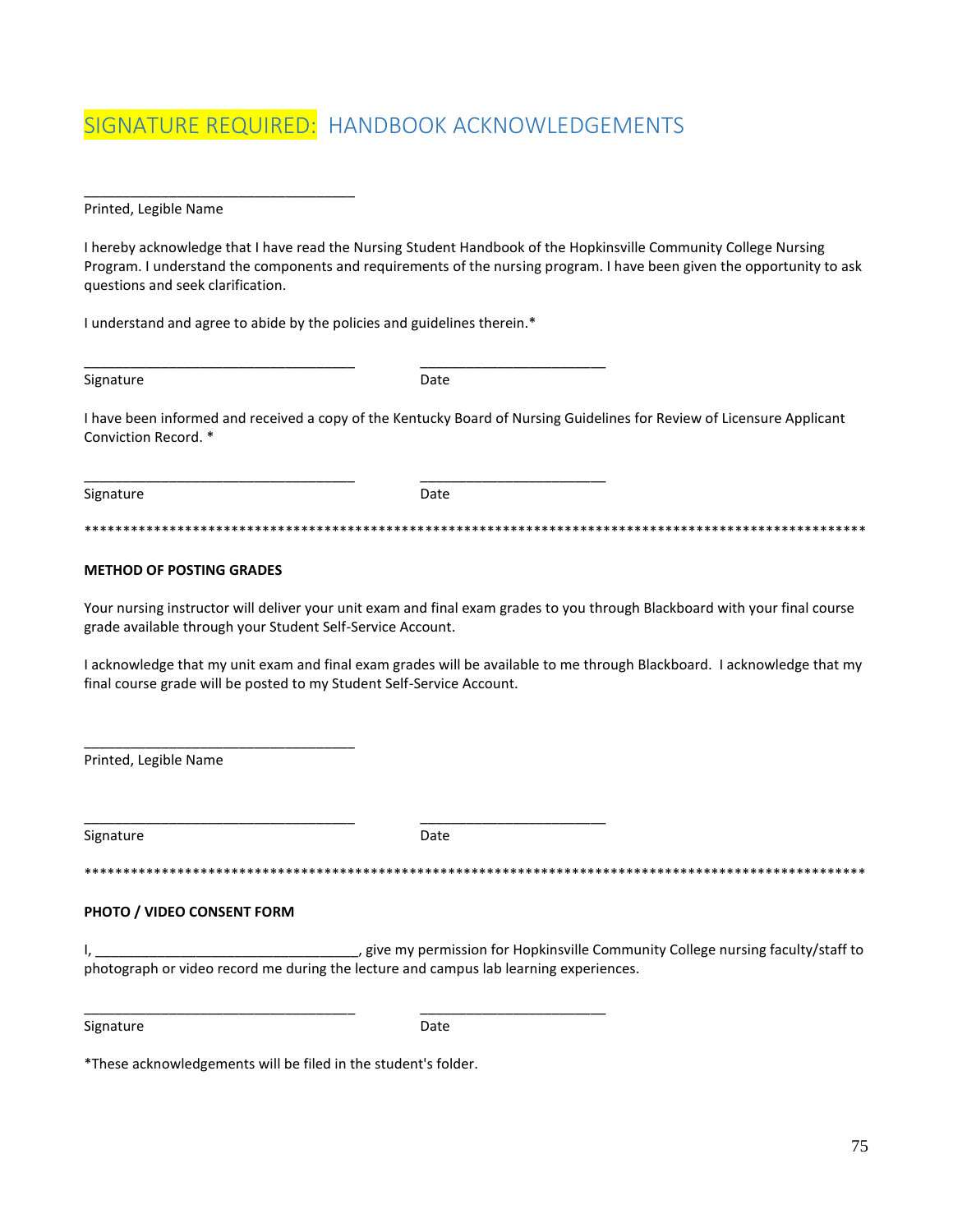# SIGNATURE REQUIRED: AUTHORIZATION FOR RELEASE OF STUDENT INFORMATION

### **For the Allied Health & Nursing Programs**

### **Hopkinsville Community College**

By signing below, the student authorizes the release of criminal background results, drug screen results, and or immunization records obtained as part of your pre-clinical requirements. These reports will be released "by request as needed" to clinical affiliates for the students assigned to that facility. Specific information requested will be released in accordance with requirements to be met for the student's clinical experience and as required by the Memorandum of Agreement (MOA) between the college and the affiliating facility.

I further understand and agree that as a precondition to assignment to or placement with any affiliating clinical agency, I am subject to that particular agency's substance abuse policies and/or drug/alcohol testing policies. I will be required to submit to pre-clinical placement drug screening and subsequent random drug screening, or drug screening when there is reasonable suspicion to believe I may be impaired or have been engaged in substance abuse as defined by the affiliating clinical agency. I understand and agree that I will be responsible for the cost of any drug screening required by any affiliating clinical agency. I understand and agree that if I fail a drug screen, or if I fail to submit to a drug screen, I will be dismissed from the HCC course/program requiring the screening.

By signing, I agree to the release of my information as requested. This signed form will be located in my student program file in the HCC Nursing Department office.

PRINT NAME: \_\_\_\_\_\_\_\_\_\_\_\_\_\_\_\_\_\_\_\_\_\_\_\_\_\_\_\_\_\_\_\_\_\_\_\_\_\_\_\_\_\_\_\_\_\_\_\_\_\_\_\_\_

PRINT PROGRAM NAME: \_\_\_\_\_\_\_\_\_\_\_\_\_\_\_\_\_\_\_\_\_\_\_\_\_\_\_\_\_\_\_\_\_\_\_\_\_\_\_\_\_\_\_\_

| STUDENT SIGNATURE: |  |
|--------------------|--|
|                    |  |

DATE: \_\_\_\_\_\_\_\_\_\_\_\_\_\_\_\_\_\_\_\_\_\_\_\_\_\_\_\_\_\_\_\_\_\_\_\_\_\_\_\_\_\_\_\_\_\_\_\_\_\_\_\_\_\_\_\_\_\_\_